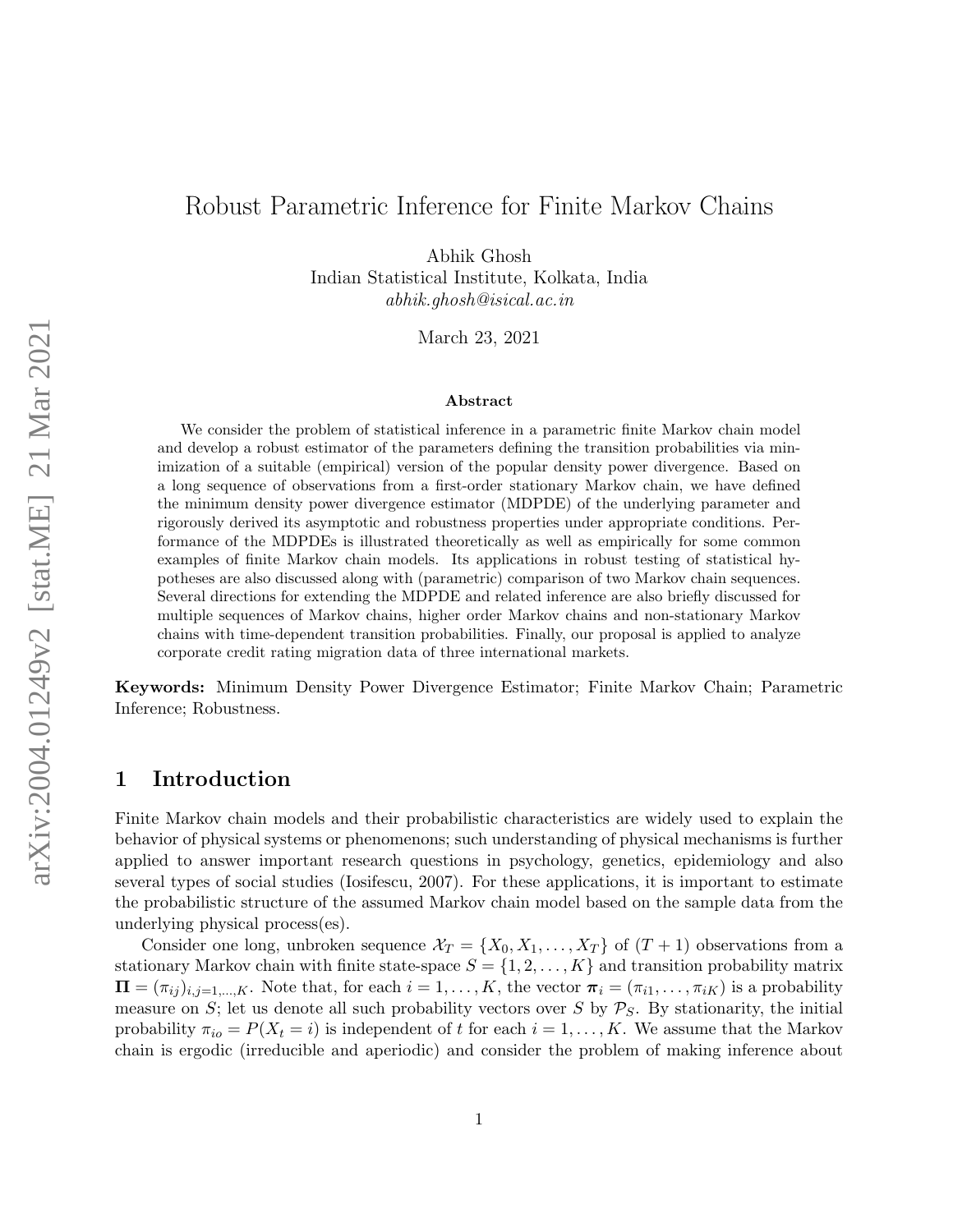these unknown probabilities  $\pi_{ij}$  and  $\pi_{io}$  based on the observed sequence  $\chi_T$ . Assuming no further structure, their non-parametric (maximum likelihood) estimates are, respectively, given by

$$
\widehat{\pi}_{ij} = \frac{\nu_{ij}}{\nu_{i+}}, \quad \text{and} \quad \widehat{\pi}_{io} = \frac{\nu_{i+}}{T}, \quad i, j = 1, \dots, K,
$$
\n
$$
(1)
$$

where  $I(A)$  denotes the indicator function of the event A,  $\nu_{ij} = \sum_{t=0}^{T-1} I(X_t = i, X_{t+1} = j)$ and  $\nu_{i+} = \sum_{j=1}^{K} \nu_{ij}$  for  $i, j = 1, ..., K$ . The estimated transition probability matrix is then given by  $\mathbf{\hat{\Pi}} = (\hat{\pi}_{ij})_{i,j=1,\dots,K}$ . More details about these estimates and their asymptotic properties can be found in, e.g., Jones (2004), Rajarshi (2014) and the references therein. However, in several applications in epidemiology, biology, Genomics, reliability studies, etc., we often model the transition probability matrix  $\Pi$  by a parametric model family of  $K \times K$  transition matri- $\text{ces } \mathcal{F} = \{P(\theta) = (p_{ij}(\theta))_{i,j=1,\dots,K} : \theta \in \Theta \subseteq \mathbb{R}^d\},\text{ where } p_{ij}(\theta) \text{ are known functions depending on } \mathcal{F} = \{P(\theta) = (p_{ij}(\theta))_{i,j=1,\dots,K} : \theta \in \Theta \subseteq \mathbb{R}^d\}$ some unknown d-dimensional parameter vector  $\boldsymbol{\theta} = (\theta_1, \dots, \theta_d)^t \in \Theta$ , the parameter space, and  $P_i(\theta) = (p_{i1}(\theta), \ldots, p_{iK}(\theta)) \in \mathcal{P}_S$  for every  $\theta \in \Theta$ , for each  $i, j = 1, \ldots, K$ . We assume, throughout this paper, that this model family F is identifiable in the sense  $P(\theta_1) = P(\theta_2)$ , for any two parameter values  $\theta_1, \theta_2 \in \Theta$ , must imply  $\theta_1 = \theta_2$ . Then, any inference has to be performed based upon an estimate of  $\theta$  which is consistent and asymptotically normal under suitable regularity conditions. The maximum likelihood estimator (MLE) is an immediate (optimum) candidate for this purpose, which were studied by Billingsley (1961) and is still the mostly used method of inference in a finite Markov chain. Some modified likelihood based approach (e.g., PL, QL) are also developed for computational feasibility; see Hjort and Varin (2008) and the references therein.

Although asymptotically optimal, a well-known drawback of all these likelihood based inference is their non-robustness against outliers or data contamination leading to erroneous insights. Since outliers are not infrequent in several real life applications, a robust statistical procedure automatically taking care of the outliers is of great value to produce robust estimators and subsequent stable inference in such cases. An alternative to the MLE based on the minimum distance approach was discussed by Menendez et al. (1999) using disparity measures, but they did not discuss the issue of robustness. In general the robustness concern in the present context of finite Markov chains is not well-studied, although several works are available in the literature that developed robust procedures under general Markov (chains) models or important time series models as its special case; see, among many others, Birge (1983); Kunsch (1984); Martin and Yohai (1986); Lee and Lee (2010); Lee and Song (2013); Kang and Lee (2014); Bertail et al. (2018).

Here, we will develop a robust methodology for parameter estimation and associated inference, particularly for the finite Markov chain models with a general parametric structure. As a way to solve the robustness issue, here, we consider the popular minimum distance approach based on the density power divergence (DPD) measure that was originally introduced by Basu et al. (1998) for IID data. The DPD measure is a one-parameter generalization of the Kullback-Leibler divergence (KLD); for any two densities g and f, with respect to some common dominating measure  $\mu$ , the DPD measure is defined in terms of a tuning parameter  $\alpha \geq 0$  as

$$
d_{\alpha}(g,f) = \int \left[ f^{1+\alpha} - \left(1 + \frac{1}{\alpha}\right) f^{\alpha} g + \frac{1}{\alpha} g^{1+\alpha} \right] d\mu, \quad \alpha \ge 0,
$$
 (2)

$$
d_0(g, f) = \lim_{\alpha \to 0} d_\alpha(g, f) = \int g \log(g/f) d\mu.
$$
 (3)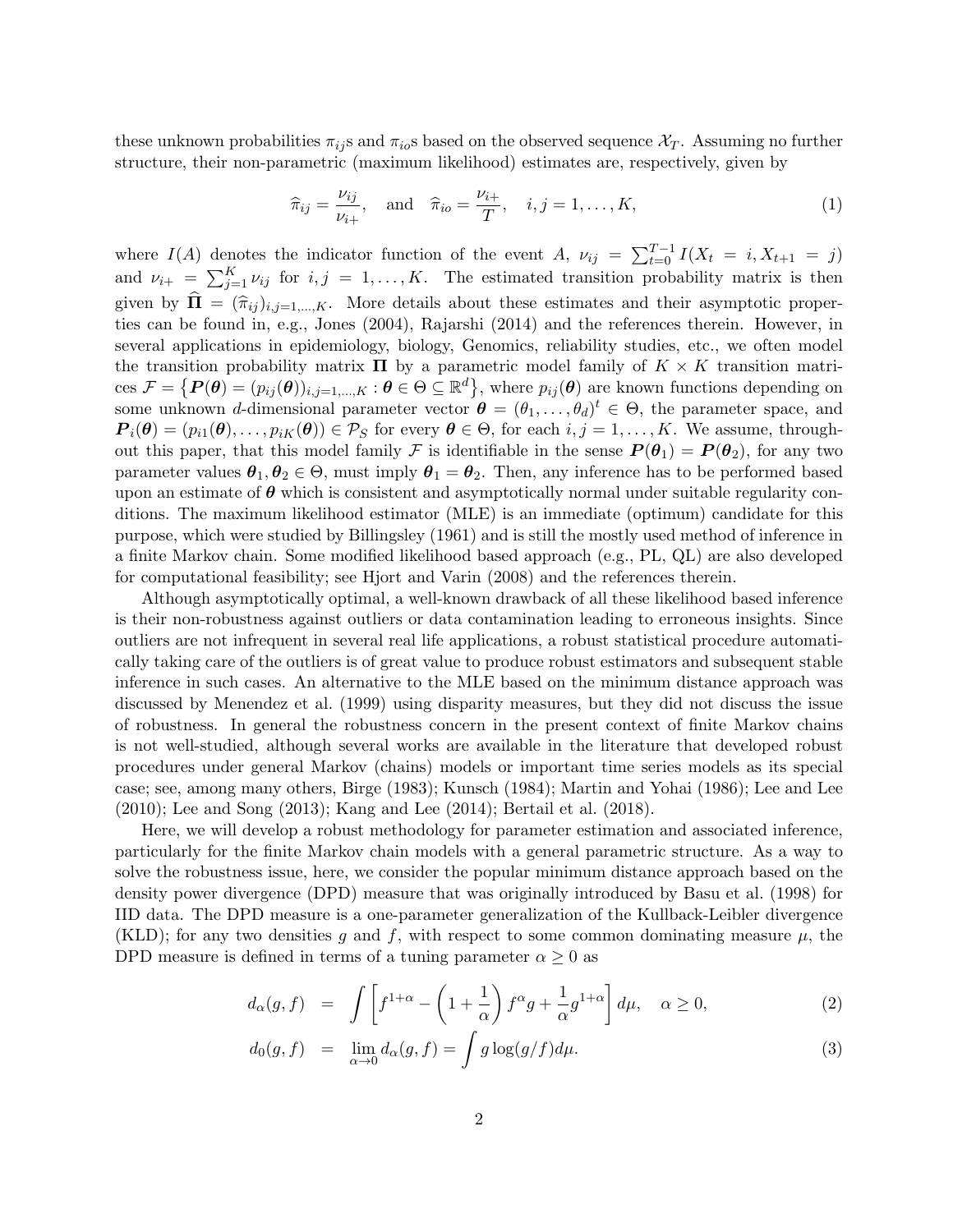Note that,  $d_0(g, f)$  is the KLD measure, and  $d_1$  is the squared  $L_2$  distance. Since the MLE can be thought of as a minimizer of the KLD measure between the data and the model, a generalized estimator can be obtained by minimizing the corresponding DPD measure for any given  $\alpha > 0$ . The resulting minimum DPD estimator (MDPDE) has recently become popular due to the simplicity in its construction and computation along with high robustness properties; it is also highly efficient with the tuning parameter  $\alpha$  controlling the trade-offs between its efficiency and robustness (see, e.g., Basu et al., 2011). This approach, based on the MDPDE, is applied successfully in several disciplines and contexts to produce robust insights against possible data contamination; see, e.g., Basu et al. (2006, 2018); Ghosh and Basu (2013, 2018); Ghosh et al. (2016, 2018), among many more. However, the MDPDE has not yet been developed for general set-ups of dependent observations except for a few special cases like time series and diffusion processes in scattered attempts (e.g., Lee and Lee, 2010; Lee and Song, 2013; Kang and Lee, 2014, and related works). In particular, advantages of the MDPDEs are yet to be investigated for finite Markov chains and other general stochastic processes.

In this paper, we study the MDPDEs for the general class of finite Markov chain models as a robust generalization of the MLE and use it for further robust inference. Although the implementation of the MDPDE in this context is somewhat straightforward, due to the dependence between observations, derivation of its theoretical properties needs non-trivial extensions of the existing results. Such new asymptotic results for the MDPDE, defined under the finite Markov chain models, are major contributions of the present paper, along with several illustrative examples, their use in robust inference (both confidence interval and hypothesis testing) and several important extensions.

We start by defining the MDPDE as a minimizer of an appropriate (generalized) total discrepancy measure in terms of the DPD between rows of the empirical estimate  $\Pi$  and the model transition matrix  $P(\theta)$ , and then derive its asymptotic and robustness properties. In particular, we prove the consistency and asymptotic normality of the MDPDE as  $T \to \infty$  with suitable new arguments involving the Markov chain theory. The performance of the MDPDEs is illustrated through several interesting examples of finite Markov chains. The asymptotic relative efficiency (ARE) of the MDPDEs (defined as the ratio of its asymptotic variance over that of the MLE) are used to study the effect of tuning parameter and finite sample simulation studies are performed to justify the robustness benefits of the MDPDEs. These illustrations indeed show, for the first time, the usefulness of the robust MDPDE for finite Markov chain models.

Further, we describe the application of these MDPDEs in performing statistical testing of general composite hypotheses. Besides the derivation of general asymptotic properties of the MDPDE based Wald-type tests, an example of testing for the Bernoulli-Laplace diffusion model against a suitable parametric family of alternatives is discussed. The MDPDE based testing procedure is also developed for (parametrically) comparing two Markov chain sequences.

Finally, we discuss important extensions of the MDPDE for a few complex finite Markov chain model set-ups. These include the case of multiple sequence of observations obtained from the same finite Markov chain model, where the asymptotics of the MDPDE are discussed for both the cases of diverging sequence length (with finite number of sequences) and diverging number of observed sequences (of finite length each). Definitions of the MDPDE are also extended for higher-order Markov chains and those with time-dependent (non-stationary) transition probabilities.

Due to page restrictions, all proofs and some illustrations are presented in the Online Supplement.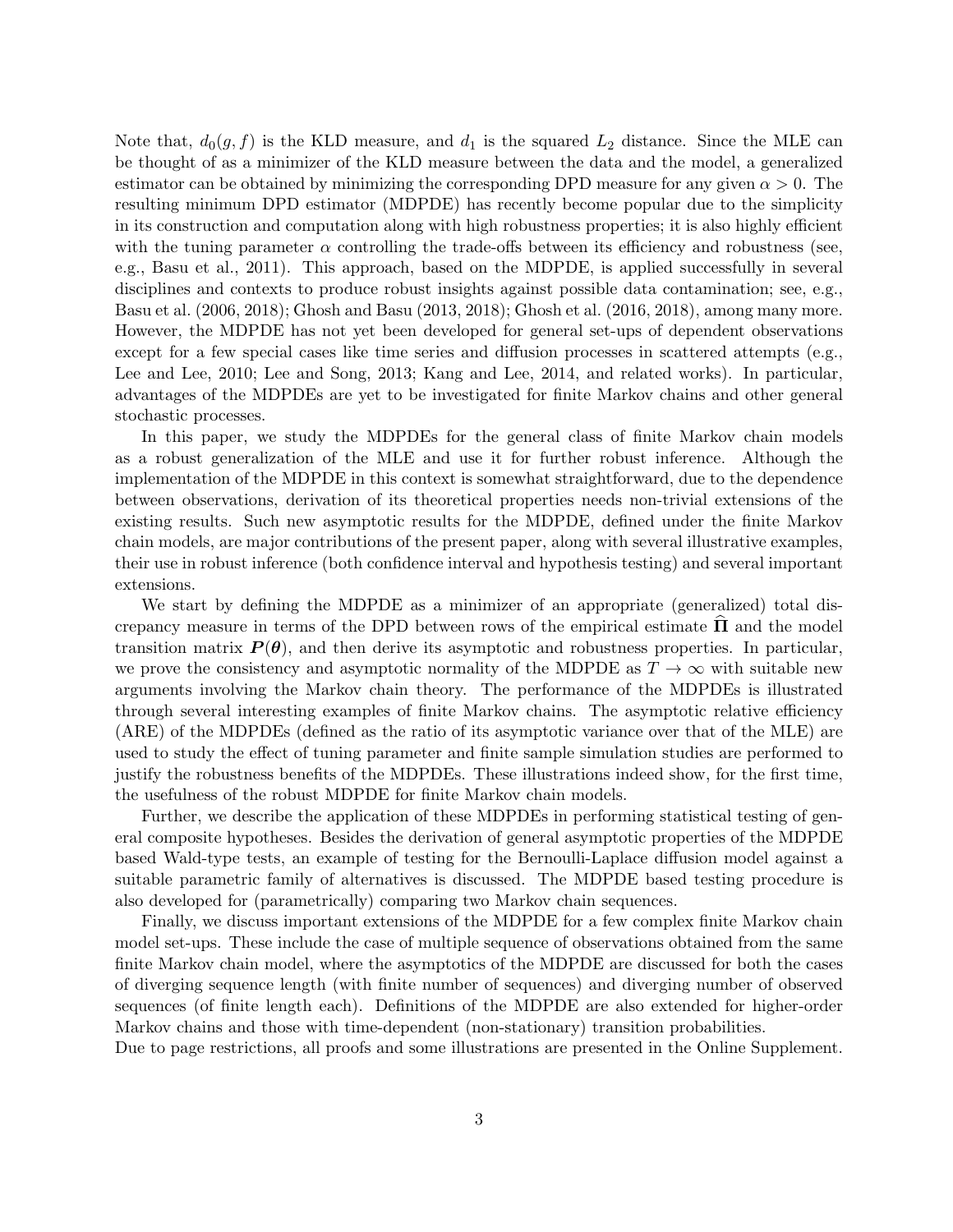## 2 Robust Estimation for A Finite Markov Chain

#### 2.1 The Minimum Density Power Divergence Estimator

Let us consider the set-up and notation of Section 1. The widely popular MLE of  $\theta$  is defined as the maximizer of the likelihood function  $\overline{\mathcal{K}}$ 

$$
L_T(\boldsymbol{\theta}) = p_{X_0X_1}(\boldsymbol{\theta})p_{X_1X_2}(\boldsymbol{\theta})\cdots p_{X_{T-1}X_T}(\boldsymbol{\theta}) = \prod_{i,j=1}^N p_{ij}(\boldsymbol{\theta})^{\nu_{ij}}.
$$

Then, the log-likelihood function is given by (See Online Supplement, Section A.1, for derivation)

$$
\frac{1}{T}\log L_T(\boldsymbol{\theta}) = -\sum_{i=1}^K \widehat{\pi}_{io} \sum_{j=1}^K \widehat{\pi}_{ij} \log \frac{\widehat{\pi}_{ij}}{p_{ij}(\boldsymbol{\theta})} + \sum_{i=1}^K \widehat{\pi}_{io} \sum_{j=1}^K \widehat{\pi}_{ij} \log \widehat{\pi}_{ij},
$$
\n(4)

where the first term is a weighted average of KLD measure between the estimated probability vector  $\hat{\Pi}_i = (\hat{\pi}_{i1}, \dots, \hat{\pi}_{iK})$  and the model probability vector  $P_i(\theta) = (p_{i1}(\theta), \dots, p_{iK}(\theta))$  over different  $i = 1, \ldots, K$ . Hence, the MLE can be obtained by minimizing such total KLD measure. Since DPD is a generalization of the KLD measure at  $\alpha > 0$ , in view of (4), we can define the MDPDE at any  $\alpha > 0$  as the minimizer of a similarly defined total DPD measure given by

$$
\sum_{i=1}^K \widehat{\pi}_{io} d_{\alpha}(\widehat{\mathbf{\Pi}}_i, \mathbf{P}_i(\boldsymbol{\theta})) = \sum_{i=1}^K \widehat{\pi}_{io} \sum_{j=1}^K \left\{ p_{ij}(\boldsymbol{\theta})^{1+\alpha} - \left(1+\frac{1}{\alpha}\right) p_{ij}(\boldsymbol{\theta})^{\alpha} \widehat{\pi}_{ij} + \frac{1}{\alpha} \widehat{\pi}_{ij}^{1+\alpha} \right\},\,
$$

with respect to  $\theta \in \Theta$ . Since the last term within the bracket in the above equation does not depend on  $\theta$ , the MDPDE can be obtained by minimizing, in  $\theta \in \Theta$ , the simpler objective function

$$
H_{T,\alpha}(\boldsymbol{\theta}) = (1+\alpha)^{-1} \mathbf{1}_K^t \boldsymbol{\Delta}(\widehat{\mathbf{\Pi}}) \boldsymbol{V}_{\alpha}(\widehat{\mathbf{\Pi}}, \boldsymbol{\theta}) \mathbf{1}_K, \tag{5}
$$

where  $\mathbf{1}_K$  denotes a K-vector having each entry one,  $\mathbf{\Delta}(\mathbf{\Pi}) = \text{Diag}\{\pi_{io} : i = 1, ..., K\}$  and  $\boldsymbol{V}_{\alpha}(\boldsymbol{\Pi}, \boldsymbol{\theta})$  is a  $K \times K$  matrix having  $(i, j)$ -th element as  $\{p_{ij}(\boldsymbol{\theta})^{1+\alpha} - \left(1 + \frac{1}{\alpha}\right)p_{ij}(\boldsymbol{\theta})^{\alpha}\pi_{ij}\}\.$  Under the assumption of differentiability of  $p_{ij}(\theta)$  in  $\theta$ , we can obtain the estimating equations of the MDPDE at any  $\alpha > 0$  as given by

$$
\boldsymbol{U}_{T,\alpha}(\boldsymbol{\theta}) := \sum_{i=1}^{K} \widehat{\pi}_{io} \sum_{j=1}^{K} \boldsymbol{\psi}_{ij}(\boldsymbol{\theta}) \left( p_{ij}(\boldsymbol{\theta}) - \widehat{\pi}_{ij} \right) p_{ij}(\boldsymbol{\theta})^{\alpha} = \mathbf{0}_d, \tag{6}
$$

where  $\psi_{ij}(\theta) = \frac{\partial}{\partial \theta} \log p_{ij}(\theta)$  and  $\theta_d$  denotes a d-vector having all entries zero. Note that, at  $\alpha = 0$ , the MDPDE estimating equation (6) coincides with the score equation corresponding to the MLE. Thus, the MDPDE coincides with the MLE at  $\alpha = 0$  and provides its robust generalization at  $\alpha > 0$ . We next show that the MDPDE estimating equations are indeed unbiased at the model.

In this regard, we define the statistical functional, say  $\mathbf{F}_{\alpha}(\Pi)$ , corresponding to the MDPDE with tuning parameter  $\alpha \geq 0$ , at any general (true) transition matrix  $\Pi$ , as the minimizer of  $\sum_{i=1}^K \pi_{io} d_\alpha(\Pi_i, P_i(\theta))$  with respect to  $\theta \in \Theta$ , where  $\Pi_i$  denote the *i*-th row of  $\Pi$  and  $\pi_{io}$ s are the true initial probabilities depending on  $\Pi$ . In consistence with the MDPDE objective function in (5), we can write  $\boldsymbol{F}_{\alpha}(\boldsymbol{\Pi}) = \arg \min_{\boldsymbol{\theta}} H_{\alpha}(\boldsymbol{\Pi}, \boldsymbol{\theta})$ , where  $H_{\alpha}(\boldsymbol{\Pi}, \boldsymbol{\theta}) = (1 + \alpha)^{-1} \boldsymbol{1}_K^t \boldsymbol{\Delta}(\boldsymbol{\Pi}) \boldsymbol{V}_{\alpha}(\boldsymbol{\Pi}, \boldsymbol{\theta}) \boldsymbol{1}_K$ . The corresponding estimating equation for the MDPDE functional  $\mathbf{F}_{\alpha}(\Pi)$  has the form

$$
\boldsymbol{U}_{\alpha}(\boldsymbol{\Pi}, \boldsymbol{P}(\boldsymbol{\theta})) := \sum_{i=1}^{K} \pi_{io} \sum_{j=1}^{K} \boldsymbol{\psi}_{ij}(\boldsymbol{\theta}) \left( p_{ij}(\boldsymbol{\theta}) - \pi_{ij} \right) p_{ij}(\boldsymbol{\theta})^{\alpha} = \boldsymbol{0}_{d}.
$$
 (7)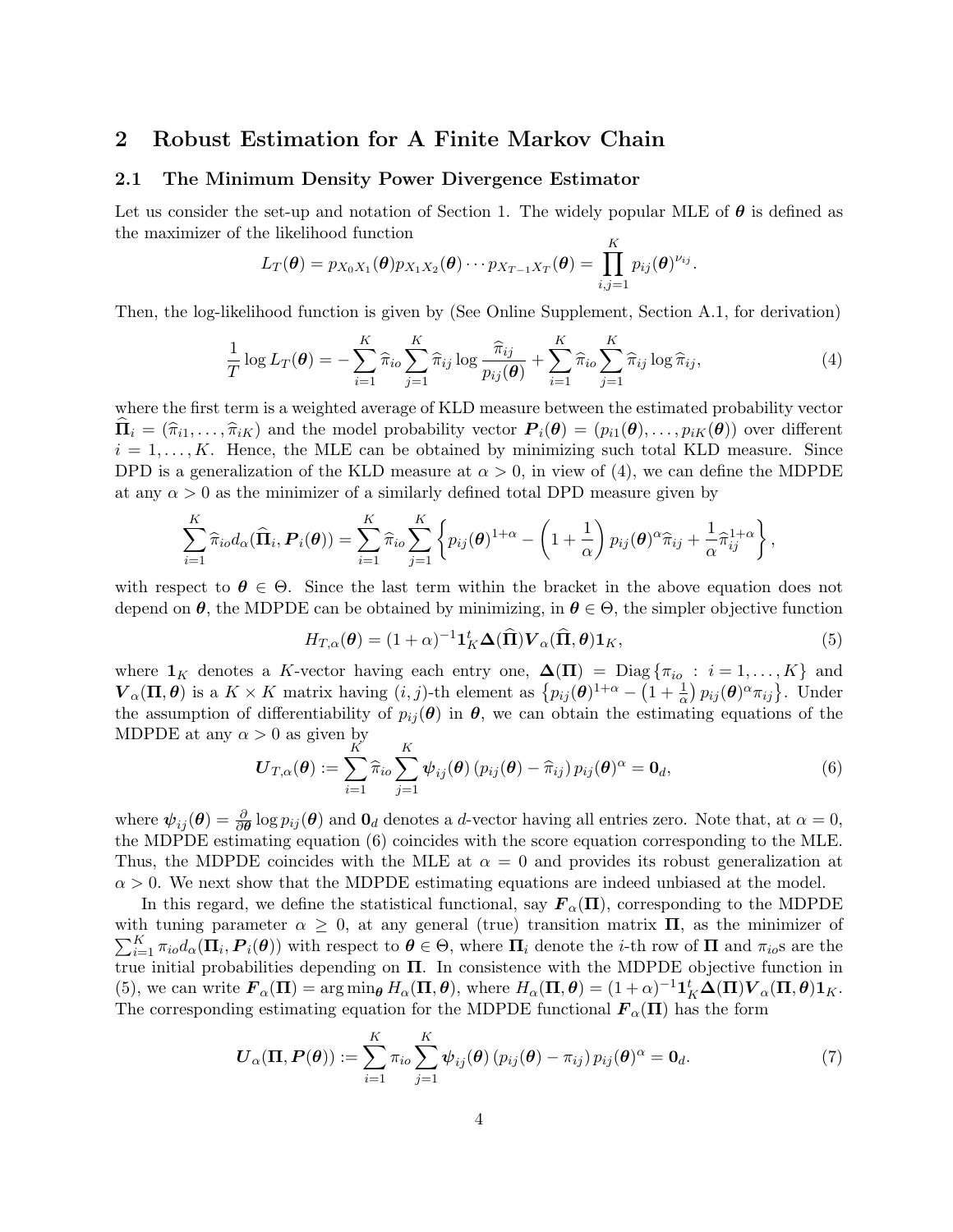Note that, clearly  $H_{\alpha}(\widehat{\Pi}, \theta) = H_{T,\alpha}(\theta)$  and  $U_{\alpha}(\widehat{\Pi}, P(\theta)) = U_{T,\alpha}(\theta)$  which implies  $F_{\alpha}(\widehat{\Pi})$  is indeed the proposed MDPDE. Further, if the model is correctly specified with the true transition matrix being  $P(\theta_0)$  for some  $\theta_0 \in \Theta$ , then the estimating equation  $U_{\alpha}(P(\theta_0), P(\theta)) = 0_d$  has a solution at  $P(\theta) = P(\theta_0)$ . Under the assumption of identifiability of our model family F, it further implies  $\boldsymbol{\theta} = \boldsymbol{\theta}_0$  and hence  $\boldsymbol{F}_{\alpha}(\boldsymbol{P}(\boldsymbol{\theta}_0)) = \boldsymbol{\theta}_0$ , i.e., the MDPDE functional  $\boldsymbol{F}_{\alpha}$  is Fisher consistent at the model family  $\mathcal F$  (see, e.g., Basu et al., 2011, for definition of Fisher Consistency). When the true transition matrix  $\Pi$  does not belong to the model family  $\mathcal F$ , we will denote the corresponding MDPDE functional  $\theta_{\pi} = \mathbf{F}_{\alpha}(\Pi)$  as the 'best fitting parameter" value (in the DPD sense) and we will show that the corresponding MDPDE is also asymptotically consistent for this  $\theta_{\pi}$ .

Some illustrative examples of the MDPDE under finite Markov chain models are provided in Section 3. Another interesting example, where the MDPDE equals to the MLE for every  $\alpha \geq 0$ , is presented in the Online Supplement (Section B).

## 2.2 Asymptotic Properties

In order to derive the asymptotic properties of the proposed MDPDE under the finite Markov chain models, we first assume the following regularity conditions on the model transition probabilities.

- (A1) For each  $\theta \in \Theta$ , the model transition probability matrix  $P(\theta)$  has the same sets of zero elements, i.e., the set  $C = \{(i, j) : p_{ij}(\boldsymbol{\theta}) > 0\}$  is independent of  $\boldsymbol{\theta}$ . Put  $c = |C|$ . Additionally, C is regular in the sense that any Markov chain with transition probabilities  $\pi_{ij}$  satisfying " $\pi_{ij} > 0$  if and only if  $(i, j) \in C$ " is irreducible (see, e.g., Iosifescu, 2007).
- (A2) For every  $(i, j) \in C$ , the function  $p_{ij}(\theta)$  is twice continuously differentiable in  $\theta \in \Theta$ .

(A3) The  $c \times d$  matrix  $\mathbf{J}(\boldsymbol{\theta}) = (J_{ij,u})_{(i,j) \in C, u=1,\dots,d}$  has rank d, for all  $\boldsymbol{\theta} \in \Theta$ , where  $J_{ij,u} = \frac{\partial p_{ij}(\boldsymbol{\theta})}{\partial \theta_u}$  $\frac{\partial_{ij}(\boldsymbol{\theta})}{\partial \theta_u}.$ 

Based on (A1), for any  $K \times K$  transition matrix  $\Pi \in \mathcal{P}_S^K$ , we define the c-vector  $\Pi_C$  having elements  $\pi_{ij}$  only for  $(i, j) \in C$  (the elements are stacked row-wise in our convention) and denote the set of all such vectors as  $\Im_C = {\{\Pi_C : \Pi \in \mathcal{P}_S^K\}}$ . Then, in view of Theorem 3.1 of Billingsley (1961), for a stationary and ergodic finite Markov chain having true transition matrix  $\Pi$ , we have

$$
\boldsymbol{\eta} := \sqrt{T} \left( \widehat{\Pi}_C - \Pi_C \right) \stackrel{\mathcal{D}}{\rightarrow} \mathcal{N}_c \left( \mathbf{0}_c, \boldsymbol{\Lambda}(\Pi) \right), \quad \text{as } T \to \infty,
$$
\n(8)

where  $\hat{\mathbf{\Pi}} = (\hat{\pi}_{ij})$  from (1) and  $\mathbf{\Lambda}(\mathbf{\Pi}) = (\lambda_{ij,kl})_{(i,j),(k,l)\in C}$  is a  $c \times c$  matrix having entries  $\lambda_{ij,kl} =$  $\delta_{ik}$  ( $\delta_{il}\pi_{ij} - \pi_{ij}\pi_{il}$ ) / $\pi_{io}$ . The rate of convergence in (8) is uniform in a neighborhood of  $\Pi$  and also  $\Pi_C \to \Pi_C$  almost surely (a.s.) as  $T \to \infty$  (Lifshits, 1979; Sirazhdinov and Formanov, 1984).

We now define a few matrices which are required for our asymptotic derivations. For any  $\Pi \in$  $\mathcal{P}_S^K$  satisfying (A1) and any  $\boldsymbol{\theta} \in \Theta$ , define the  $c \times c$  matrix  $\boldsymbol{B}_{\alpha}(\boldsymbol{\Pi}, \boldsymbol{\theta}) = \text{Diag}\left\{\frac{p_{ij}(\boldsymbol{\theta})^{1-\alpha}}{\pi_{io}}\right\}$  $\frac{(\boldsymbol{\theta})^{1-\alpha}}{\pi_{io}}$  :  $(i, j) \in C$  }. Also, let us define two  $d \times d$  matrices, which are non-singular by Assumption (A3), as given by  $\bm{\Omega}_{\alpha}(\bm{\Pi},\bm{\theta})=\bm{J}(\bm{\theta})^t\bm{B}_{\alpha}(\bm{\Pi},\bm{\theta})^{-1}\bm{\Lambda}(\bm{\Pi})\bm{B}_{\alpha}(\bm{\Pi},\bm{\theta})^{-1}\bm{J}(\bm{\theta})\; {\rm and}$ 

$$
\Psi_{\alpha}(\Pi, \theta) = J(\theta)^{t} B_{\alpha}(\Pi, \theta)^{-1} J(\theta) \n+ \sum_{(i,j) \in C} \pi_{io} p_{ij}(\theta)^{\alpha} \left[ \alpha \psi_{ij}(\theta)^{T} \psi_{ij}(\theta) + \frac{\partial \psi_{ij}(\theta)}{\partial \theta} \right] (p_{ij}(\theta) - \pi_{ij}),
$$
\n(9)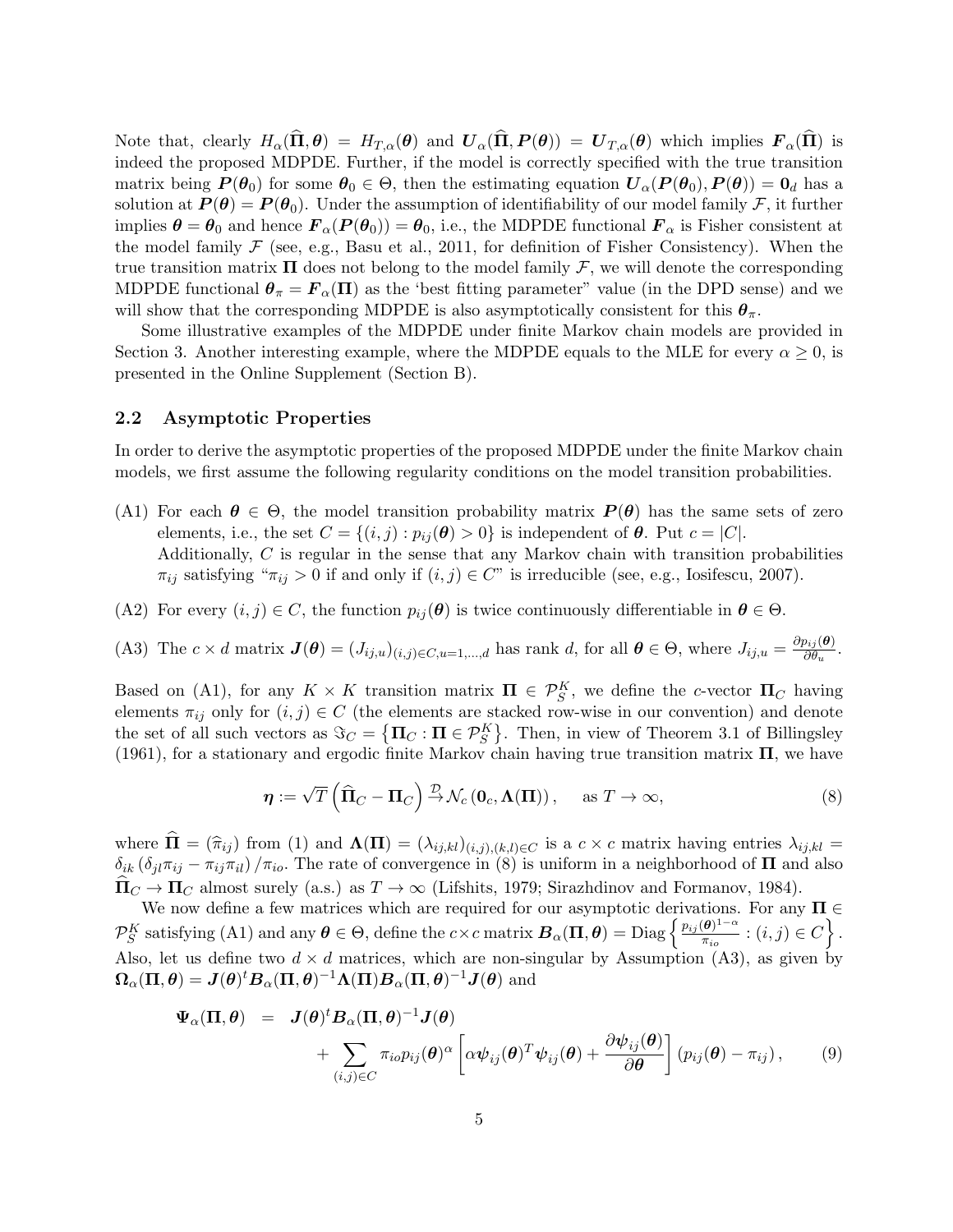Now, let us first restrict ourselves to the cases where the assumed parametric model family is correctly specified and hence the true transition probability matrix  $\Pi$  belongs to the model family, i.e.,  $\Pi = P(\theta_0)$  for some  $\theta_0 \in \Theta$ . For simplicity, we put  $P^o = P(\theta_0)$ . Note that, in such cases we have, for any  $\theta \in \Theta$  (including  $\theta_0$ ),  $\Psi_\alpha(P(\theta), \theta) = J(\theta)^t B_\alpha(\Pi, \theta)^{-1} J(\theta)$ . From now on, we will use the notation  $p_{io}(\theta) := \pi_{io}$ , the initial probabilities, when  $\Pi = P(\theta)$  and assume that  $\boldsymbol{P}_{io}(\boldsymbol{\theta}) = (p_{1o}(\boldsymbol{\theta}), \dots, p_{Ko}(\boldsymbol{\theta})) \in \mathcal{P}_S$  for all  $\boldsymbol{\theta} \in \Theta$ . Then, using the result (8) with  $\Pi = \boldsymbol{P}^o$  and extending the arguments from Menendez et al. (1999), we prove the asymptotic consistency of the MDPDEs at the model which is presented in the following theorem.

**Theorem 2.1** Consider a finite Markov chain that is stationary and ergodic having true transition matrix  $P^o = P(\theta_0) \in \mathcal{P}_S^K$  for  $\theta_0 \in \Theta$ . Fix  $\alpha \geq 0$ . Then, under Assumptions (A1)-(A3), we have the following results.

(i) There exists a solution  $\hat{\theta}_{\alpha}$  (MDPDE) to the estimating equation (6) which is unique a.s. in a neighborhood of  $\theta_0$  and satisfies the relation

$$
\sqrt{T}\left(\widehat{\boldsymbol{\theta}}_{\alpha}-\boldsymbol{\theta}_{0}\right)=\Psi_{\alpha}(\boldsymbol{P}^{\circ},\boldsymbol{\theta}_{0})^{-1}\boldsymbol{J}(\boldsymbol{\theta}_{0})^{t}\boldsymbol{B}_{\alpha}(\boldsymbol{P}^{\circ},\boldsymbol{\theta}_{0})^{-1}\boldsymbol{\eta}+o_{P}(1),\quad \text{ as } T\to\infty.
$$
 (10)

(ii) The MDPDE  $\hat{\theta}_{\alpha}$  is consistent for  $\theta_0$  and also asymptotically normal with

$$
\sqrt{T}\left(\widehat{\boldsymbol{\theta}}_{\alpha}-\boldsymbol{\theta}_{0}\right)\stackrel{\mathcal{D}}{\rightarrow}\mathcal{N}_{d}\left(\mathbf{0}_{d},\boldsymbol{\Sigma}_{\alpha}(\boldsymbol{P}^{o},\boldsymbol{\theta}_{0})\right),\qquad as\ T\rightarrow\infty,
$$
\n(11)

where  $\Sigma_{\alpha}(\Pi,\theta) = \Psi_{\alpha}(\Pi,\theta)^{-1}\Omega_{\alpha}(\Pi,\theta)\Psi_{\alpha}(\Pi,\theta)^{-1}$ .

Theorem 2.1 can also be extended under model misspecifications, where the true transition matrix, say  $\Pi^o$ , does not belong to the assumed model family. In this case, we can talk about the consistency only at the "best fitting parameter value"  $\theta_{\pi} = F_{\alpha}(\Pi^{\circ})$  defined in Section 2.1. Then, the conclusions of Theorem 2.1 still hold with slight modifications as given in the next theorem.

**Theorem 2.2** Consider a finite Markov chain that is stationary and ergodic having true transition matrix  $\Pi^o$ , which does not necessarily belongs to the model family F, and fix an  $\alpha \geq 0$ . Let  $\theta_{\pi} =$  $\mathbf{F}_{\alpha}(\mathbf{\Pi}^o)$  denote the "best fitting parameter value" in the DPD sense. Then, under Assumptions  $(A1)$ – $(A3)$ , we have the following results.

(i) There exists a solution  $\hat{\theta}_{\alpha}$  (MDPDE) to the estimating equation (6) which is unique a.s. in a neighborhood of  $\theta_{\pi}$  and satisfies the relation

$$
\sqrt{T}\left(\widehat{\boldsymbol{\theta}}_{\alpha}-\boldsymbol{\theta}_{\pi}\right)=\Psi_{\alpha}(\boldsymbol{\Pi}^{o},\boldsymbol{\theta}_{\pi})^{-1}\boldsymbol{J}(\boldsymbol{\theta}_{\pi})^{t}\boldsymbol{B}_{\alpha}(\boldsymbol{\Pi}^{o},\boldsymbol{\theta}_{\pi})^{-1}\boldsymbol{\eta}+o_{P}(1),\quad \text{ as } T\to\infty.
$$
 (12)

(ii) The MDPDE  $\widehat{\boldsymbol{\theta}}_{\alpha}$  is consistent for  $\boldsymbol{\theta}_{\pi}$  and  $\sqrt{T} (\widehat{\boldsymbol{\theta}}_{\alpha} - \boldsymbol{\theta}_{\pi}) \rightarrow^{\mathcal{D}} \mathcal{N}_d (\mathbf{0}_d, \boldsymbol{\Sigma}_{\alpha} (\boldsymbol{\Pi}^o, \boldsymbol{\theta}_{\pi}))$  as  $T \rightarrow \infty$ .

The proof of Theorem 2.2 is given in the Online Supplement (Section A.2). Then, Theorem 2.1 follows from Theorem 2.2 as a special case by substituting  $\Pi^o$  and  $\theta_{\pi}$  by  $P^0$  and  $\theta_0$ , respectively.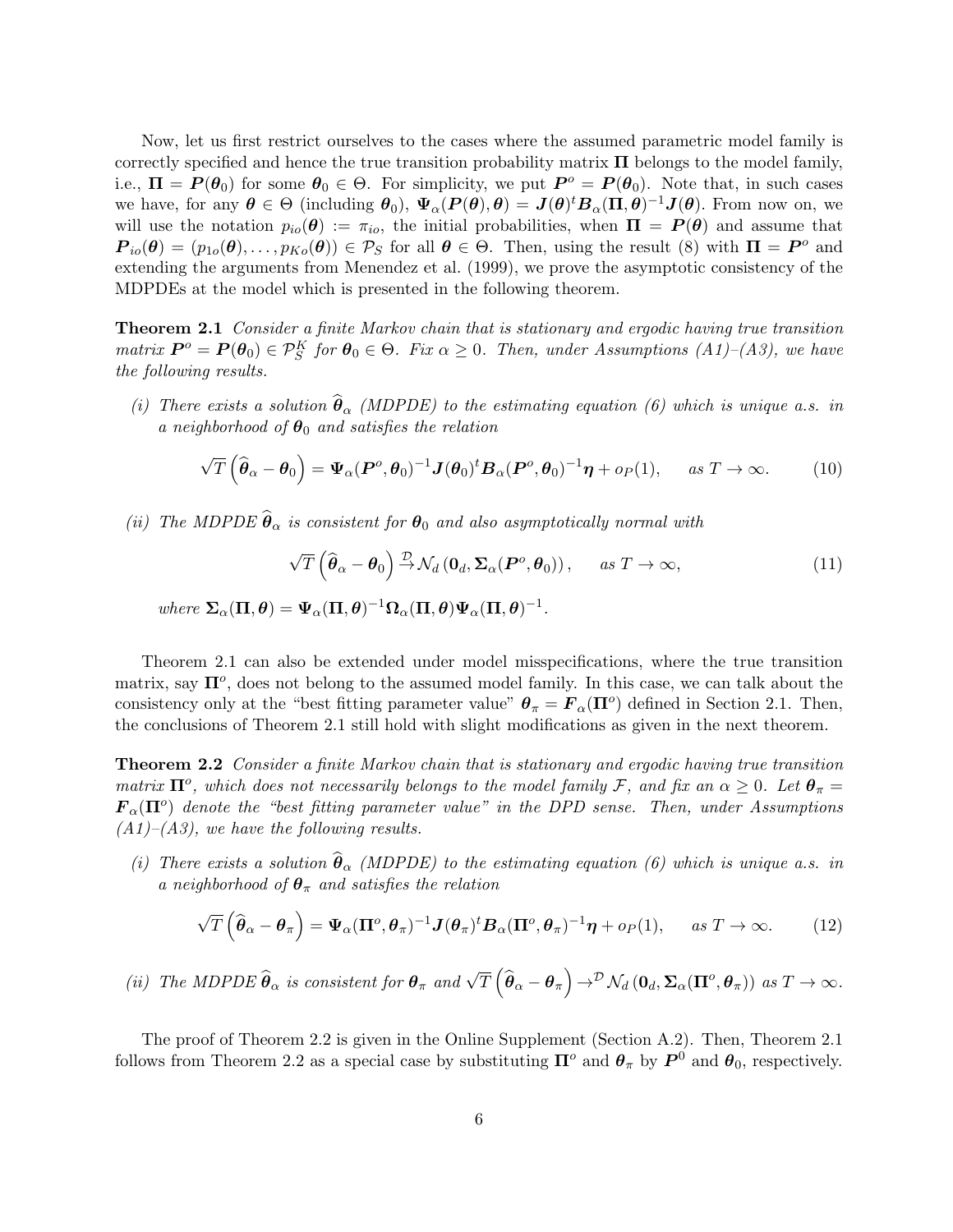#### Remark 2.1 (The special case  $\alpha = 0$ )

We have already argued that the MDPDE is a generalization of the classical MLE and, in fact, coincides with the MLE at  $\alpha = 0$ . We can also find out the asymptotic distribution of the MLE, at the model, as a special case of Theorem 2.1 at  $\alpha = 0$ . In particular, some algebra lead us to  $\Psi_0(P^o, \theta_0) = \Omega_0(P^o, \theta_0)$ . Then the asymptotic variance of  $(\sqrt{T}$  times) MLE turns out to be  $\Psi_0(P^o, \theta_0)^{-1}$ . This coincides with the usual maximum likelihood theory, since  $\Psi_0(P^o, \theta_0)$  is indeed the Fisher information matrix of our model. Further, interestingly, the minimum disparity estimators, discussed in Menendez et al. (1999), also have the same asymptotic distribution as that of the MDPDE at  $\alpha = 0$ . Further, putting  $\alpha = 0$ , Theorem 2.2 provides an additional result in this context, yielding the asymptotic distribution of the MLE under model misspecification.

#### 2.3 Robustness of the MDPDE

Suppose that the data are observed from a stationary ergodic finite Markov chain having true transition matrix  $\Pi^o$ , which does not necessarily belong to the model family  $\mathcal{F}$ . Consider a contaminated transition matrix  $\Pi_{\epsilon} = (1 - \epsilon)\Pi^{\circ} + \epsilon D_{t}$  where  $\epsilon \in [0, 1]$  denote the contamination proportion,  $\boldsymbol{t} = (t_1, \ldots, t_K) \in S^K$  is the contamination point and  $\boldsymbol{D_t}$  has entry one at  $(i, t_i)$ -th position for all  $i = 1, ..., K$  and zero in all other positions. These leads to contaminated probability vector for each row of the transition matrix. We then define the influence function (IF) of the MDPDE functional  $\mathbf{F}_{\alpha}(\Pi)$  at a fixed  $\alpha \geq 0$ , under the present finite Markov model set-up, as

$$
IF(\boldsymbol{t};\boldsymbol{F}_{\alpha},\boldsymbol{\Pi}^{o})=\lim_{\epsilon\downarrow 0}\frac{\boldsymbol{F}_{\alpha}(\boldsymbol{\Pi}_{\epsilon})-\boldsymbol{F}_{\alpha}(\boldsymbol{\Pi}^{o})}{\epsilon}=\frac{\partial}{\partial\epsilon}\boldsymbol{F}_{\alpha}(\boldsymbol{\Pi}_{\epsilon})\bigg|_{\epsilon=0}.
$$

It is necessary to justify the above definition of IF in the present context with dependence data; this is important in the view of the existing literature discussing that the IF of Hampel et al. (1986) is not necessarily correct for some dependent situations, e.g., time series (Martin and Yohai, 1986). Although the IF was initially defined for IID data in Hampel et al. (1986), it has latter been extended for several other scenarios of non-homogeneous data; see, e.g., Ghosh and Basu (2013); Ghosh et al. (2016). Although we have dependent data following a Markov chain, in above, we have defined IF in terms of transition matrix of the whole data instead of the dependent distributions of the individual observations  $X_i$ s, which allows us to avoid the associated complications. Since a transition matrix uniquely characterizes the distribution of the whole sample together, our definition of the IF, in the line of Hampel et al. (1986), is perfectly justified. Additionally, our definition indeed measures the amount of (asymptotic) bias of the MDPDE functional  $\mathbf{F}_{\alpha}(\Pi)$  against infinitesimal contamination at  $t$ ; this is also in the same spirit as that of the general concept of IF. However, the contamination here is characterized by transition matrices leading to possible missclassifications within the statespaces (via  $t$ ), rather than a distant outlying observation as the case was in its classical definition by Hampel et al. (1986).

Now, in order to derive this IF in the present context, we note that  $\mathbf{F}_{\alpha}(\Pi_{\epsilon})$  satisfies the estimating equation (7) with  $\Pi$  replaced by  $\Pi_{\epsilon}$ , i.e.,  $U_{\alpha}(\Pi_{\epsilon}, P(F_{\alpha}(\Pi_{\epsilon}))) = 0_d$ . Differentiating it with respect to  $\epsilon$  and evaluating at  $\epsilon = 0$ , we can get the IF of the MDPDE functional as presented in the following theorem. The proof is given in the Online Supplement (Section A.3).

**Theorem 2.3** Consider a finite Markov chain that is stationary and ergodic having true transition matrix  $\Pi^o$  and fix an  $\alpha \geq 0$ . Let  $\theta_\pi = \mathbf{F}_\alpha(\Pi^o)$  denote the "best fitting parameter value" in the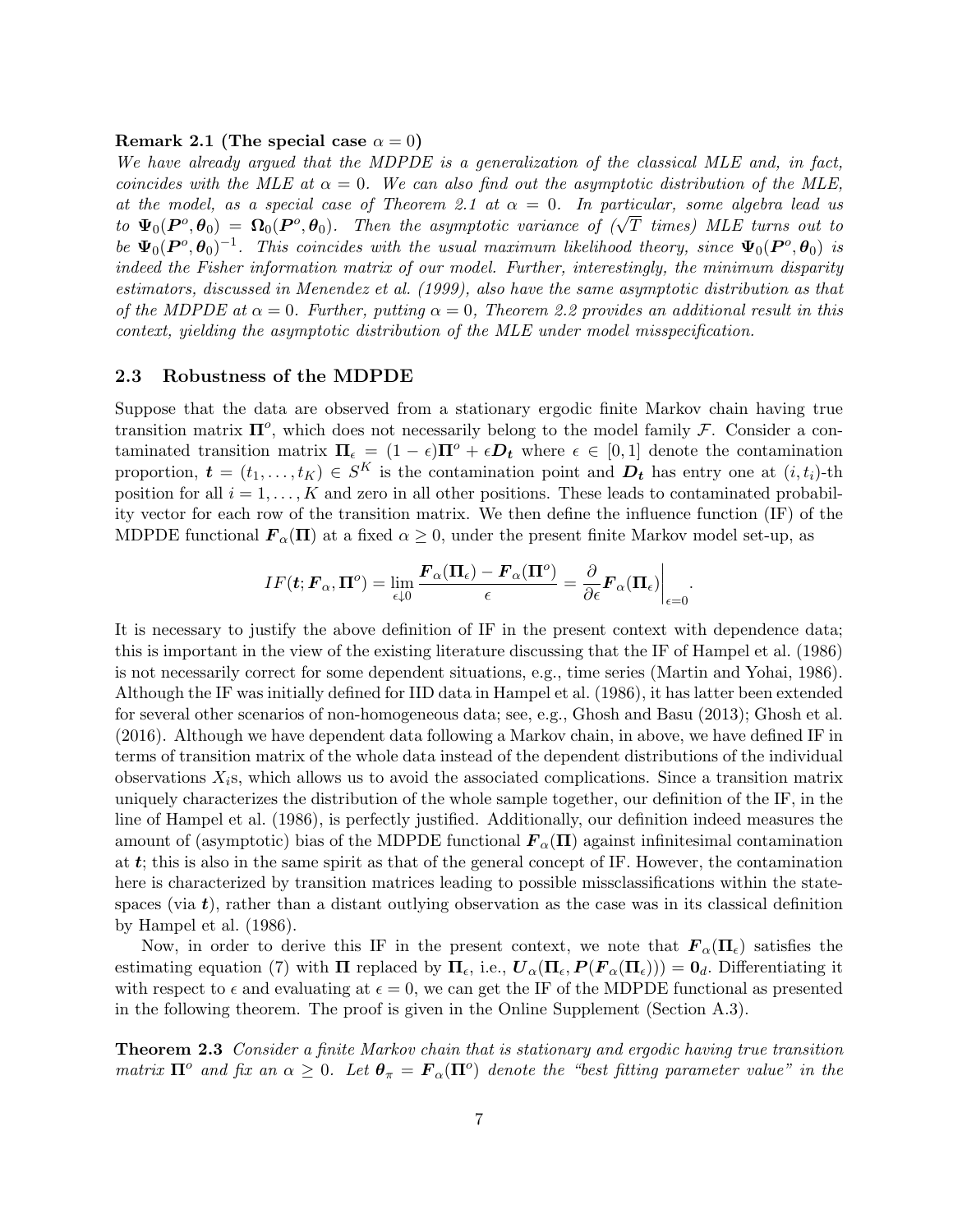DPD sense. Then, the influence function of the MDPDE functional  $\mathbf{F}_{\alpha}$  is given by

$$
IF(\boldsymbol{t}; \boldsymbol{F}_{\alpha}, \boldsymbol{\Pi}^{o}) = \boldsymbol{\Psi}_{\alpha}(\boldsymbol{\Pi}^{o}, \boldsymbol{\theta}_{\pi})^{-1} \sum_{i=1}^{K} \pi_{io} \left[ \sum_{j=1}^{K} \boldsymbol{\psi}_{ij}(\boldsymbol{\theta}_{\pi}) p_{ij}(\boldsymbol{\theta}_{\pi})^{\alpha} \pi_{ij}^{o} - \boldsymbol{\psi}_{it_{i}}(\boldsymbol{\theta}_{\pi}) p_{it_{i}}(\boldsymbol{\theta}_{\pi})^{\alpha} \right].
$$
 (13)

The above formula can be further simplified at the model where  $\Pi^o = P(\theta_0)$  for some  $\theta_0 \in \Theta$ .

The only term of the IF that depends on the contamination point is  $\varphi_{\alpha}(t_i) = \psi_{it_i}(\theta_{\pi}) p_{it_i}(\theta_{\pi})^{\alpha}$ ; but this term is bounded for each i and every  $\alpha \geq 0$  because of the finite state space. So, in this case, the boundedness of the IF is always evident and we cannot talk about the robustness by just looking at the bounded IF. Note that, the contamination considered here is not far away from the majority of the data, rather it covers the missclassification within the state-spaces arising from small-scale errors. So, using this IF, we can still talk about the robustness under such contaminations in relative terms (and not as an absolute measure), i.e., compare two estimators by looking at the maximum value of the IF (in an appropriate norm) over all possible  $t$  (misclassification types); as this maximum becomes smaller the estimator becomes more robust. This measure of quantifying the extent of robustness, commonly known as the sensitivity measure, is formally defined as  $\gamma_{\alpha}(\mathbf{\Pi}^o) = \sup_{\mathbf{t} \in S^K} ||IF(\mathbf{t}; \mathbf{F}_{\alpha}, \mathbf{\Pi}^o)||$ . For most common examples, this sensitivity indeed decreases with increasing  $\alpha > 0$ , indicating the gain in robustness by the MDPDEs at larger  $\alpha > 0$ .

An alternative (global) measure of robustness, that can provide further insights about the (absolute) robustness in the present case of finite state-spaces, is the maxbias curve of the functional defined as its maximum asymptotic bias under all possible contaminated (misspecified) distributions for a given contamination proportion. Although Theorem 2.2 provides some insights about the consistency of the MDPDE to the best fitting parameter (with respect to the DPD) even under such contaminated scenarios, derivation of the exact form of the maxbias curve is not straightforward. But, it would surely be interesting and important future work to study the maxbias curve for the MDPDE under different model set-ups including the present finite Markov chain models.

## 2.4 Estimating Standard Error and Confidence Interval

In any application, it is important to report the standard error of the estimator used. The same can also be done for the MDPDEs under the present set-up by using the asymptotic variance formulas given in Theorems 2.1 and 2.2. Firstly, based on Theorem 2.1, a consistent estimate of the asymptotic variance matrix of  $(\sqrt{T}$  times) the MDPDE can be obtained as  $\Sigma_{\alpha}(P(\hat{\theta}_{\alpha}), \hat{\theta}_{\alpha})$ ; note that this estimator is model specific. Alternatively, based on Theorem 2.2, another model-robust estimator of the asymptotic variance matrix is given by  $\Sigma_{\alpha}(\Pi, \theta_{\alpha})$ ; this can be shown to be a consistent variance estimator under standard regularity conditions. This second estimator works better compared to the previous model specific variance estimator  $\Sigma_{\alpha}(P(\theta_{\alpha}), \theta_{\alpha})$  under model misspecification, but the first one works better against outliers with respect to a fixed model. Using either of these two variance estimators, and denoting it by  $\Sigma = (\hat{\sigma}_{ij})_{i,j=1,\dots,d}$ , the standard error of the *i*-th component of  $\theta$  is then obtained as  $\hat{s}_i = \sqrt{\hat{\sigma}_{ii}/T}$  for each  $i = 1, ..., d$ .

Once we estimate the standard error of the parameter estimate, its immediate use is to construct the confidence intervals. Utilizing the asymptotic normality of the MDPDEs, we can actually construct the corresponding robust asymptotic confidence interval of the underlying parameters. In particular, a robust asymptotically  $100(1 - \zeta)\%$  confidence interval for the *i*-th component  $(\theta_i)$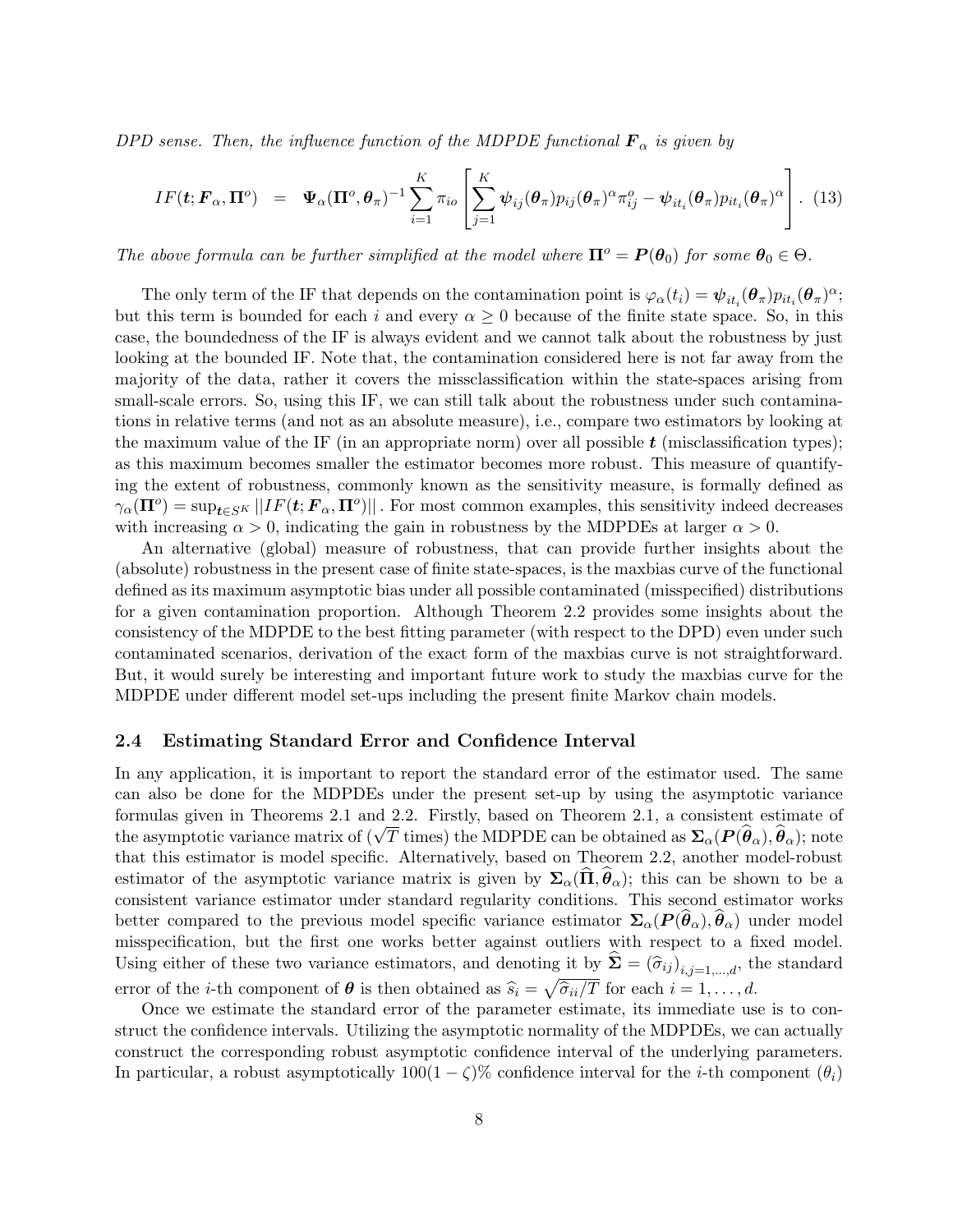of the parameter vector  $\boldsymbol{\theta}$  is given by  $(\theta_i - \widehat{s}_i z_{\zeta/2}, \theta_i + \widehat{s}_i z_{\zeta/2})$ , where  $\widehat{s}_i$  is the estimated standard error of the MDPDE  $\hat{\theta}_i$  of  $\theta_i$  as defined above and  $z_{\tau}$  is the  $(1 - \tau)$ -th quantile of the standard normal distribution ( $\tau = \zeta/2$  here). These confidence intervals can be combined over all i, along with the necessary Boferroni correction, to obtain a robust and asymptotic simultaneous confidence set (rectangle) for the whole parameter vector  $\theta$ . Alternatively, using the joint asymptotic distribution of the MDPDE of  $\theta$  and the variance matrix estimator  $\Sigma$ , one can also construct, in a straightforward way, robust asymptotic simultaneous confidence ellipsoid for the whole parameter vector. Such asymptotic confidence sets for any (differentiable) function of the parameters can also be constructed by inverting the MDPDE based Wald-type tests to be introduced in Section 4.

## 3 Examples and Illustrations

## 3.1 Example 1: A Random Walk Type Model with Binomial Probabilities

Let us consider an example of finite Markov chain, over the state-space  $S = \{1, 2, \ldots, K\}$ , with reflecting barriers and  $\text{Bin}(2, \theta)$  distribution for moving from each internal position to its nearest (both sided) three positions. The corresponding transition matrix is then given by

$$
\boldsymbol{P}(\theta) = \begin{bmatrix} 0 & 1 & 0 & 0 & \cdots & 0 & 0 & 0 \\ (1-\theta)^2 & 2\theta(1-\theta) & \theta^2 & 0 & \cdots & 0 & 0 & 0 \\ 0 & (1-\theta)^2 & 2\theta(1-\theta) & \theta^2 & \cdots & 0 & 0 & 0 \\ \vdots & \vdots & \vdots & \vdots & \ddots & \vdots & \vdots & \vdots \\ 0 & 0 & 0 & 0 & \cdots & (1-\theta)^2 & 2\theta(1-\theta) & \theta^2 \\ 0 & 0 & 0 & \cdots & 0 & 1 & 0 \end{bmatrix} . \tag{14}
$$

Such a model often arise in real-life applications, e.g., in genetics, with different values of  $K$ . Here, the target parameter  $\theta \in \Theta = [0, 1]$  is scalar and the Markov chain is stationary and ergodic with initial (stationary) probabilities  $\{\pi_{io} = p_{io}(\theta) : i = 1, 2, \ldots, K\}$ , where

$$
p_{1o}(\theta) = \frac{(1-\theta)^{2(K-1)}(1-2\theta)}{2\left[(1-\theta)^{2K-1}-\theta^{2K-1}\right]}, \quad p_{Ko}(\theta) = \frac{\theta^{2(K-1)}(1-2\theta)}{2\left[(1-\theta)^{2K-1}-\theta^{2K-1}\right]},
$$
  
and 
$$
p_{io}(\theta) = \frac{\theta^{2(i-1)}}{(1-\theta)^{2i}} \frac{(1-\theta)^{2(K-1)}(1-2\theta)}{2\left[(1-\theta)^{2K-1}-\theta^{2K-1}\right]}, \quad i=2,\ldots,K-1.
$$

Further, Assumptions (A1)–(A3) also hold for  $P(\theta)$  in (14) with

$$
C = \{(1, 2); (i, i + 1), (i, i), (i, i - 1) \text{ for } i = 2, 3, \dots, K - 1; (K, K - 1)\},\
$$

so that  $c = 3K - 4$  and

$$
\mathbf{J}(\theta) = [0, 2\theta, 2(1-2\theta), -2(1-\theta), 2\theta, 2(1-2\theta), -2(1-\theta), \dots, 2\theta, 2(1-2\theta), -2(1-\theta), 0]^{\mathrm{t}}.
$$

Now consider one long sequence  $\mathcal{X}_T = \{X_0, X_1, \ldots, X_T\}$  observed from this given Markov chain based on which we wish to infer about the target parameter  $\theta$ . One can easily verify that the MLE of  $\theta$  is given by

$$
\widehat{\theta}_0 = \frac{\sum_{i=2}^{K-1} [\nu_{i(i+1)} + \nu_{ii}/2]}{\sum_{i=2}^{K-1} [\nu_{i(i-1)} + \nu_{ii} + \nu_{i(i+1)}]} = \frac{\sum_{i=2}^{K-1} \widehat{\pi}_{io} [\widehat{\pi}_{i(i+1)} + \widehat{\pi}_{ii}/2]}{\sum_{i=2}^{K-1} \widehat{\pi}_{io}}.
$$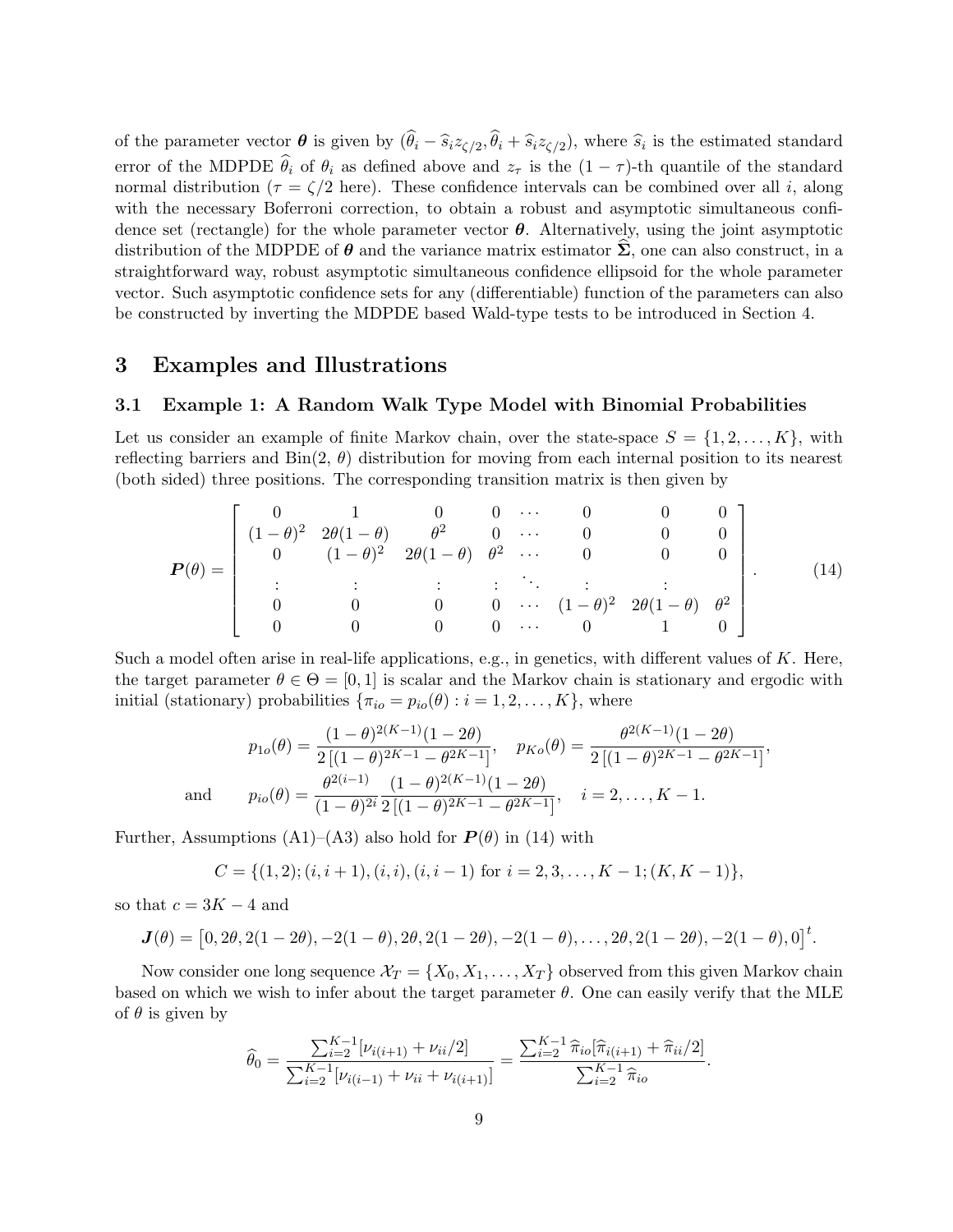On the other hand, the proposed MDPDE of  $\theta$  with tuning parameter  $\alpha > 0$  can be obtained by solving the estimating equation (6), which simplifies for the present case as

$$
\sum_{i=2}^{K-1} \left[ \theta^{2\alpha - 1} \nu_{i(i+1)} + 2^{\alpha - 1} \theta^{\alpha - 1} (1 - \theta)^{\alpha - 1} (1 - 2\theta) \nu_{ii} - (1 - \theta)^{2\alpha - 1} \nu_{i(i-1)} \right]
$$

$$
= \left( \sum_{i=2}^{K-1} \nu_{i+} \right) \left[ \theta^{2\alpha + 1} + 2^{\alpha} \theta^{\alpha} (1 - \theta)^{\alpha} (1 - 2\theta) - (1 - \theta)^{2\alpha + 1} \right]. \tag{15}
$$

Next we derive the asymptotic distribution of the MDPDE at the model using Theorem 2.1. The required assumptions clearly hold for this example and, through some algebra, we obtain  $\Psi_{\alpha}(P(\theta),\theta) = 4[1-p_{1o}(\theta)-p_{Ko}(\theta)]V_{1,\alpha}(\theta)$  and  $\Omega_{\alpha}(P(\theta),\theta) = 4[1-p_{1o}(\theta)-p_{Ko}(\theta)]V_{2,\alpha}(\theta),$ where

$$
V_{1,\alpha}(\theta) = (1 - \theta)^{2\alpha} + \theta^{2\alpha} + 2^{\alpha - 1}\theta^{\alpha - 1}(1 - \theta)^{\alpha - 1}(1 - 2\theta)^2,
$$
  
\n
$$
V_{2,\alpha}(\theta) = (1 - \theta)^{4\alpha}\theta(2 - \theta) + \theta^{4\alpha}(1 - \theta^2) + 2\theta^{2\alpha + 1}(1 - \theta)^{2\alpha + 1}
$$
  
\n
$$
+ 2^{\alpha + 1}\theta^{\alpha}(1 - \theta)^{3\alpha + 1}(1 - 2\theta) - 2^{\alpha + 1}\theta^{3\alpha + 1}(1 - \theta)^{\alpha}(1 - 2\theta)
$$
\n(16)

$$
+2^{2\alpha-1}\theta^{2\alpha-1}(1-\theta)^{2\alpha-1}(1-2\theta)^2(1-2\theta+2\theta^2).
$$
 (17)

Then, the asymptotic variance of  $\sqrt{T} \hat{\theta}_{\alpha}$  is given by

$$
\Sigma_{\alpha}(\boldsymbol{P}(\theta), \theta) = [1 - p_{1o}(\theta) - p_{Ko}(\theta)]^{-1} \frac{V_{2,\alpha}(\theta)}{4V_{1,\alpha}(\theta)^2}.
$$
\n(18)

It is easy to see that this  $\Sigma_{\alpha}(P(\theta), \theta)$  is symmetric about  $\theta = 1/2$  for each  $\alpha \geq 0$ , i.e.,  $\Sigma_{\alpha}(P(\theta), \theta) =$  $\Sigma_{\alpha}(\mathbf{P}(1-\theta), 1-\theta)$ , and is independent of  $\alpha$  at  $\theta = 1/2$  having value  $\Sigma_{\alpha}(\mathbf{P}(1/2), 1/2) = \frac{3}{4}[1-\theta]$  $p_{1o}(\theta)-p_{Ko}(\theta)]^{-1}$ . At any other fixed parameter value  $\theta \neq 1/2$ ,  $\Sigma_{\alpha}(\mathbf{P}(\theta),\theta)$  is a strictly increasing function of  $\alpha \geq 0$ . In particular, at  $\alpha = 0$ , we have the least asymptotic variance for the MLE  $(\sqrt{T} \hat{\theta}_0)$  as given by

$$
\Sigma_0(\boldsymbol{P}(\theta), \theta) = \frac{2\theta(1-\theta)(8\theta^4 - 16\theta^3 + 8\theta^2 + 1)}{[1 - p_{1o}(\theta) - p_{Ko}(\theta)]}.
$$

So, the ARE of the proposed MDPDE at any fixed  $\alpha$  can be obtained by comparing  $\Sigma_{\alpha}(P(\theta),\theta)$ with  $\Sigma_0(P(\theta), \theta)$ , which are reported in Table 1 for different parameter values. Note that, the ARE clearly decreases as  $\alpha$  increases but the loss in efficiency is not quite significant at smaller values of  $\alpha > 0$ . With this small price, these MDPDEs gain significant robustness against data contamination as illustrated below through a simulation study.

In our simulation study, sample observations are generated from the Markov chain model having transition probability matrix as in (14) with  $K = 10$  and  $\theta = 0.25$ . For different values of T, we simulate observed path of length  $(T+1)$  with  $X_0 = 1$  and compute the MDPDEs of  $\theta$  for different  $\alpha \geq 0$ . We replicate this experiment 1000 times to compute the empirical mean squared error (MSE) of the MDPDEs with respect to its true value (0.25) for each  $\alpha$ . Further, to examine the robustness, a certain percentage, say  $100e\%$ , of the sample path is randomly replaced by observations from another finite Markov chain which always move forward with probability one (i.e,  $\theta = 1$  in the present model transition matrix) and repeat the same experiment to compute the MSEs under data contamination. The resulting values of MSEs of the MDPDEs are presented in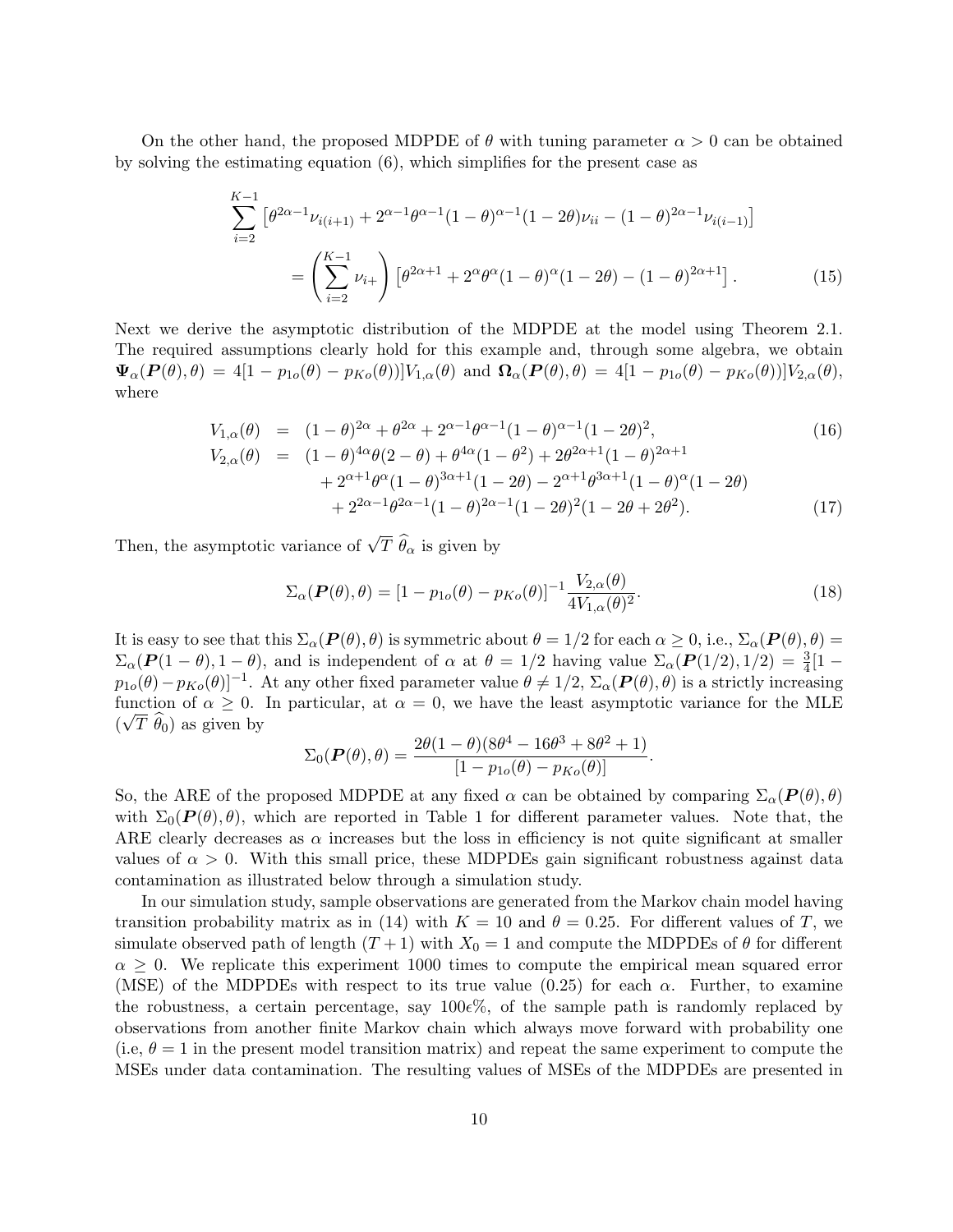| $\theta$ or $(1-\theta)$ | $\alpha$ |      |      |      |      |      |  |
|--------------------------|----------|------|------|------|------|------|--|
|                          | 0.1      | 0.2  | 0.3  | 0.5  | 0.7  | 1    |  |
| 0.05                     | 99.1     | 97.5 | 96.0 | 94.2 | 93.8 | 94.4 |  |
| 0.1                      | 98.9     | 96.7 | 94.3 | 90.8 | 89.2 | 89.2 |  |
| 0.15                     | 98.9     | 96.5 | 93.7 | 88.8 | 85.9 | 84.4 |  |
| 0.2                      | 99.1     | 96.8 | 93.9 | 88.2 | 83.9 | 80.7 |  |
| 0.25                     | 99.3     | 97.4 | 94.7 | 88.8 | 83.6 | 78.4 |  |
| 0.3                      | 99.5     | 98.1 | 96.0 | 90.7 | 85.2 | 78.4 |  |
| 0.35                     | 99.7     | 98.8 | 97.4 | 93.5 | 88.7 | 81.4 |  |
| 0.4                      | 99.9     | 99.4 | 98.7 | 96.6 | 93.5 | 87.9 |  |
| 0.45                     | 100.0    | 99.9 | 99.7 | 99.0 | 98.1 | 96.0 |  |
| 0.5                      | 100      | 100  | 100  | 100  | 100  | 100  |  |

Table 1: ARE (in %) of the MDPDEs for Example 1 at different values of  $\alpha > 0$  and  $\theta \in (0,1)$ 

Figure 1 for  $T = 50,100$  and for 10%, 15%, 20% contamination proportions, along with the pure data results (0% contamination). Recall that the MDPDE at  $\alpha = 0$  is the MLE which provides the least MSE under pure data. The MSE under pure data increases, but very slowly, as  $\alpha$  increases, in consistence with their asymptotic AREs (Table 1). However, under contamination, the MSE of the MLE (at  $\alpha = 0$ ) is significantly higher and decreases sharply as  $\alpha > 0$  increases; the MSEs remain more stable at larger values of  $\alpha$ . This clearly indicate the claimed robustness of our proposed MDPDEs at  $\alpha > 0$  and that the extent of robustness further increases with increasing values of  $\alpha$ .



Figure 1: Empirical MSEs  $(\times 100)$  of the MDPDEs obtained from the simulation study conducted for Example 1 with  $K = 10, \theta = 0.25$  and different contamination proportions [solid line: 0%, dotted line: 10%, dashed line: 15%, dash-dotted line: 20%]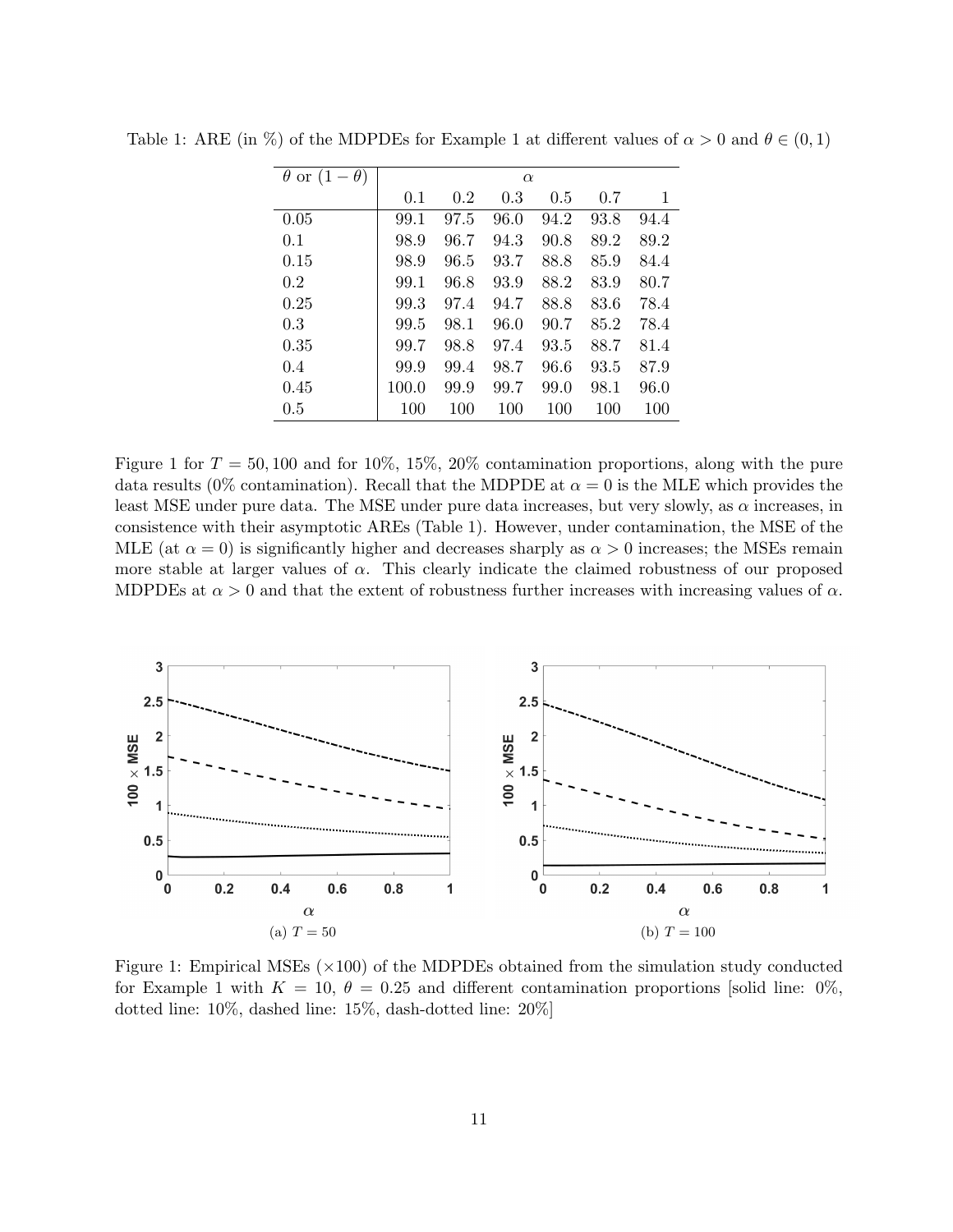## 3.2 Example 2: A Multi-parameter Extension of Example 1

We now further extend the Markov chain model described in Example 1, so that the probability defining parameter  $\theta$  depends on the current state, leading to the transition matrix

$$
\boldsymbol{P}(\boldsymbol{\theta}) = \begin{bmatrix} 0 & 1 & 0 & 0 & \cdots & 0 & 0 & 0 \\ (1-\theta_2)^2 & 2\theta_2(1-\theta_2) & \theta_2^2 & 0 & \cdots & 0 & 0 & 0 \\ 0 & (1-\theta_3)^2 & 2\theta_3(1-\theta_3) & \theta_3^2 & \cdots & 0 & 0 & 0 \\ \vdots & \vdots & \vdots & \vdots & \ddots & \vdots & \vdots & \vdots \\ 0 & 0 & 0 & 0 & \cdots & (1-\theta_{K-1})^2 & 2\theta_{K-1}(1-\theta_{K-1}) & \theta_{K-1}^2 \\ 0 & 0 & 0 & \cdots & 0 & 1 & 0 \end{bmatrix}, (19)
$$

with each  $\theta_i \in [0,1]$  for  $i = 2, \ldots, K-1$ . Important models for explaining diffusion between gases or liquids are special cases of this Markov chain; see Section 4.3 for an example. Note that, here the target parameter  $\boldsymbol{\theta} = (\theta_2, \dots, \theta_{K-1})^T$  is of dimension  $d = (K - 2)$ , but the individual components can be seen to be independent. The Markov chain corresponding to the transition matrix (19) is also stationary and ergodic. Its stationary distribution can be computed easily and is given by (with  $\theta_1 = 1, \theta_K = 0$ )

$$
\pi_{1o} = p_{1o}(\boldsymbol{\theta}) = \frac{1}{1 + \sum_{i=2}^{K} \theta_1^2 \cdots \theta_{i-1}^2 (1 - \theta_2)^{-2} (1 - \theta_3)^{-2} \cdots (1 - \theta_i)^{-2}},
$$
\n
$$
\pi_{io} = p_{io}(\boldsymbol{\theta}) = \frac{\theta_1^2 \cdots \theta_{i-1}^2 (1 - \theta_2)^{-2} (1 - \theta_3)^{-2} \cdots (1 - \theta_i)^{-2}}{1 + \sum_{2=1}^{K} \theta_1^2 \cdots \theta_{i-1}^2 (1 - \theta_2)^{-2} (1 - \theta_3)^{-2} \cdots (1 - \theta_i)^{-2}}, \quad i = 2, 3, \dots, K.
$$

Firstly, noting the similarity with Example 1, we can see that Assumptions  $(A1)$ – $(A3)$  continue to hold for the transition matrix given by (19) with  $C = \{(1,2); (i,i+1), (i,i), (i,i-1) \text{ for } i =$  $2, 3, \ldots, K-1$ ;  $(K, K-1)$ . Then, given an observed sequence  $\mathcal{X}_T = \{X_0, X_1, \ldots, X_T\}$ , one can easily verify that the MDPDE  $\theta_{i,\alpha}$  of  $\theta_i$ , for each  $i = 2, \ldots, K - 1$ , can be obtained separately by solving the respective estimating equation given by

$$
\begin{split} \left[\theta_i^{2\alpha-1}\nu_{i(i+1)} + 2^{\alpha-1}\theta_i^{\alpha-1}(1-\theta_i)^{\alpha-1}(1-2\theta_i)\nu_{ii} - (1-\theta_i)^{2\alpha-1}\nu_{i(i-1)}\right] \\ &= \nu_{i+} \left[\theta^{2\alpha+1} + 2^{\alpha}\theta^{\alpha}(1-\theta)^{\alpha}(1-2\theta) - (1-\theta)^{2\alpha+1}\right]. \end{split} \tag{20}
$$

Further, applying Theorem 2.1, one can verify that the asymptotic distribution of the  $(K - 2)$ dimensional MDPDE  $\widehat{\boldsymbol{\theta}}_{\alpha} = (\widehat{\theta}_{i,\alpha} : i = 2,\ldots,K-1)^{t}$  at the model with true parameter value  $\boldsymbol{\theta}_0 = (\theta_{i0} : i = 2, ..., K - 1)^T$  is given by

$$
\sqrt{T}\left(\widehat{\boldsymbol{\theta}}_{\alpha}-\boldsymbol{\theta}_{0}\right)\stackrel{\mathcal{D}}{\rightarrow}\mathcal{N}_{K-2}\left(\mathbf{0}_{d},\mathrm{Diag}\left\{\sigma_{\alpha}^{(i)}(\boldsymbol{\theta}_{0}):i=2,\ldots,K-1\right\}\right),\quad \text{ as }T\rightarrow\infty,
$$

with  $\sigma_{\alpha}^{(i)}(\boldsymbol{\theta}) = [1 - p_{1o}(\boldsymbol{\theta}) - p_{Ko}(\boldsymbol{\theta})]^{-1} \frac{V_{2,\alpha}(\theta_i)}{4V_{1,\alpha}(\theta_i)^2}$ , where  $V_{1,\alpha}$  and  $V_{2,\alpha}$  are as defined in (16) and (17), respectively, but  $p_{io}(\theta)$  is specific to the present example (as computed above). Note that, the AREs of the MDPDEs of each parameter component in the present case are exactly the same as studied in Example 1 (Table 1). Their finite sample robustness advantages are also observed to have a similar pattern as in Example 1 (Figure 1) via simulations and, hence, they are not reported here for brevity.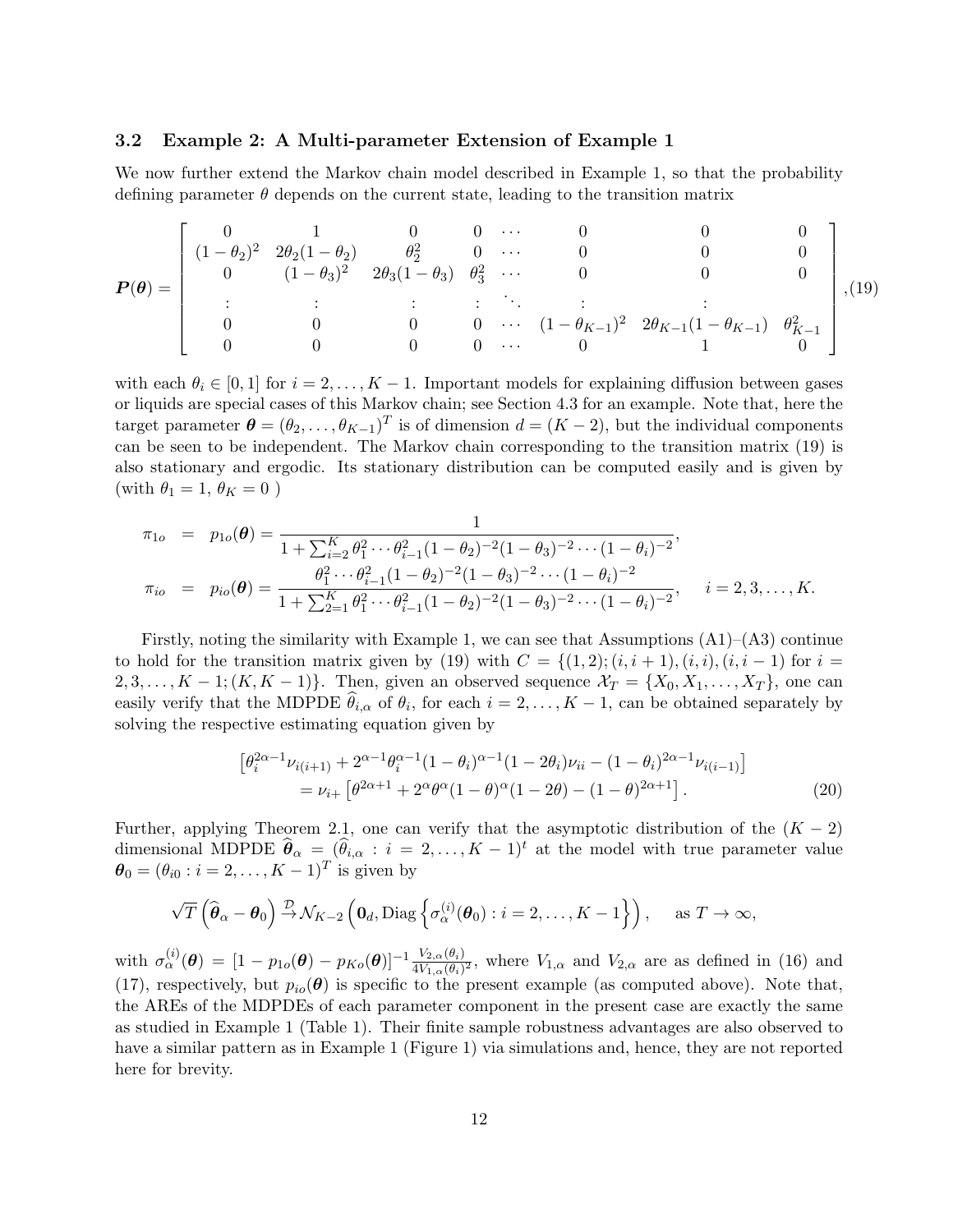## 3.3 Example 3: A Markov Chain for Epidemic Modeling

Our final example would be another practically important Markov chain model, namely the Greenwood model, for epidemic modeling of a contagious disease in a population of fixed size (say  $K$ , often small). Suppose that every individual in the population can be in either of two categories, namely infected or uninfected, and the disease evolves in some discrete time unit (a constant latent time period for a person to get infected). Let  $X_t$  denote the number of individuals who are still uninfected at time point  $t = 0, 1, 2, ..., T$ , so that  $X_0 = K$ . If  $\theta \in (0, 1)$  denote the probability of contact between two individuals (one uninfected and one infected) to produce a new infection at any time point, then  $X_t$  is a Markov chain (Gani and Jerwood, 1971; Iosifescu, 2007) with finite state-space  $S = \{0, 1, 2, \ldots, K\}$  and the transition matrix

$$
\boldsymbol{P}(\theta) = \begin{bmatrix} 1 & 0 & 0 & \cdots & 0 & 0 \\ \theta & (1-\theta) & 0 & \cdots & 0 & 0 \\ \theta^2 & 2\theta(1-\theta) & (1-\theta_3)^2 & \cdots & 0 & 0 \\ \vdots & \vdots & \vdots & \ddots & \vdots & \vdots \\ \theta^K & {K \choose 1} \theta^{K-1}(1-\theta) & {K \choose 1} \theta^{K-2}(1-\theta)^2 & \cdots & {K \choose K-1} \theta(1-\theta)^{K-1} & (1-\theta)^K \end{bmatrix}.
$$

Note that the underlying Markov chain can easily be seen to be stationary and ergodic. Also Assumptions (A1)–(A3) hold with  $C = \{(0,0); (i,0), (i,1), \ldots, (i,i) \text{ for } i = 1,2,\ldots,K\}$  so that  $c = |C| = (K + 1)(K + 2)/2.$ 

Based on an observed sequence  $\mathcal{X}_T = \{X_0, X_1, \ldots, X_T\}$  from this model, we wish to estimate the target parameter  $\theta$  (scalar). We can use the MDPDE as a robust estimator of  $\theta$  which can be obtained by solving the estimating equation (7). For the present case, the MDPDE estimating equation (7) can be simplified as

$$
\sum_{i=1}^{K} \sum_{j=0}^{i} {i \choose j}^{\alpha} [(i-j) - i\theta] \theta^{(i-j)\alpha - 1} (1 - \theta)^{j\alpha - 1} \nu_{ij}
$$
  
= 
$$
\sum_{i=1}^{K} \nu_{i+} \sum_{j=0}^{i} {i \choose j}^{1+\alpha} [(i-j) - i\theta] \theta^{(i-j)(1+\alpha)-1} (1 - \theta)^{j(1+\alpha)-1}.
$$
 (21)

The asymptotic distribution of the resulting MDPDE, obtained by solving (21), can again be calculated from Theorem 2.1, as in the previous examples; we leave it for the readers as an exercise.

We illustrate the finite sample performance of these MDPDEs and their claimed robustness by another simulation exercise. We simulate observations of a fixed length  $(T + 1)$  from the present Markov model with  $K = 9$  and  $\theta = 0.25$ . The empirical MSEs of the MDPDEs, obtained based on 1000 replications, are plotted in Figure 2 over  $\alpha \in [0,1]$  for different amount of contaminations in the sample data. The contaminations are incorporated in the sample path at randomly selected location (say i) by taking the next step following  $Bin(i, 1)$  distribution, i.e., by deterministically putting the next location to be 0. Note that, this type of contamination ends the chain there since this Markov chain can not go out of location 0 once it reaches there; hence such a restriction may be considered as heavy contamination in the sample data. Even under such a heavy contamination, we can see from Figure 2 that the proposed MDPDE with moderately large  $\alpha > 0$  provides significantly improved estimator (lower MSE) compared to the usual MLE (at  $\alpha = 0$ ). Under pure data (no contamination), the MSEs show a very mild increasing trend with increasing values of  $\alpha$ . The MDPDEs with  $\alpha$  around the value 0.5 provides the best trade-off in all the cases considered.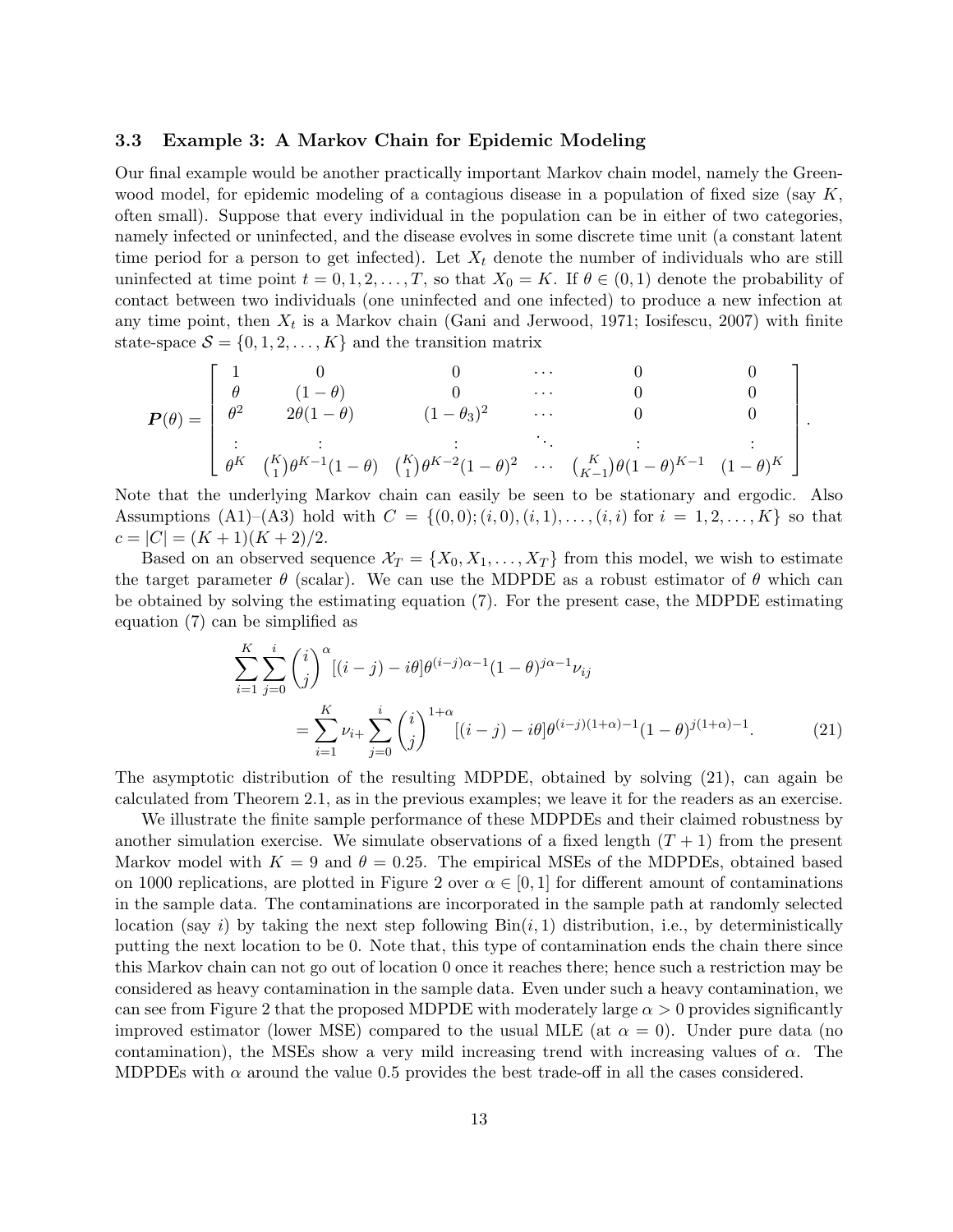

Figure 2: Empirical MSEs  $(\times 100)$  of the MDPDEs obtained from the simulation study conducted for Example 3 with  $K = 9, \theta = 0.25$  and different contamination proportions [solid line: 0%, dotted line: 10%, dashed line: 15%, dash-dotted line: 20%]

## 4 Application of the MDPDE in Statistical Hypothesis Testing

## 4.1 Wald-type Tests for General Composite Hypotheses

Let us now consider the problem of testing statistical hypotheses about the underlying Markov chain defined in terms of the assumed parametric model  $\mathcal{F}$ . Under the set-up and notation of previous two sections, let us consider the general composite hypothesis given by

$$
H_0: \boldsymbol{\theta} \in \Theta_0 \qquad \text{against} \quad H_1: \boldsymbol{\theta} \notin \Theta_0,\tag{22}
$$

where  $\Theta_0$  is a pre-specified proper subset of  $\Theta$  having rank r. In most applications, the null hypothesis in  $(22)$  can be re-expressed in terms of r linearly independent restrictions of the form

$$
\boldsymbol{h}(\boldsymbol{\theta})=\boldsymbol{0}_r.
$$

Let us assume that the  $d \times r$  matrix  $\boldsymbol{H}(\boldsymbol{\theta}) = \frac{\partial h(\boldsymbol{\theta})}{\partial \boldsymbol{\theta}}$  exists, has rank r and is continuous in  $\boldsymbol{\theta}$ . Further, if the assumptions of Theorem 2.1 hold, there exists the MDPDE  $\hat{\theta}_{\alpha}$  with tuning parameter  $\alpha$  which satisfies the asymptotic normality result in (11). We can use this MDPDE to construct a Wald-type test statistic for testing (22) as

$$
W_{T,\alpha} = T\boldsymbol{h}^t\left(\widehat{\boldsymbol{\theta}}_{\alpha}\right) \left[\boldsymbol{H}^t(\widehat{\boldsymbol{\theta}}_{\alpha})\boldsymbol{\Sigma}_{\alpha}(\boldsymbol{P}(\widehat{\boldsymbol{\theta}}_{\alpha}),\widehat{\boldsymbol{\theta}}_{\alpha})\boldsymbol{H}(\widehat{\boldsymbol{\theta}}_{\alpha})\right]^{-1}\boldsymbol{h}\left(\widehat{\boldsymbol{\theta}}_{\alpha}\right),
$$
\n(23)

where  $\Sigma_{\alpha}$  is as defined in Theorem 2.1. The asymptotic distribution of this proposed test statistic can be obtained from (11) which is presented in the following theorem.

Theorem 4.1 Assume that the conditions of Theorem 2.1 hold true and the covariance matrix  $\Sigma_{\alpha}(P(\theta),\theta)$  is continuous in  $\theta$  around the null parameter values. Then, under the null hypothesis in (22), the proposed Wald-type test statistic  $W_{T,\alpha}$  asymptotically follows a chi-square distribution  $(\chi_r^2)$  with r degrees of freedom.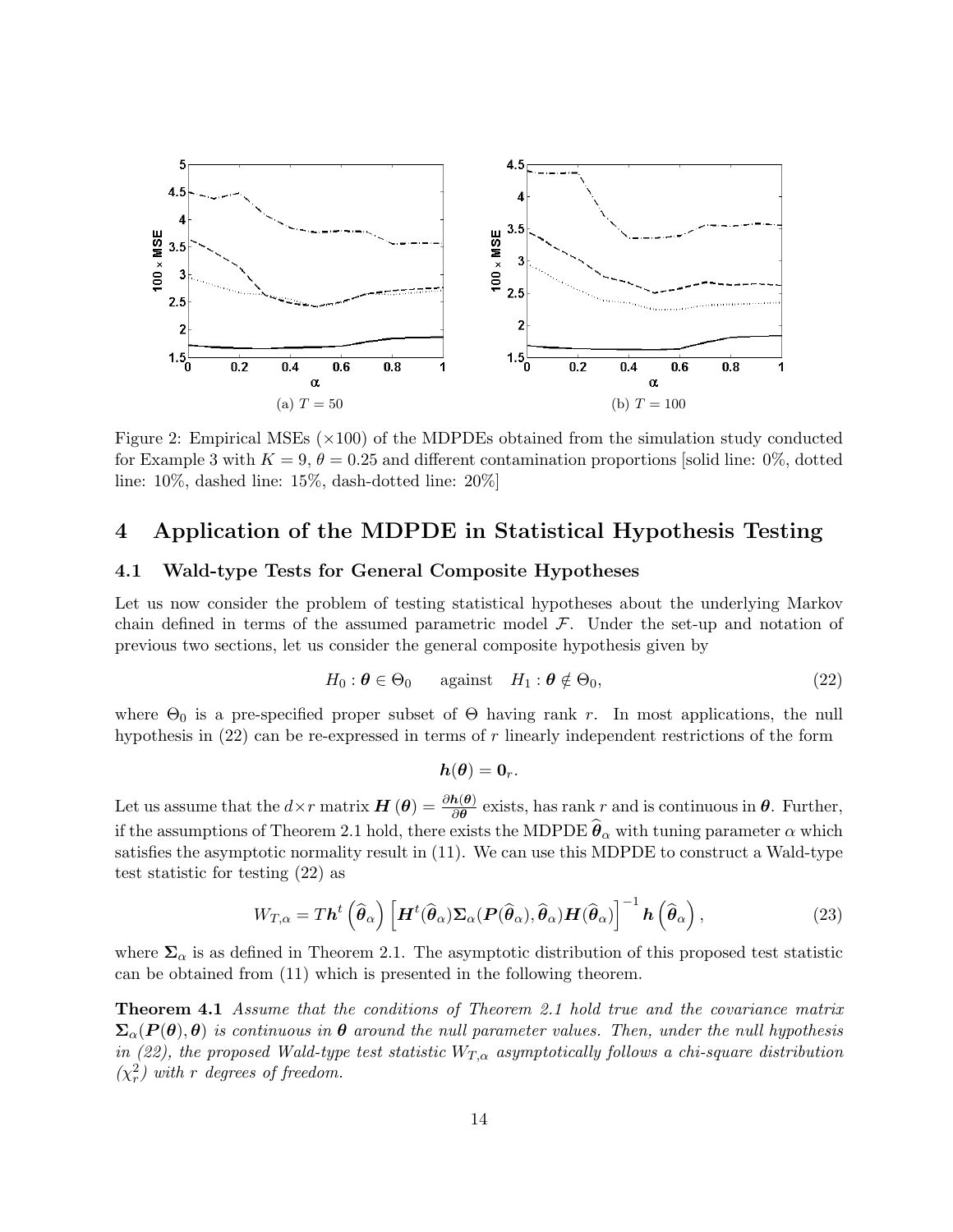The above theorem can be used to obtain the asymptotic critical values for testing (22) based on  $W_{T,\alpha}$  for all  $\alpha \geq 0$ . Further properties of these proposed Wald-type tests can be easily obtained in the line of Ghosh et al. (2016) and Basu et al. (2018). In particular, the tests based on  $W_{T,\alpha}$ are consistent, for all  $\alpha \geq 0$ , in the sense that their power at any fixed alternative converges to one as  $T \to \infty$ . It can also be shown that, under a contiguous sequence of alternative hypotheses  $H_{1,T}$  :  $\boldsymbol{\theta} = \boldsymbol{\theta}_T$ , where  $\boldsymbol{\theta}_T = \boldsymbol{\theta}_0 + \frac{d}{\sqrt{\epsilon}}$  $\frac{\bm{l}}{T}$  with  $\bm{d} \in \mathbb{R}^d \setminus \{\bm{0}_d\}$  and  $\bm{\theta}_0 \in \Theta_0$ , the Wald-type test statistic  $W_{T,\alpha}$  asymptotically (as  $T\to\infty$ ) follows a non-central chi-square distribution with degrees of freedom r and non-centrality parameter  $\delta_{\alpha} = d^t H(\theta_0) \Sigma_{\alpha}^*(\theta_0)^{-1} H(\theta_0)^t d$ , where  $\Sigma_{\alpha}^*(\theta) =$  $H^t(\theta)\Sigma_\alpha(P(\theta),\theta)H(\theta)$ . This result can be used to obtain the asymptotic power of the proposed Wald-type tests based on  $W_{T,\alpha}$  under contiguous alternatives and, hence, to study their efficiency compared to any other consistent test.

#### 4.2 Robustness Analyses for the Wald-type tests

The robustness of the proposed Wald-type tests based on  $W_{T,\alpha}$  can also be theoretically justified through the concept of influence function analyses. With the notation of Section 2.3, let us first define the statistical functional corresponding to  $W_{T,\alpha}$  at the true transition matrix  $\Pi$  as given by

$$
W_{\alpha}(\Pi) = \mathbf{h}^{t}(\mathbf{F}_{\alpha}(\Pi))\Sigma_{\alpha}^{*}(\mathbf{F}_{\alpha}(\Pi))^{-1}\mathbf{h}(\mathbf{F}_{\alpha}(\Pi)),
$$
\n(24)

where  $\mathbf{F}_{\alpha}(\Pi)$  is the MDPDE functional with tuning parameter  $\alpha$ . Then, we can define its first order influence function as  $IF(\mathbf{t}; W_{\alpha}, \mathbf{\Pi}) = \frac{\partial}{\partial \epsilon} W_{\alpha}(\mathbf{\Pi}_{\epsilon})|_{\epsilon=0}$ . Since the influence function of a test statistics is examined at the null hypothesis, let us consider a parameter value  $\theta_0 \in \Theta_0$  so that  $h(\theta_0) = 0$  and  $F_\alpha(\Pi^o) = \theta_0$  with  $\Pi^o = P(\theta_0)$ . Then, straightforward differentiation yields the first order IF as

$$
IF(\boldsymbol{t}; W_{\alpha}, \boldsymbol{\Pi}^o) = 2\boldsymbol{h}^t (F_{\alpha}(\boldsymbol{\Pi}^o)) \boldsymbol{\Sigma}_{\alpha}^* (F_{\alpha}(\boldsymbol{\Pi}^o))^{-1} \boldsymbol{H}^t (F_{\alpha}(\boldsymbol{\Pi}^o)) IF(\boldsymbol{t}; F_{\alpha}, \boldsymbol{\Pi}^o) + \boldsymbol{h}^t (F_{\alpha}(\boldsymbol{\Pi}^o)) \left[ \frac{\partial}{\partial \epsilon} \boldsymbol{\Sigma}_{\alpha}^* (F_{\alpha}(\boldsymbol{\Pi}_{\epsilon}))^{-1} \right]_{\epsilon=0} \boldsymbol{h} (F_{\alpha}(\boldsymbol{\Pi}^o)), = 0.
$$
 (25)

Since this first order IF is always zero, it is non-informative to indicate the robustness of the test procedure and, hence, we need to consider the second order IF of the test functional  $W_{\alpha}$ . By another round of differentiation, we get

$$
IF_2(t;W_\alpha,\mathbf{\Pi}^o) = \left. \frac{\partial^2}{\partial \epsilon^2} W_\alpha(\mathbf{\Pi}_{\epsilon}) \right|_{\epsilon=0}
$$
  
= 2IF(t;  $\mathbf{F}_\alpha$ ,  $\mathbf{\Pi}^o$ )<sup>t</sup>  $\mathbf{H}(\boldsymbol{\theta}_0) \Sigma^*_{\alpha}(\boldsymbol{\theta}_0)^{-1} \mathbf{H}^t(\boldsymbol{\theta}_0) IF(t; \mathbf{F}_\alpha, \mathbf{\Pi}^o).$  (26)

Note that this second order IF of the Wald-type test functional  $W_{\alpha}$  depends directly on the IF of the underlying MDPDE, used in the construction of the test statistics. Therefore, the robustness properties of the MDPDE based Wald-type tests are exactly similar to those of the MDPDE as discussed in Section 2.3.

We can also study the IF for the asymptotic level and power of the proposed Wald-type tests in the line of Ghosh et al. (2016) and Basu et al. (2018), which would be a linear function of the IF of the underlying MDPDE. Hence, their robustness would also be implied by the robustness of the MDPDE used in the test statistics (i.e., greater robustness with increasing  $\alpha > 0$ ).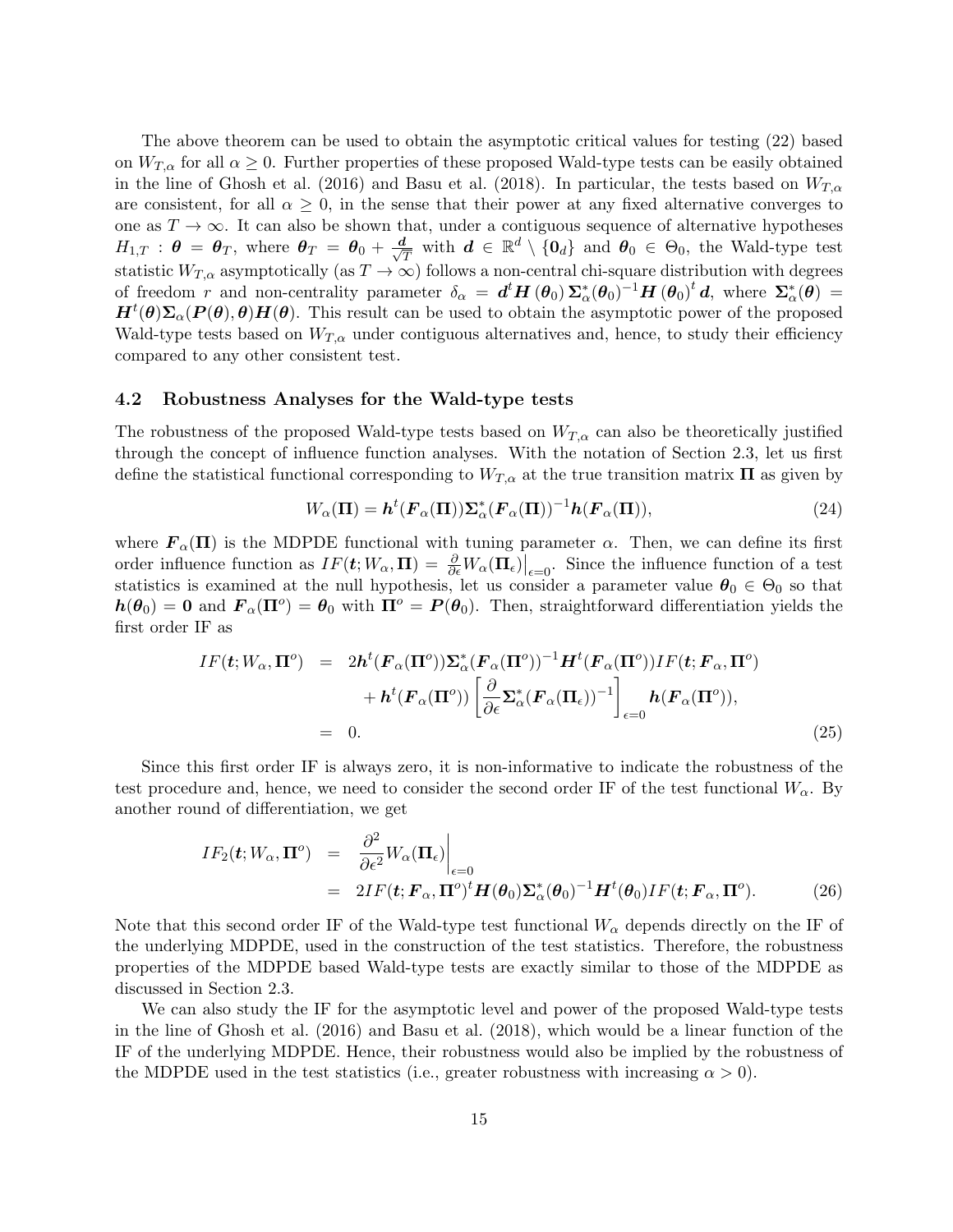## 4.3 An Example: Test for the Bernoulli-Laplace Model of Diffusion

The Markov chain associated with the famous Bernoulli-Laplace diffusion model for two incompressible gases or liquids between two containers (Iosifescu, 2007) is defined by the  $K \times K$  transition matrix

$$
\boldsymbol{P}_* = \left[ \begin{array}{ccccccccc} r_1 & p_1 & 0 & 0 & \cdots & 0 & 0 & 0 & 0 \\ q_2 & r_2 & p_2 & 0 & \cdots & 0 & 0 & 0 & 0 \\ 0 & q_3 & r_3 & p_3 & \cdots & 0 & 0 & 0 & 0 \\ \vdots & \vdots & \vdots & \vdots & \ddots & \vdots & \vdots & \vdots & \vdots \\ 0 & 0 & 0 & 0 & \cdots & q_{K-1} & r_{K-1} & p_{K-1} \\ 0 & 0 & 0 & 0 & \cdots & 0 & q_K & r_K \end{array} \right],
$$

where  $K > 1$  and

$$
p_i = \left(\frac{K-i}{K-1}\right)^2
$$
,  $q_i = \left(\frac{i-1}{K-1}\right)^2$ ,  $r_i = 2\left(\frac{K-i}{K-1}\right)\left(\frac{i-1}{K-1}\right)$ ,  $i = 1, 2, ..., K$ .

Suppose that, given a sequence  $\mathcal{X}_T = \{X_0, X_1, \ldots, X_T\}$  observed from a suitable process, we wish to test if it satisfies the Bernoulli-Laplace model, i.e., if it is generated according to the above transition matrix. As a convenient class of alternatives, we may consider the family  $\mathcal F$  of parametric transition matrices of the form (19) which was discussed in Section 3.2. Note that the transition matrix  $\mathbf{P}_*$  of the Bernoulli-Laplace model belongs to this parametric family  $\mathcal F$  for the parameter value  $\theta_i = (K - i)/(K - 1)$  for each  $i = 2, ..., K - 1$ . Then, our targeted hypothesis can be expressed as a (simple) parametric hypothesis (within  $\mathcal{F}$ ) given by

$$
H_0: \theta_i = \frac{(K - i)}{(K - 1)}, \ i = 2, \dots, K - 1, \quad \text{against} \quad H_1: H_0 \text{ is not true.} \tag{27}
$$

Clearly this hypothesis (27) belongs to the class of hypotheses considered in Section 4.1 with  $r = K - 2$ ,  $h(\theta) = \left(\theta_i - \frac{(K-i)}{(K-1)}: i = 2, \ldots, K-1\right)$  and hence  $H(\theta) = I_{K-2}$ , the identity matrix of dimension  $(K-2)$ . So, using the (asymptotic) properties of the MDPDEs of  $\theta$  derived in Example 2 (Section 3.2) and the theory discussed Section 4.1, we can construct a robust Wald-type test statistic as defined in (23) for testing the hypothesis is (27). In this case, through the insertion of the particular forms of  $h$  and  $H$ , our proposed test statistic is simplified to be

$$
W_{T,\alpha} = T \sum_{i=2}^{K-1} \frac{\left(\widehat{\theta}_{\alpha} - \frac{K-i}{K-1}\right)^2}{\Sigma_{\alpha}(\boldsymbol{P}(\theta_{i0}), \theta_{i0})}.
$$
\n(28)

It is easy to see that  $W_{T,\alpha}$  coincides with the usual Wald test at  $\alpha = 0$ , and provide a robust generalization at  $\alpha > 0$ . Further, for any  $\alpha \geq 0$ , by Theorem 4.1 and the continuity of the asymptotic variance matrix  $\Sigma_{\alpha}(P(\theta),\theta)$  of the MDPDEs of  $\theta$ , the test statistic in (28) asymptotically has a  $\chi^2_{K-2}$  distribution as  $T \to \infty$ , under the null hypothesis in (27). Therefore, we reject the null hypothesis in  $(27)$  at  $\zeta$  level of significance if

$$
W_{T,\alpha} > \chi^2_{K-2,\zeta}
$$
, the  $(1 - \zeta)$ -th quantile of  $\chi^2_{K-2}$  distribution.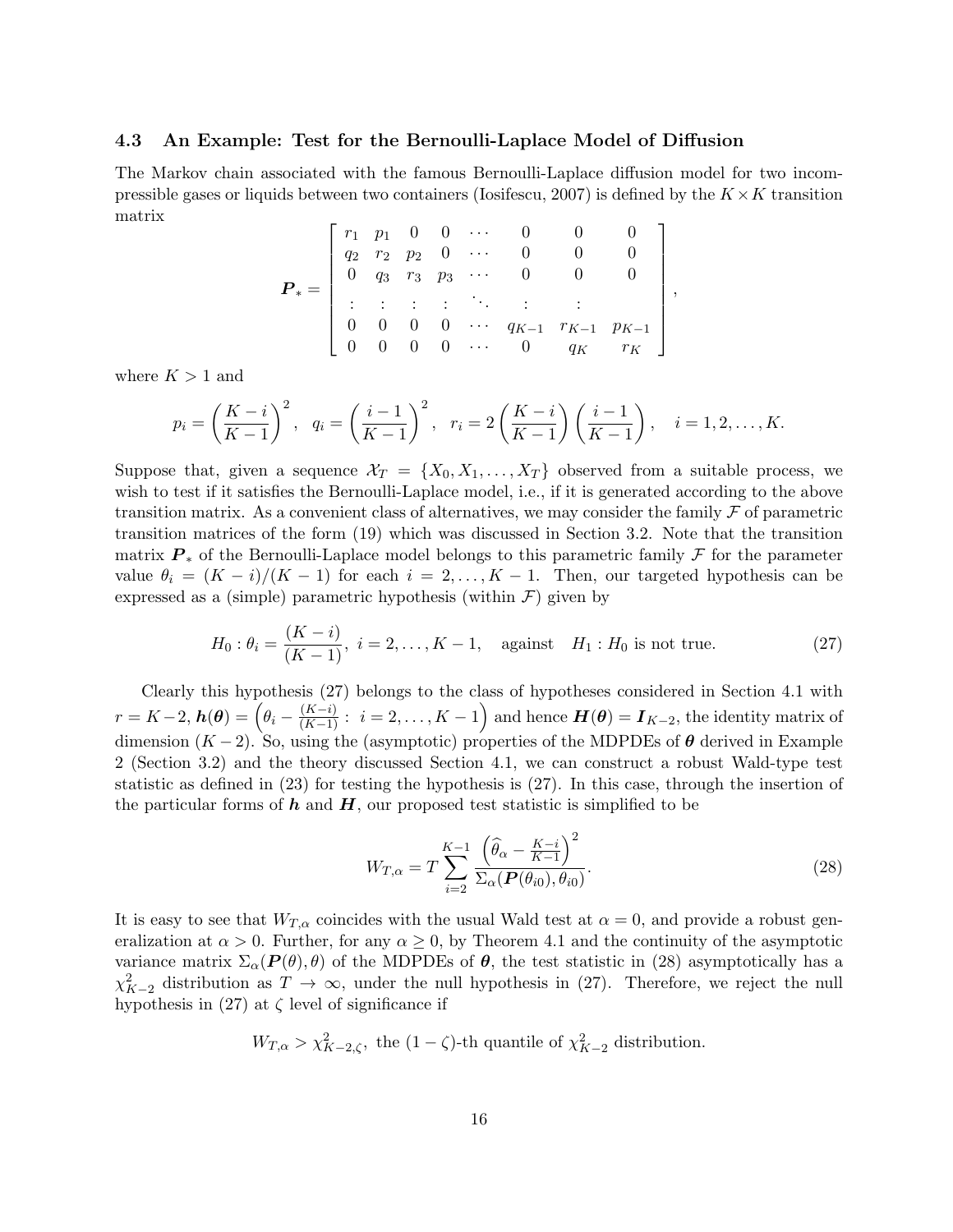#### 4.4 Test for the Similarity of Two Sequences of Markov chains

We now discuss the problem of comparing two Markov chain sequences. Suppose that we observe two independent sequences  $\mathcal{X}^{(j)} = \{X_0^{(j)}\}$  $\{(\begin{matrix} j\ 0\end{matrix}), X_1^{(j)}, \ldots, X_{T_j}^{(j)}\}$  of length  $(T_j + 1)$ , for  $j = 1, 2$ , from Markov chains having the same finite state-space  $S = \{1, 2, ..., K\}$  and transition probabilities belonging to the parameter family  $\mathcal{F} = \{P(\theta) = (p_{ij}(\theta))_{i,j=1,\dots,K} : \theta \in \Theta \subseteq \mathbb{R}^d\}$ . Our aim is to statistically test if the two sequences are generated from the same Markov chain. If we assume that the transition matrix of  $\mathcal{X}^{(j)}$  is  $\mathbf{P}(\theta_j)$  for some  $\theta_j \in \Theta$ ,  $j = 1, 2$ , then our problem corresponds to testing the hypothesis

$$
H_0: \boldsymbol{\theta}_1 = \boldsymbol{\theta}_2 \qquad \text{against} \quad H_1: \boldsymbol{\theta}_1 \neq \boldsymbol{\theta}_2. \tag{29}
$$

In order to develop a robust test statistic for testing (29), let us denote by  $\hat{\theta}_{\alpha}^{(j)}$  the MDPDE of  $\theta_j$ , with tuning parameter  $\alpha$ , obtained based on the sequence  $\mathcal{X}^{(j)}$ , for  $j = 1, 2$ , respectively. These two MDPDEs are then independent and each of them is asymptotically normal, under the assumptions of Theorem 2.1, as  $T_1, T_2 \to \infty$ . Accordingly, for testing (29), we may consider a Wald-type test statistic defined based on these MDPDEs as

$$
W^{(\alpha)}_{T_1,T_2} = T_1 T_2 \left( \widehat{\boldsymbol{\theta}}_{\alpha}^{(1)} - \widehat{\boldsymbol{\theta}}_{\alpha}^{(2)} \right)^t \left[ T_2 \boldsymbol{\Sigma}_{\alpha} \left( \boldsymbol{P}(\widehat{\boldsymbol{\theta}}_{\alpha}^{(1)}), \widehat{\boldsymbol{\theta}}_{\alpha}^{(1)} \right) + T_1 \boldsymbol{\Sigma}_{\alpha} \left( \boldsymbol{P}(\widehat{\boldsymbol{\theta}}_{\alpha}^{(2)}), \widehat{\boldsymbol{\theta}}_{\alpha}^{(2)} \right) \right]^{-1} \left( \widehat{\boldsymbol{\theta}}_{\alpha}^{(1)} - \widehat{\boldsymbol{\theta}}_{\alpha}^{(2)} \right).
$$

The critical values for testing (29) using the test statistic  $W_{T_{1}}^{(\alpha)}$  $T_{1,T_2}^{(\alpha)}$  can be obtained from its asymptotic distribution, which is presented in the following theorem.

Theorem 4.2 Assume that the conditions of Theorem 2.1 hold true and the covariance matrix  $\Sigma_{\alpha}(P(\theta),\theta)$  is continuous in  $\theta$  around the null parameter value  $\theta_1 = \theta_2$ . Suppose that  $T_1, T_2 \to \infty$ in such a way that  $T_1/(T_1+T_2) \to w$  for some  $w \in (0,1)$ . Then, under the null hypothesis in (29), the asymptotic distribution of our MDPDE based Wald-type test statistic  $W_{T_{1}}^{(\alpha)}$  $T_1,T_2$  is  $\chi_d^2$ .

We can derive other properties of the test based on  $W_{T_{1}}^{(\alpha)}$  $T_{1,T_2}^{(\alpha)}$  by extending the theory of usual twosample Wald-type tests in the line of Ghosh et al. (2018). In particular, this test is also consistent for all  $\alpha > 0$  and its power under pure data as well as its robustness depend directly on the relative efficiency and the robustness of the MDPDE used in constructing the test statistics.

## 5 Further Extensions

## 5.1 Multiple Sequences of Markov Chain Observations

Extending the notation from Section 4.4, let us now consider  $n(\geq 2)$  sequences of Markov chain observations denoted by  $\mathcal{X}^{(j)} = \{X_0^{(j)}\}$  $S_0^{(j)}, X_1^{(j)}, \ldots, X_{T_j}^{(j)}\},$  for  $j = 1, 2, \ldots, n$ . Suppose that all of them are generated from the same Markov chain having finite state-space  $\mathcal{S} = \{1, 2, ..., K\}$  and transition probability matrix  $\Pi$  to be modeled by  $P(\theta)$ . Our aim is to estimate the parameter  $\theta$ from the combined information from all these  $n$  sequences of observations.

Here, we define the (non-parametric) probability estimates  $\hat{\pi}_{ij}$  and  $\hat{\pi}_{io}$  from the combined (average) frequency counts  $\nu_{ij}^{(n)}$  and  $\nu_{i+}^{(n)}$  obtained from all the *n* chains in place of  $\nu_{ij}$  and  $\nu_{i+}$ ,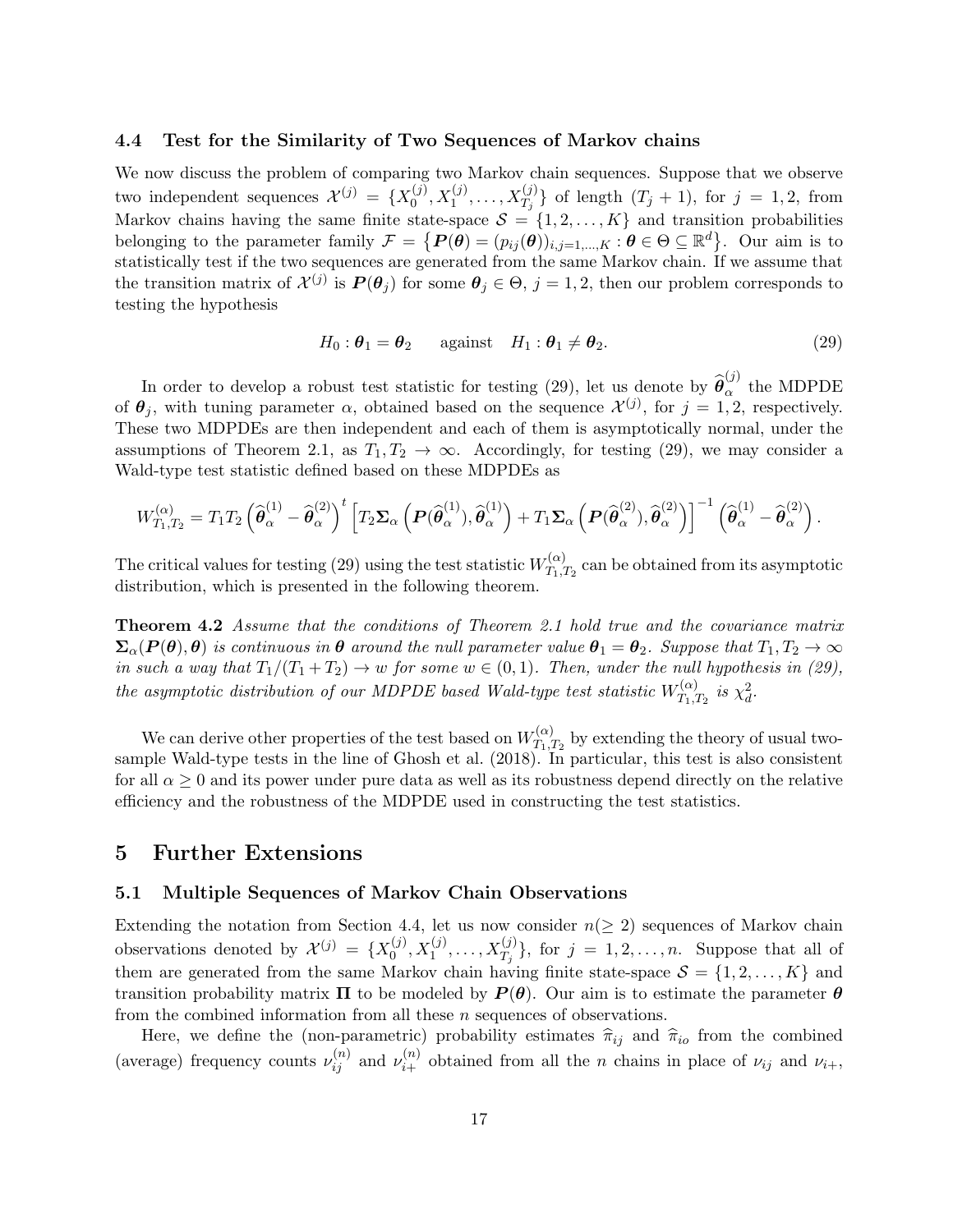respectively, in (1), where

$$
\nu_{ij}^{(n)} = \frac{1}{n} \sum_{j=1}^{n} \sum_{t=0}^{T_j - 1} I(X_t^{(j)} = i, X_{t+1}^{(j)} = j), \quad \nu_{i+}^{(n)} = \sum_{j=1}^{K} \nu_{ij}^{(n)}, \quad i, j = 1, \dots, K. \tag{30}
$$

Then, we can proceed exactly as in the case of one sequence, described in Section 2.1, with these new definitions of  $\hat{\pi}_{ij}$  and  $\hat{\pi}_{io}$  to define the MDPDE of  $\theta$  with tuning parameters  $\alpha$ . The robustness analyses of Section 2.3 would also be valid in this case. However, the asymptotic results derived in Section 2.2 are needed to be modified appropriately for the present case. For simplicity in discussion, in the following, we will assume that  $T_1 = T_2 = \ldots = T_n = T$ ; the results can be easily extended for the case of different  $T_j$ s.

Note that, there can be two directions of asymptotic derivation. Firstly, when the number of sequences (n) is a small finite number and the length of the sequences  $T \to \infty$ , the main asymptotic results (8) can be modified easily leading to the result

$$
\boldsymbol{\eta} := \sqrt{n} \left( \widehat{\Pi}_C - \Pi_C \right) \stackrel{\mathcal{D}}{\rightarrow} \mathcal{N}_c \left( \mathbf{0}_c, \boldsymbol{\Lambda}(\Pi) \right), \quad \text{as } T \to \infty,
$$
\n(31)

where  $\widehat{\mathbf{\Pi}} = (\widehat{\pi}_{ij})$  is now defined from the modified (average) frequency counts  $\nu_{ij}^{(n)}$  and  $\nu_{i+}^{(n)}$  given in (30) and the asymptotic variance matrix  $\Lambda(\Pi)$  is exactly the same as defined in Section 2.2.

In the second practically relevant case, we may observe a large number  $(n)$  of sequences, each of which has a small finite length T, so that the asymptotics has to be done as  $n \to \infty$ . This second type of asymptotics is studied in detail by Anderson and Goodman (1957) under finite Markov chains with two different initial conditions on  $n_i = \sum_{j=1}^n I(X_0^{(j)} = i)$ , the number of observations in state i at time  $t = 0$ , for each  $i = 1, 2, ..., K$ . For non-random  $n_i$ s one needs to assume that  $n_i/n \to w_i \in (0,1)$  with  $\sum_i w_i = 1$ , whereas for random  $n_i$ s they were assumed to have a multinomial distribution with probabilities  $w_i$  and sample size n. In either cases, a modified version of (8) has been derived in Anderson and Goodman (1957) for a stationary ergodic chain starting from the stationary state, which is exactly the same as (31) but now as  $n \to \infty$ .

Therefore, in both the directions of asymptotics, we can use the same result (31) to derive the asymptotic distribution of our MDPDEs in the present case. Proceeding exactly as in the proof of Theorem 2.2, we now have the following result

$$
\sqrt{n}\overline{T}\left(\widehat{\boldsymbol{\theta}}_{\alpha}-\boldsymbol{\theta}_{0}\right)\stackrel{\mathcal{D}}{\rightarrow}\mathcal{N}_{d}\left(\mathbf{0}_{d},\boldsymbol{\Sigma}_{\alpha}(\boldsymbol{P}^{o},\boldsymbol{\theta}_{0})\right),\tag{32}
$$

under both directions of asymptotic, i.e., either as  $T \to \infty$  or as  $n \to \infty$ . Therefore, all the subsequent properties of the MDPDE and the associated Wald-type tests can also be extended in the present case of multiple sequence of Markov chain observations in a straightforward manner.

#### 5.2 Finite Markov Chains of Higher Order

Our proposed statistical methodologies can also be extended for higher order Markov chains. Let us now illustrate it for a second order Markov chain sequence  $\mathcal{X}_T = \{X_0, X_1, \ldots, X_T\}$  having finite state-space  $S = \{1, 2, ..., K\}$  and stationary transition probabilities

$$
\pi_{ijl} = P(X_t = l | X_{t-1} = j, X_{t-2} = i), \qquad i, j, l = 1, 2, \dots, K.
$$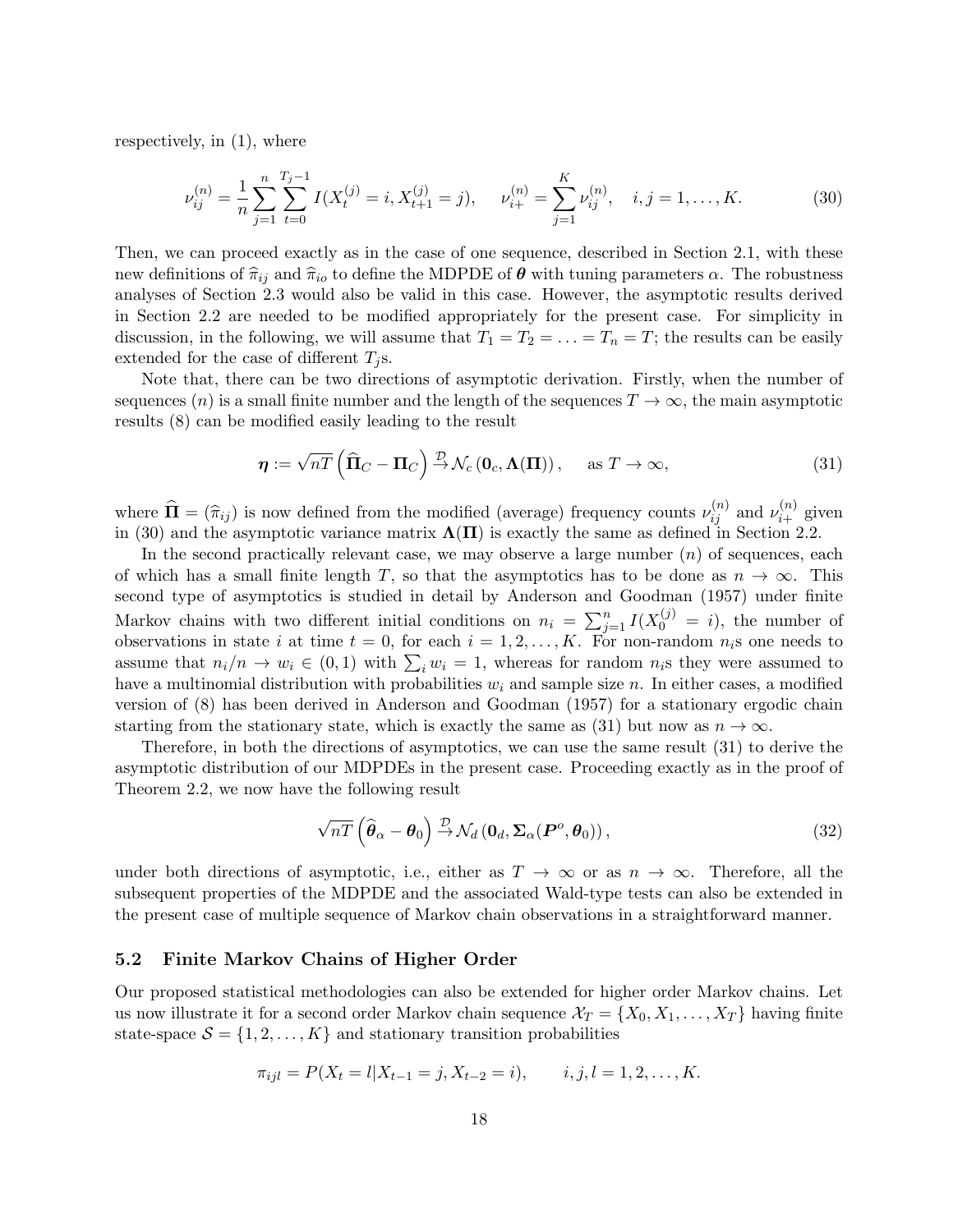Suppose we wish to model these transition probabilities by some parametric family of  $K \times K \times K$ transition (3D)-matrices  $\widetilde{\mathcal{F}} = \left\{ \widetilde{P}(\boldsymbol{\theta}) = (p_{ijl}(\boldsymbol{\theta}))_{i,j,l=1,...,K} : \boldsymbol{\theta} \in \Theta \subseteq \mathbb{R}^d \right\}$  so that our objective is to estimate the unknown parameter  $\theta$  from the observed sequence.

To define the MDPDE of  $\theta$  for this second order Markov chain, we re-express it as a first order Markov chain with the state-space  $S \times S = \{(i, j) : i, j = 1, 2, ..., K\}$ . This resulting first order Markov chain over  $S \times S$  will have a  $K^2 \times K^2$  transition matrix of the form  $\Pi =$  $(\pi_{(i,j)(h,l)})(_{i,j),(h,l)\in\mathcal{S}\times\mathcal{S}}$ , where  $\pi_{(i,j)(h,l)} = \delta_{jh}\pi_{ijl}$ . The parametric model family  $\mathcal{F}$  can also be converted similarly to a parametric family of  $K^2 \times K^2$  transition matrices given by

$$
\mathcal{F} = \left\{ \boldsymbol{P}(\boldsymbol{\theta}) = ((p_{(i,j)(h,l)}(\boldsymbol{\theta})))_{(i,j),(h,l)\in\mathcal{S}\times\mathcal{S}} : \boldsymbol{\theta} \in \Theta \subseteq \mathbb{R}^d \right\}, \text{ where } p_{(i,j)(h,l)}(\boldsymbol{\theta}) = \delta_{jh} p_{ijl}(\boldsymbol{\theta}).
$$

Then, the MDPDE of  $\theta$  can be defined as in 2.1 by minimizing the appropriate DPD measure between the modified model transition matrix  $P(\theta)$  and the (non-parametric) estimate of  $\Pi$ . In this case, the non-parametric estimates of the original transition probabilities  $\pi_{ijl}$ s are given by

$$
\widehat{\pi}_{i,j,l} = \frac{\sum_{t=2}^{T} I(X_{t-2} = i, X_{t-1} = j, X_t = l)}{\sum_{l=1}^{K} \sum_{j=1}^{K} \sum_{t=2}^{T} I(X_{t-2} = i, X_{t-1} = j, X_t = l)}, \qquad i, j, l = 1, 2, \dots, K.
$$

Therefore, an estimate of the element of the modified transition matrix  $\Pi$  is given by

$$
\widehat{\pi}_{(i,j)(h,l)} = \delta_{jh}\widehat{\pi}_{ijl} = \frac{\delta_{jh}\sum_{t=2}^{T}I(X_{t-2} = i, X_{t-1} = j, X_t = l)}{\sum_{l=1}^{K}\sum_{j=1}^{K}\sum_{t=2}^{T}I(X_{t-2} = i, X_{t-1} = j, X_t = l)}, \qquad (i,j),(h,l) \in \mathcal{S} \times \mathcal{S},
$$

and the estimate of the associated stationary probabilities  $\pi_{(i,j)o}$  are given by

$$
\widehat{\pi}_{(i,j)o} = \frac{1}{T} \sum_{l=1}^{K} \sum_{h=1}^{K} \widehat{\pi}_{(i,j)(h,l)} = \frac{1}{T} \sum_{l=1}^{K} \widehat{\pi}_{ijl}, \qquad (i,j) \in S \times S.
$$

Then, the MDPDE of  $\theta$  is defined as a minimizer of the objective function in (5), which now reads as

$$
H_{T,\alpha}^{(2)}(\boldsymbol{\theta}) = \frac{1}{1+\alpha} \sum_{(i,j)\in\mathcal{S}\times\mathcal{S}} \widehat{\pi}_{(i,j)o} \sum_{(h,l)\in\mathcal{S}\times\mathcal{S}} \left\{ p_{(i,j)(h,l)}(\boldsymbol{\theta})^{1+\alpha} - \left(1+\frac{1}{\alpha}\right) p_{(i,j)(h,l)}(\boldsymbol{\theta})^{\alpha} \widehat{\pi}_{(i,j)(h,l)} \right\}
$$
  

$$
= \frac{1}{1+\alpha} \sum_{i=1}^{K} \sum_{j=1}^{K} \widehat{\pi}_{(i,j)o} \sum_{l=1}^{K} \left\{ p_{ijl}(\boldsymbol{\theta})^{1+\alpha} - \left(1+\frac{1}{\alpha}\right) p_{ijl}(\boldsymbol{\theta})^{\alpha} \widehat{\pi}_{ijl} \right\}.
$$
 (33)

In analogue to (6), the estimation equation of the MDPDE will now have the form

$$
\boldsymbol{U}_{T,\alpha}^{(2)}(\boldsymbol{\theta}) := \sum_{i=1}^{K} \sum_{j=1}^{K} \widehat{\pi}_{(i,j)o} \sum_{l=1}^{K} \boldsymbol{\psi}_{ijl}(\boldsymbol{\theta}) \left( p_{ijl}(\boldsymbol{\theta}) - \widehat{\pi}_{ijl} \right) p_{ijl}(\boldsymbol{\theta})^{\alpha} = \boldsymbol{0}_d.
$$
 (34)

All the asymptotic properties of the resulting MDPDE can be easily obtained from the results of Section 2.2 via the first order Markov chain representation over  $S \times S$ . Then, the subsequent testing procedures can also be developed in a similar fashion.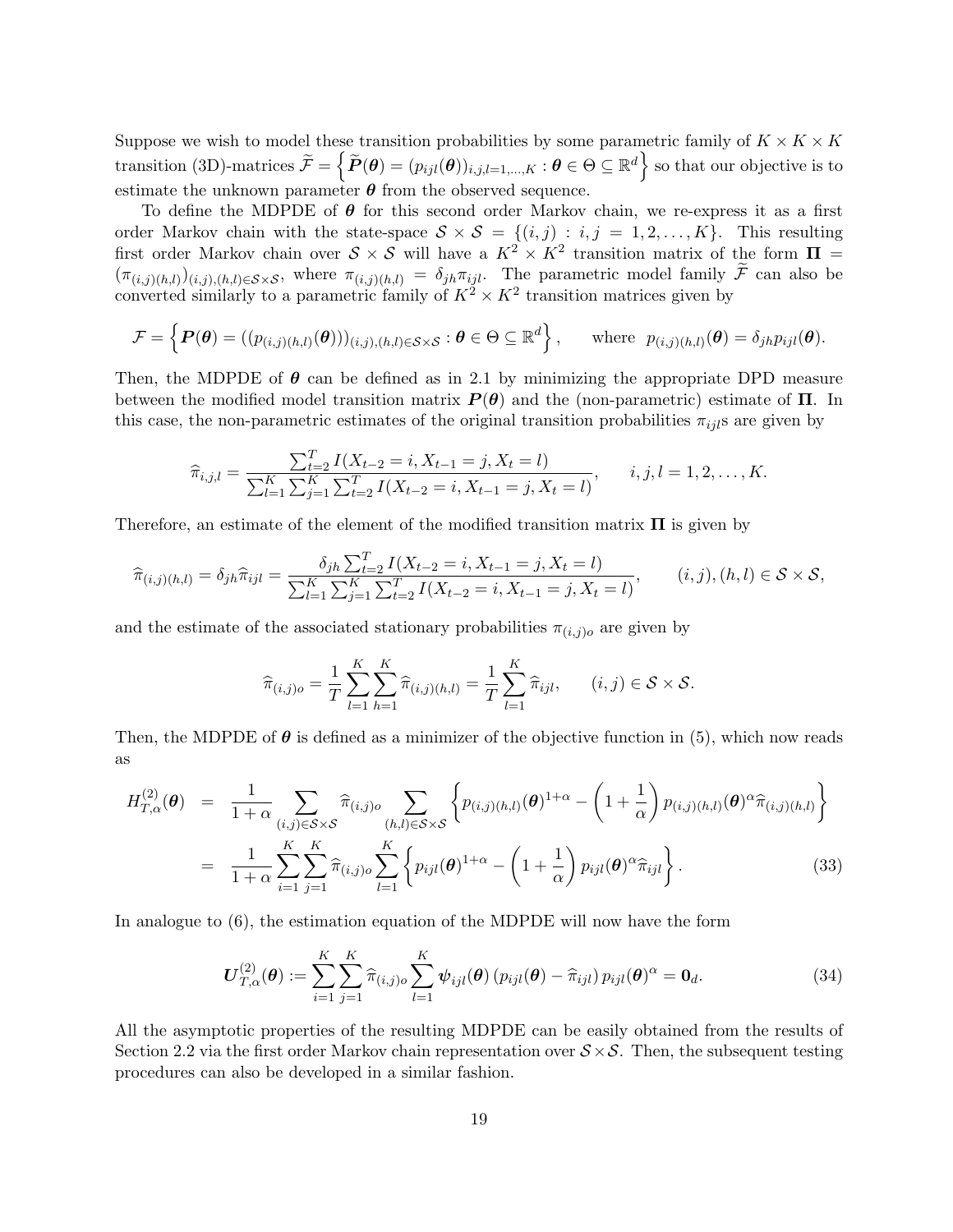Note that, the objective function (33) and the estimating equation (34), corresponding to the MDPDE in a second order Markov chain, have quite general structures that can easily be extended for Markov chains of any higher order. Suppose we have a sequence  $\mathcal{X}_T = \{X_0, X_1, \ldots, X_T\}$  of observations from a Markov chain of order  $r(\geq 2)$  having finite state-space  $\mathcal{S} = \{1, 2, ..., K\}$  and stationary transition probabilities

$$
\pi_{i_1i_2\cdots i_{r+1}} = P(X_t = i_{r+1}|X_{t-r} = i_1, X_{t-r+1} = i_2, \cdots, X_{t-1} = i_r), \quad i_j = 1, \ldots, K; \ j = 1, \ldots, (r+1).
$$

If these transition probabilities are modeled by some parametric model of the form  $p_{i_1 i_2 \cdots i_{r+1}}(\theta)$ , the MDPDE of the corresponding parameter  $\theta$  would be defined as the minimizer of the objective function

$$
H_{T,\alpha}^{(r)}(\boldsymbol{\theta}) = \frac{1}{1+\alpha} \sum_{i_1=1}^K \cdots \sum_{i_r=1}^K \widehat{\pi}_{(i_1,\cdots,i_r)o} \sum_{i_{r+1}=1}^K \left\{ p_{i_1 i_2 \cdots i_{r+1}}(\boldsymbol{\theta})^{1+\alpha} - \left(1+\frac{1}{\alpha}\right) p_{i_1 i_2 \cdots i_{r+1}}(\boldsymbol{\theta})^{\alpha} \widehat{\pi}_{i_1 i_2 \cdots i_{r+1}} \right\},
$$

or the solution of the estimating equation

$$
\boldsymbol{U}_{T,\alpha}^{(r)}(\boldsymbol{\theta}) := \sum_{i_1=1}^K \cdots \sum_{i_r=1}^K \widehat{\pi}_{(i_1,\cdots,i_r)o} \sum_{i_{r+1}=1}^K \boldsymbol{\psi}_{i_1 i_2 \cdots i_{r+1}}(\boldsymbol{\theta}) \left( p_{i_1 i_2 \cdots i_{r+1}}(\boldsymbol{\theta}) - \widehat{\pi}_{i_1 i_2 \cdots i_{r+1}} \right) p_{i_1 i_2 \cdots i_{r+1}}(\boldsymbol{\theta})^{\alpha} = \mathbf{0}_d,
$$

where

$$
\widehat{\pi}_{i_1 i_2 \cdots i_{r+1}} = \frac{\sum_{t=r}^{T} I(X_{t-r} = i_1, X_{t-r+1} = i_2, \cdots, X_t = i_{r+1})}{\sum_{i_1=1}^{K} \cdots \sum_{i_r=1}^{K} \sum_{t=r}^{T} I(X_{t-r} = i_1, X_{t-r+1} = i_2, \cdots, X_t = i_{r+1})},
$$
\n
$$
\widehat{\pi}_{(i_1, \cdots, i_r)o} = \frac{1}{T} \sum_{i_{r+1}=1}^{K} \widehat{\pi}_{i_1 i_2 \cdots i_{r+1}}, \quad \text{for } i_j = 1, 2, \ldots, K; \ j = 1, 2, \ldots, r.
$$

Further in-depth investigations of the MDPDEs under such higher order Markov chains as well as their applications would be interesting future research. Among others, an important application would be the robust test for the order of a Markov chain based on the given observations, i.e., to test if the given sequence of observations is coming from a Markov chain of order  $r$  via the hypothesis  $H_0$ :  $\pi_{i_1 i_2 \cdots i_{r+1}} = \pi_{i_2 \cdots i_{r+1}}$  with  $i_j \in \{1, ..., K\}$ , for each  $j = 1, ..., (r+1)$ . There have been several approaches for determination of the order of a Markov chain including the information criteria like AIC and BIC (Zhao et al., 2001), divergence based test of the above  $H_0$  (Menrndez et al., 2001) and mutual information based procedures (Papapetrou and Kugiumtzis, 2013). In the same spirit, we can also use the MDPDE and the associated DPD measure to develop appropriate robust test for the above  $H_0$  corresponding to the order selection of Markov chain observations which we hope to study in detail in a sequel work.

## 5.3 Finite Markov Chains with Time-dependent Transition probabilities

In several practical applications, the Markov chain may not be stationary, i.e., the transition probabilities depend on time. We can also extend the concept of MDPDE for robust parameter estimation for such non-stationary cases. First note that, if we have one large sequence of observations from a non-stationary Markov chain, without loss of generality, the observations far away from the starting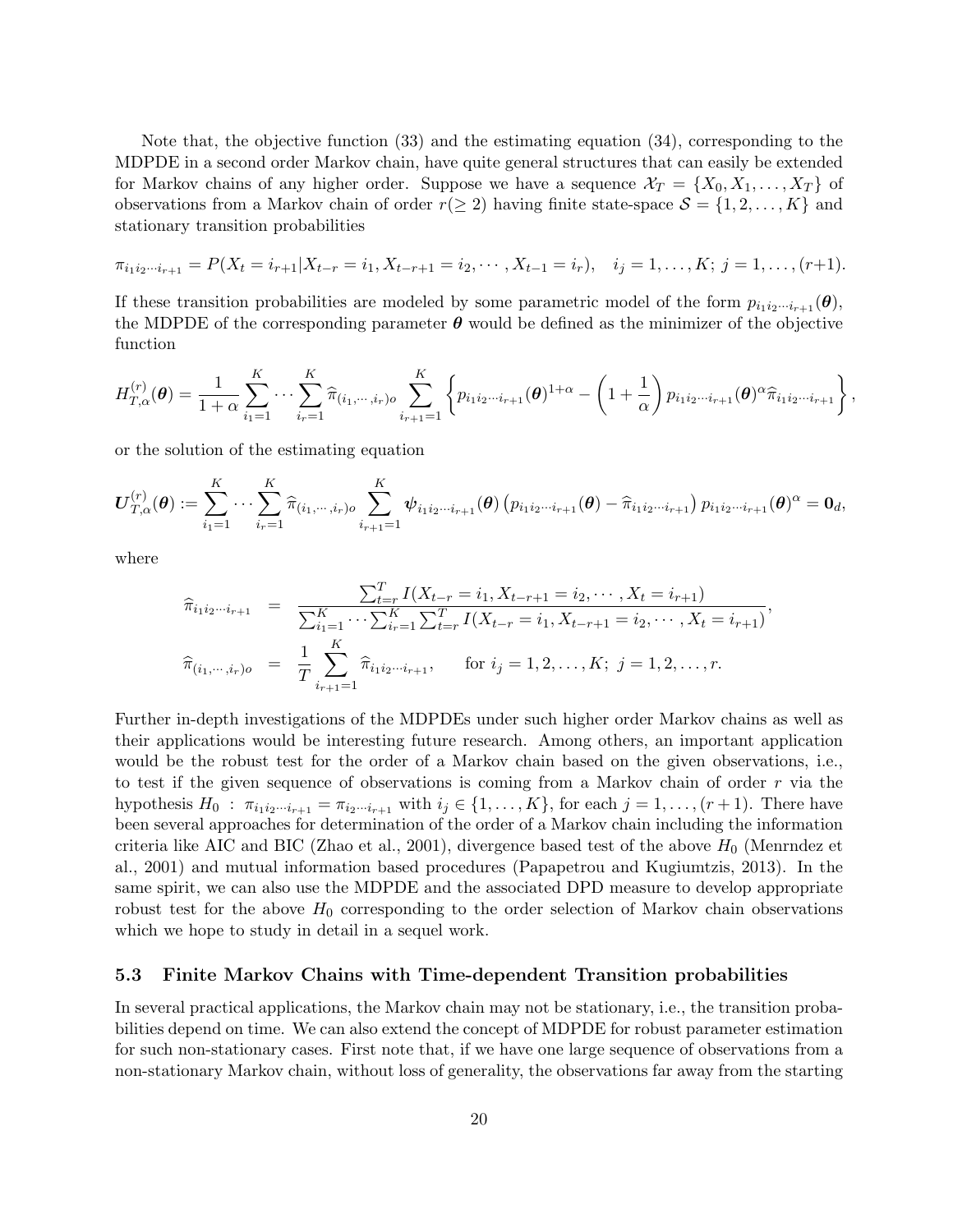point can often be treated as stationary, under appropriate assumptions, for the inference purpose. This is because, in many common situations, such a chain mixes very fast (exponential or geometric mixing) and, hence, behave like a stationary chain in long run. So, here, we discuss the extension of the MDPDE only for the case of several small-length sequence of observations from a non-stationary Markov chain model.

Let us consider the set-up and notation of Section 5.1, where we have observed  $n$  sequence of observations each of length  $(T + 1)$  (for simplicity), with large enough  $n \rightarrow \infty$ ) and relatively small T. Suppose that the underlying Markov chain has transition probabilities  $\pi_{ij}(t)$  for a given time-point  $t = 0, 1, ..., T$ , and we model it by a parametric family of transition matrices depending on time t, i.e., by the family  $\mathcal{F} = \{P(t; \theta) = (p_{ij}(t; \theta))_{i,j=1,\dots,K} : \theta \in \Theta \subseteq \mathbb{R}^d\}$ , where  $p_{ij}(t; \theta)$  are known functions depending on the unknown d-dimensional parameter vector  $\theta = (\theta_1, \dots, \theta_d)' \in \Theta$ for each time point t. We want to estimate  $\boldsymbol{\theta}$  based on the observed sequences  $\mathcal{X}_T^{(l)}$  $T^{(l)}$  for  $l = 1, 2, ..., n$ .

In this context, the non-parametric MLEs of the transition probabilities  $\pi_{ij}(t)$  are given by

$$
\widehat{\pi}_{ij}^{(n)}(t) = \frac{\sum_{l=1}^{n} I(X_{t-1}^{(l)} = i, X_t^{(l)} = j)}{\sum_{j=1}^{K} \sum_{l=1}^{n} I(X_{t-1}^{(l)} = i, X_t^{(l)} = j)}, \quad i, j = 1, \dots, K; t = 0, 1, \dots, T.
$$

If  $\widehat{\mathbf{\Pi}}^{(n)}(t) = (\widehat{\pi}_{ij}^{(n)}(t))_{i,j=1,2,...,K}$  denote the corresponding estimate of  $\mathbf{\Pi}(t)$  for each  $t = 0, 1, ..., T$ , then the MDPDE of  $\theta$  can be defined as the minimizer of an appropriate generalization of the DPD measures between  $\widehat{\Pi}^{(n)}(t)$  and  $P(t; \theta)$ . The most intuitive choice (extending the idea from Ghosh and Basu (2013)) is to minimize the total discrepancy measure  $\sum^{T}$  $_{t=0}$  $\frac{K}{\sum}$  $\sum_{i=1}^{\mathbf{n}} \widehat{\pi}_{io}^{(n)}(t) \cdot d_{\alpha}(\widehat{\mathbf{\Pi}}_{i}^{(n)})$  $\sum_i^{(n)}(t), \boldsymbol{P}_i(t;\boldsymbol{\theta})),$ where  $\widehat{\Pi}_i^{(n)}$  $\hat{\mathbf{H}}_i^{(n)}(t)$  and  $\mathbf{P}_i(t;\boldsymbol{\theta})$  denote the *i*-th row of  $\widehat{\mathbf{\Pi}}^{(n)}(t)$  and  $\mathbf{P}(t;\boldsymbol{\theta})$ , respectively, and

$$
\widehat{\pi}_{io}^{(n)}(t) = \frac{1}{n} \sum_{j=1}^{K} \sum_{l=1}^{n} I(X_{t-1}^{(l)} = i, X_t^{(l)} = j), \quad i = 1, 2, \dots, K; \ t = 0, 1, \dots, T.
$$

This leads to the simpler MDPDE objective function, in analogue of (5), as given by

$$
H_{n,\alpha}(\theta) = \frac{1}{1+\alpha} \sum_{t=0}^{T} \sum_{i=1}^{K} \widehat{\pi}_{io}^{(n)}(t) \sum_{j=1}^{K} \left\{ p_{ij}^{(n)}(t; \theta)^{1+\alpha} - \left( 1 + \frac{1}{\alpha} \right) p_{ij}^{(n)}(t; \theta)^{\alpha} \widehat{\pi}_{ij}^{(n)}(t) \right\}.
$$
 (35)

The resulting MDPDE can be studied asymptotically as  $n \to \infty$  (fixed T) in a similar fashion as in Section 5.1, provided we have a result similar to (31). Such results are available in the literature of Markov chain under suitable assumptions (e.g., Anderson and Goodman (1957)) which would lead to the asymptotic distribution of MDPDE as a suitable extension of (32). Considering the length and content of the present manuscript, we have deferred the detailed investigation of the properties and applications of the MDPDE in such non-stationary context for a future work.

## 6 Real-Life Application: Credit-Rating Migration Data

We now describe a real-life application of the finite Markov chain models in modelling credit-risk migration data. In a recent work, Mostel et al. (2020) statistically modeled Moody's corporate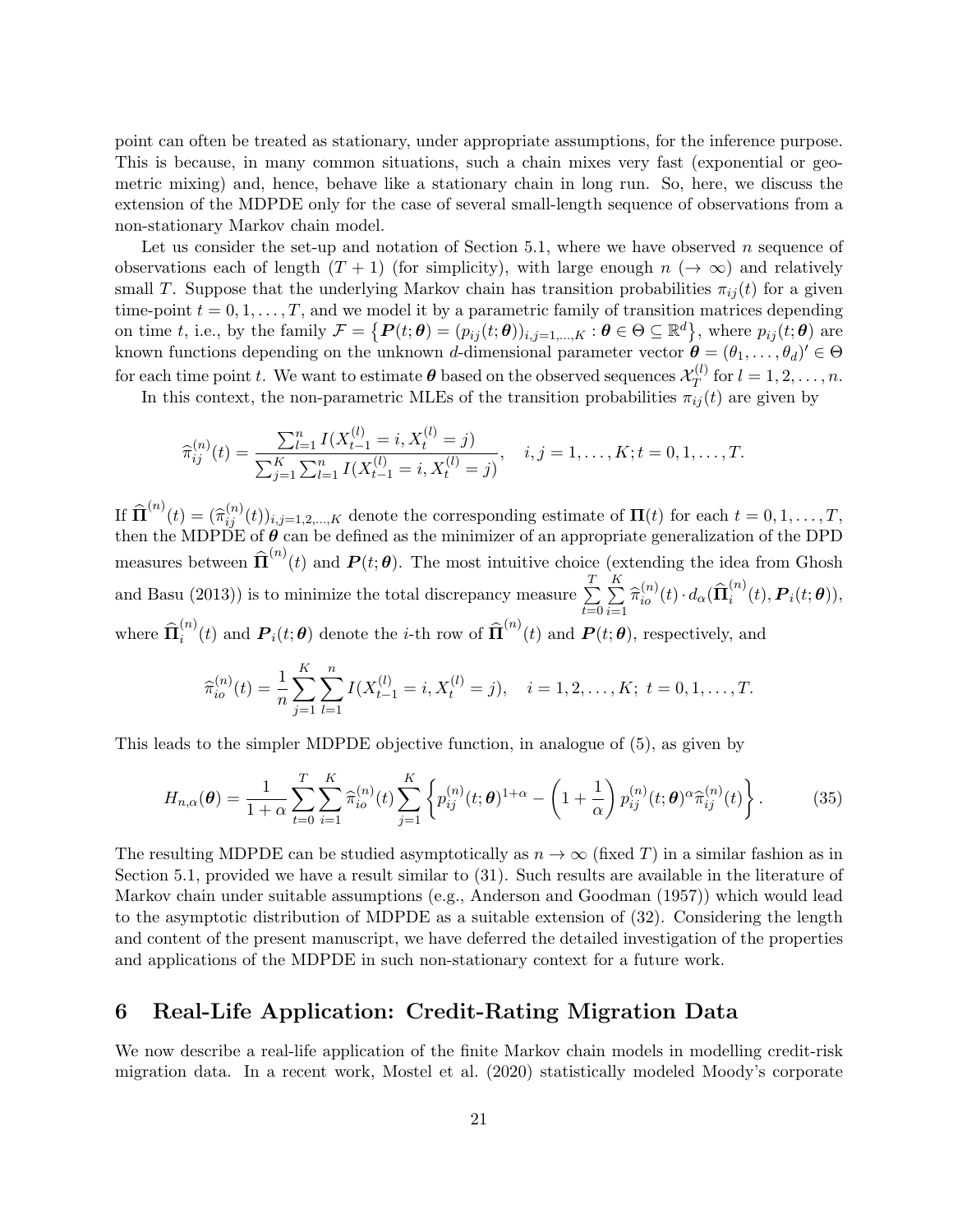ratings migration data with finite Markov chain models for statistical inference. Here, we illustrate the usefulness of robust inference procedures for the finite Markov chain models in analyzing the average one year corporate transition rates as reported in Table 22 of Richhariya et al. (2019). They presented the average transition rates for seven rating categories AAA, AA, A, BBB, BB, B, CCC/C, along with the default (D), computed based on the rating changes of different corporate entities till 2018 separately for three international markets, namely USA, Europe and Emerging Markets; see pages 66-67 of Richhariya et al. (2019) for definitions (Sources: S&P Global Fixed Income Research and S&P Global Market Intelligence's CreditPro.). For USA, the data from the year 1981 are considered while for Europe and Emerging markets data from 1996 are used, taking into account the sample size issues. The entities which were listed at the beginning of the time period but not listed at the final year of 2018, are reported in a separate category NR (not-rated). Our aim is to get parametric estimate of the upgrade and downgrade probabilities for each rating categories.

We model these data, after conditioning by removal of the NR category, with a Markov chain model having  $K = 8$  states corresponding to the seven ratings and the default (D); these states are ordered from AAA to CCC/C with D being the lowest category (which is an absorbing state). We fit a parametric model with transition matrix  $P(\theta) = (p_{ij}(\theta))_{i,j=1,\dots,K}$ , having a binomialtype form as in Example 2 (Section 3.2) with slight modifications. With an aim of predicting the probability of upgrade and downgrade from each states, we indeed club the transition probabilities to all states above and below the current state; these combined data are presented in Table 1 of the Online Supplement (Section C), for all the three markets. Since the transition rate from any state to itself is the highest, the parametric model of Example 2 (Section 3.2) always yield an estimate of  $\theta_i$  near about 0.5 for all i, which is clearly not suited to model our data. So, we consider a slightly modified model given by

$$
p_{ii}(\boldsymbol{\theta}) = \theta_i^2, \quad \sum_{j < i} p_{ij}(\boldsymbol{\theta}) = (1 - \theta_i)^2, \quad \sum_{j > i} p_{ij}(\boldsymbol{\theta}) = 2\theta_i(1 - \theta_i), \quad i = 2, \dots, K - 1.
$$

The model for the first state (AAA) is considered as  $p_{11}(\theta) = \theta_1^2$  and  $\sum_{j>1} p_{1j}(\theta) = (1 - \theta_1)$ , whereas the last state (D) is an absorbing state so that  $p_{KK}(\theta) = 1$  and  $\sum_{j \leq K} p_{1j}(\theta) = 0$ . Here, the parameter vector is  $\boldsymbol{\theta} = (\theta_1, \dots, \theta_{K-1})^t \in [0,1]^{K-1}$ , which we estimate from the given data (separately for the three markets) using the usual MLE and the proposed MDPDE with  $\alpha = 0.5$  (suggested choice of the tuning parameter). Given an estimate  $\hat{\theta}_i$  of  $\theta_i$  for the *i*-th state  $(i = 2, \ldots, K - 1)$ , the corresponding estimates of the upgrade and downgrade probabilities are obtained by  $(1 - \hat{\theta}_i)^2$  and  $2\hat{\theta}_i(1 - \hat{\theta}_i)$ , respectively. The resulting parameter estimates for all three markets are reported in Table 2, and the corresponding upgrade and downgrade probability estimates are presented (in %) in Figure 1 in the Online Supplement (due to page restriction).

It can be easily seen from the results that the MDPDE and the MLE are more close for the higher-rating categories and for developed markets; their difference increases for lower rating categories and also from USA to Europe followed by the emerging markets. It is known that these ratings are more stable for the higher categories and more developed markets; so, in these cases, there is no drastic effects of outlying observations and the proposed MDPDE yields similar parameter estimate as the MLE. But, for the other group of lower rating category and developing markets, these ratings are known to be unstable due to sudden changes in economic conditions and the MDPDE provides more stable results compared to the MLE which is quite far off in such cases. Similar patterns are also observed for the estimated upgrade and downgrade probabilities.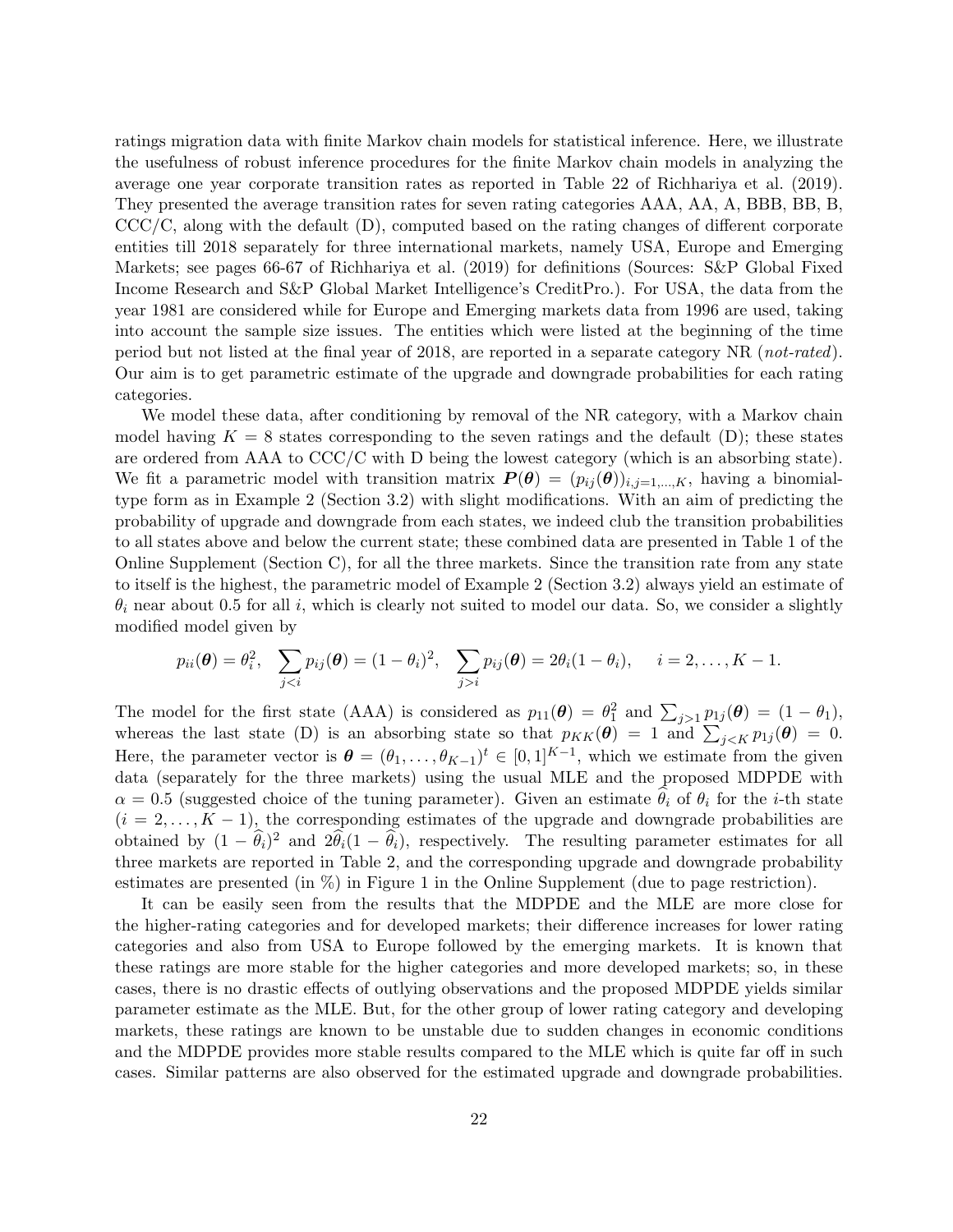| Rating     |              | USA    |              |        | Europe       | <b>Emerging Markets</b> |              |  |
|------------|--------------|--------|--------------|--------|--------------|-------------------------|--------------|--|
| State      |              | MLE    | <b>MDPDE</b> | MLE    | <b>MDPDE</b> | MLE                     | <b>MDPDE</b> |  |
| <b>AAA</b> | $(\theta_1)$ |        |              |        |              |                         |              |  |
| AA         | $(\theta_2)$ | 0.9516 | 0.9540       | 0.9422 | 0.9418       | 0.9454                  | 0.9524       |  |
| A          | $(\theta_3)$ | 0.9505 | 0.9638       | 0.9489 | 0.9629       | 0.9553                  | 0.9683       |  |
| <b>BBB</b> | $(\theta_4)$ | 0.9376 | 0.9668       | 0.9311 | 0.9676       | 0.9462                  | 0.9653       |  |
| BB         | $(\theta_5)$ | 0.8959 | 0.9322       | 0.8937 | 0.9354       | 0.9184                  | 0.9529       |  |
| В          | $(\theta_6)$ | 0.8988 | 0.9349       | 0.8897 | 0.9399       | 0.8895                  | 0.9382       |  |
| CCC/C      | $(\theta_7)$ | 0.6803 | 0.7054       | 0.6666 | 0.6993       | 0.6563                  | 0.7183       |  |

Table 2: The MLE and the MDPDE at  $\alpha = 0.5$  of the parameters under the assumed Markov chain models for the Credit rating migration data of three international markets

Of particular interest is the downgrade probability from rating  $\text{CCC}/\text{C}$ , which is nothing but the default probability of a corporate entity after a year starting with a rating of CCC/C. Based on the MLE, this default probability is highest for the emerging markets (45.11%) followed by Europe  $(44.45\%)$  and USA  $(43.50\%)$ , whereas these estimates are  $40.47\%$ ,  $42.06\%$  and  $41.57\%$ , respectively, based on the proposed MDPDE. It is then evident that the higher default probability of the emerging markets in the MLE based inference is only due to some outlying entities (sudden default due to external factors within these markets), although it indeed have a lowest (stable) default rate (starting from CCC/C) compared to Europe and USA which is more intuitive and can be correctly obtained from the proposed MDPDE based inference yielding robust estimates. The same is also observed for the upgrade probability from CCC/C and for other lower ranking categories as well (see Figure 1 in the Online Supplement, Section C).

## 7 Concluding Remarks

This paper develops a robust estimator, namely the minimum density power divergence estimator, of the underlying parameter in finite Markov chain models and several important extensions. The advantages of the proposed estimator is illustrated theoretically and empirically along with its applications in statistical hypotheses testing. Several possible extensions and future works are pointed out throughout the paper. We would like to further mention that, although the simplest Wald-type tests based on the MDPDE are discussed here, one might also want to construct robust versions of the other two types of tests, namely the likelihood-ratio and the score type tests. Such constructions can also be done using the MDPDE and its asymptotic distributions (Theorems 2.1 and 2.2) under the present set-up of finite Markov chains, extending the corresponding works done for independent observations (Basu et al., 2018, 2019) and will be investigated further in future.

Additionally, the present work opens up a new direction of research to further extend the concept of MDPDE for robust inference in more complex stochastic processes. In particular, extensions for the Markov chains having countably infinite or continuous state-spaces, discrete time stochastic processes and more generally continuous time stochastic processes would have significant advantages for robust insight generations in several real-life applications. Although the definition of the MDPDE can easily be extended for such general stochastic processes, their theoretical study and practical implementations would need substantive additional (non-trivial) works. We hope to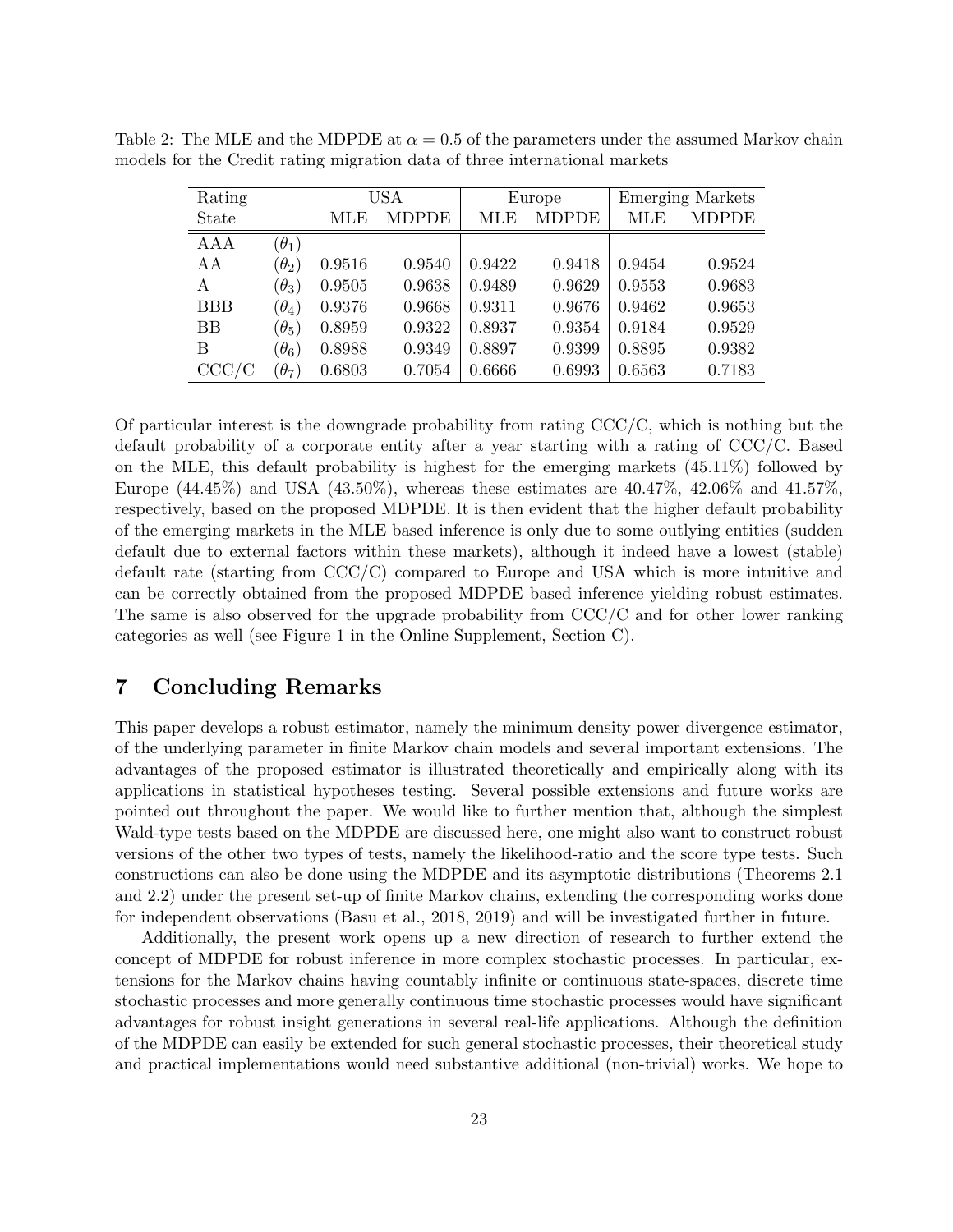pursue some of these important extensions in future.

Acknowledgment: The author wishes to thank the editor, the associate editor and two anonymous referees for their careful reading of the manuscript and several constructive suggestions to improve the paper. This research is partially supported by the INSPIRE Faculty Research Grant from Department of Science and Technology, Government of India.

## References

- Anderson, T. W., and Goodman, L. A. (1957). Statistical inference about Markov chains. Ann Math Stat, 89–110.
- Basu, S., Basu, A. and Jones, M. C. (2006). Robust and efficient parametric estimation for censored survival data. Ann Inst Stat Math,  $58(2)$ , 341–355.
- Basu, A., Ghosh, A., Martin, N. and Pardo, L. (2018) Robust Wald-type tests for non-homogeneous observations based on minimum density power divergence estimator. Metrika, 81, 493–522.
- Basu, A., Ghosh, A., Martin, N. and Pardo, L. (2019) A Robust Generalization of the Rao Test. ArXiv preprint, arXiv:1908.09794 [stat.ME].
- Basu, A., Harris, I. R., Hjort, N. L., and Jones, M. C. (1998). Robust and efficient estimation by minimising a density power divergence. *Biometrika* 85, 549–559.
- Basu, A., Shioya, H. and Park, C. (2011). Statistical Inference: The Minimum Distance Approach. Chapman & Hall/CRC. Boca Raton, Florida.
- Bertail, P.; Ciolek, G. and Tillier, C. (2018). Robust Estimation for Markov Chains with Applications to Piecewise-deterministic Markov Processes. Statistical Inference for Piecewisedeterministic Markov Processes, Wiley Online Library, 107–146.
- Billingsley, P. (1961). Statistical methods in Markov chains. Ann Math Stat, 12–40.
- Birge, L. (1983). Robust testing for independent non identically distributed variables and Markov chains. Specifying Statistical Models, Springer, 134–162.
- Gani, J., and Jerwood, D. (1971). Markov chain methods in chain binomial epidemic models. Biometrics, 27, 591–603.
- Ghosh, A. and Basu, A. (2013). Robust estimation for independent non-homogeneous observations using density power divergence with applications to linear regression. *Electron. J Stat*, 7, 2420-2456.
- Ghosh, A., and Basu, A. (2018). Robust Bounded Influence Tests for Independent but Non-Homogeneous Observations. Statistica Sinica, 28(3), 1133–1155.
- Ghosh, A., Mandal, A., Martin, N. and Pardo, L. (2016). Influence analysis of robust Wald-type tests. J Mult Anal, 147, 102–126.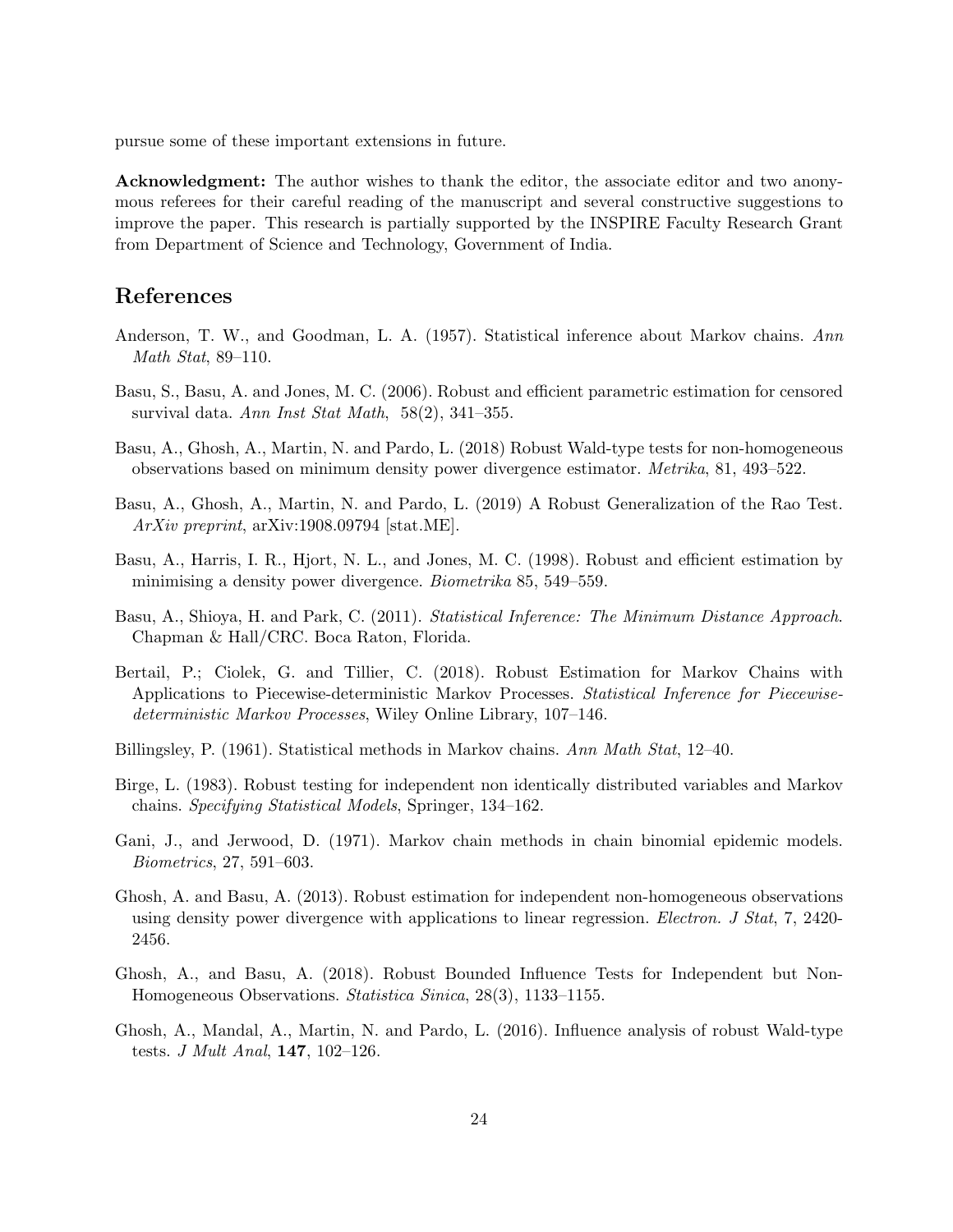- Ghosh, A., Martin, N., Basu, A., and Pardo, L. (2018). A new class of robust two-sample Wald-type tests. Int J Biostat,  $14(2)$ .
- Hampel, F. R., Ronchetti, E., Rousseeuw, P. J. and Stahel W.(1986). Robust Statistics: The Approach Based on Influence Functions. New York, USA: John Wiley & Sons.
- Hjort, N.L., and Varin, C. (2008). ML, PL, QL in Markov chain models. Scand J Stat, 35, 64-82.
- Iosifescu, M. (2007). Finite Markov Processes and Their Applications. Dover Publications Inc., NY, USA.
- Jones, G. L. (2004). On the Markov chain central limit theorem. Prob Surveys, 1(299-320), 5-1.
- Kang, J., and Lee, S. (2014). Minimum density power divergence estimator for Poisson autoregressive models. Comput Stat Data Anal, 80, 44-56.
- Kunsch, H. (1984) Infinitesimal Robustness for Autoregressive Processes. Ann Stat, 12(3), 843–863.
- Lee, S. and Lee, T. (2010). Robust estimation for order of hidden Markov models based on density power divergences. J Stat Comput Simul, 80(5), 503–512,
- Lee, S., and Song, J. (2013). Minimum density power divergence estimator for diffusion processes. Ann Inst Stat Math, 65(2), 213–236.
- Lifshits, B. A. (1979). On the central limit theorem for Markov chains. Theory Prob Appl,  $23(2)$ , 279–296.
- Martin, R. D. and Yohai, V. J. (1986). Influence Functionals for Time Series. Ann Stat, 1986, 14, 781–818.
- Menendez, M. L., Morales, D., Pardo, L., and Zografos, K. (1999). Statistical inference for finite Markov chains based on divergences. Stat Prob Letters, 41(1), 9–17.
- Menendez, M. L., Pardo, J. A., and Pardo, L. (2001). Csiszar's  $\phi$ -divergences for testing the order in a Markov chain. Stat Papers,  $42(3)$ ,  $313-328$ .
- Mostel, L., Pfeuffer, M., and Fischer, M. (2020). Statistical inference for Markov chains with applications to credit risk. Comput Stat, 35, 1659–1684.
- Papapetrou, M., and Kugiumtzis, D. (2013). Markov chain order estimation with conditional mutual information. Physica A, 392(7), 1593–1601.
- Rajarshi, M. B. (2014). Statistical inference for discrete time stochastic processes. Springer.
- Richhariya, N. M., Jain, M., and Debnath, A. et al. (2019). Default, transition, and recovery: 2018 annual global corporate default and rating transition study. Standard  $\mathcal B$  Poor's Ratings Direct. Available at https://www.spratings.com/documents/20184/774196/2018AnnualGlobalCorporateDefaultAndRatingTransitionStudy.pdf
- Sirazhdinov, S. K., and Formanov, S. K. (1984). On estimates of the rate of convergence in the central limit theorem for homogeneous Markov chains. Theory Prob Appl, 28(2), 229-239.
- Zhao, L. C., Dorea, C. C. Y., and Gonçalves, C. R. (2001). On determination of the order of a Markov chain. Stat Inf Stoch Proc, 4(3), 273–282.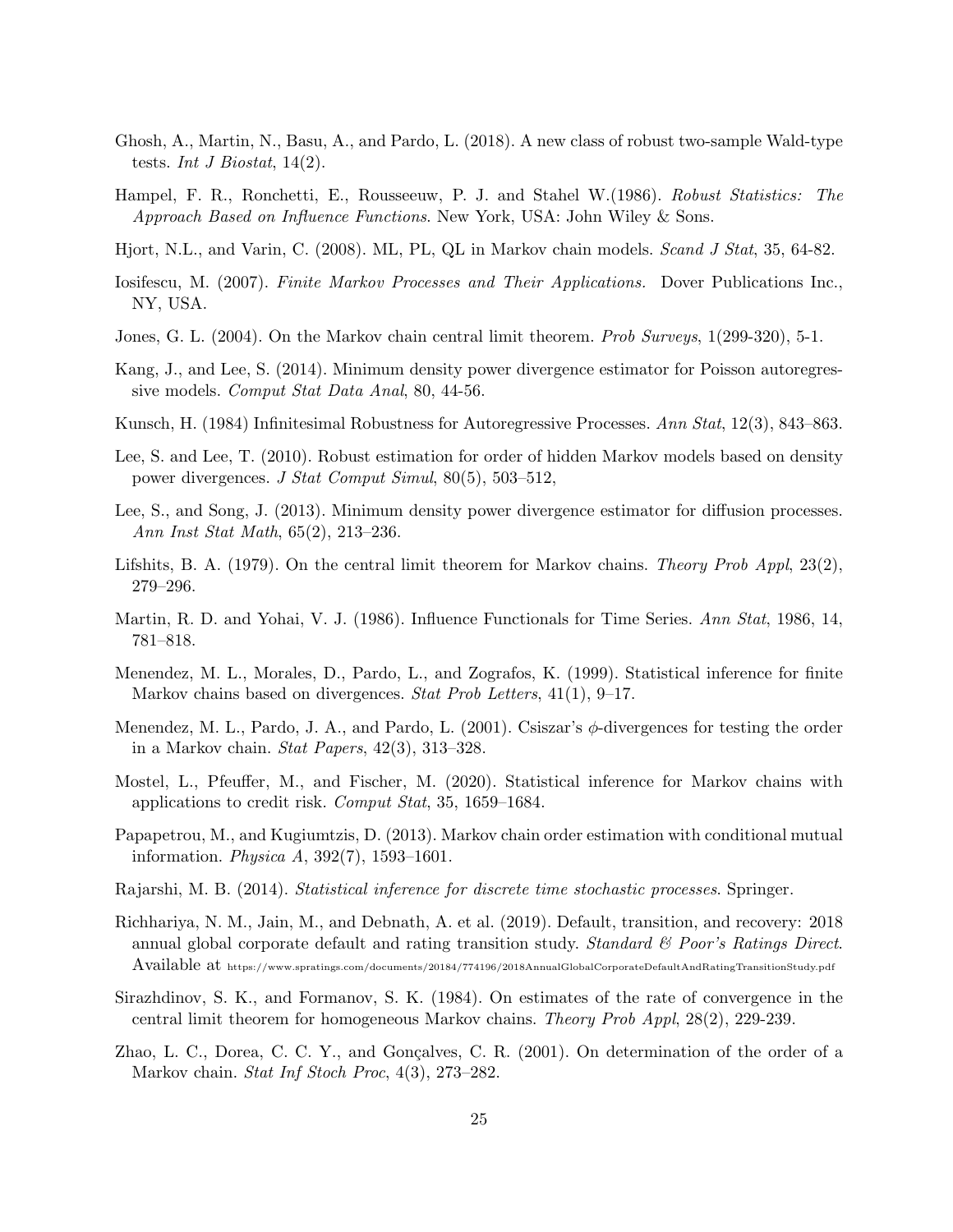# Supplementary Material for "Robust Parametric Inference for Finite Markov Chains"

Abhik Ghosh Indian Statistical Institute, Kolkata, India abhik.ghosh@isical.ac.in

March 23, 2021

## A Technical Derivations and Proofs

## A.1 Derivation of Equation (4) of the main paper

From the formula of the likelihood  $L_T(\theta)$ , we get

$$
\log L_T(\theta) = \sum_{i,j=1}^K \nu_{ij} \log p_{ij}(\theta)
$$
  
\n
$$
= T \sum_{i,j=1}^K \widehat{\pi}_{i\sigma} \widehat{\pi}_{ij} \log p_{ij}(\theta)
$$
  
\n
$$
= -T \sum_{i,j=1}^K \widehat{\pi}_{i\sigma} \widehat{\pi}_{ij} [\log \widehat{\pi}_{ij} - \log p_{ij}(\theta)] + T \sum_{i,j=1}^K \widehat{\pi}_{i\sigma} \widehat{\pi}_{ij} \log \widehat{\pi}_{ij}
$$
  
\n
$$
= -T \sum_{i=1}^K \widehat{\pi}_{i\sigma} \sum_{j=1}^K \widehat{\pi}_{ij} \log \frac{\widehat{\pi}_{ij}}{p_{ij}(\theta)} + T \sum_{i=1}^K \widehat{\pi}_{i\sigma} \sum_{j=1}^K \widehat{\pi}_{ij} \log \widehat{\pi}_{ij},
$$

which lead to Equation (4) of the main paper.

#### A.2 Proof of Theorem 2.2

We prove Theorem 2.2 (of the main paper) by using an argument similar to the one used by Menendez et al. (1999) for disparities. Note that  $\Im C \subset \mathcal{L}_C$ , the interior of the c-dimensional unit cube. Consider a neighborhood V of  $\theta_{\pi}$  such that  $P(\theta)$  has continuous partial derivatives for all  $\theta \in V \subseteq \Theta$ ; this is possible in view of Assumption (A2). Then, with slight abuse of notation, we consider the function

$$
\boldsymbol{U}_{\alpha}(\boldsymbol{\Pi}_C,\boldsymbol{\theta})=\boldsymbol{U}_{\alpha}(\boldsymbol{\Pi}_C,\boldsymbol{P}_C(\boldsymbol{\theta})): \mathcal{L}_C\times V\mapsto\mathbb{R}^d
$$

where each coordinate function is continuous in  $\theta \in V$ . By definition, for  $\Pi = \Pi^o$ , we have  $\boldsymbol{U}_{\alpha}(\boldsymbol{\Pi}_{C}^o, \boldsymbol{\theta}_{\pi}) = \boldsymbol{U}_{\alpha}(\boldsymbol{\Pi}_{C}^o, \boldsymbol{\Pi}_{C}^o) = \boldsymbol{0}_d$ , i.e., the function  $\boldsymbol{U}_{\alpha}$  has a zero at  $(\boldsymbol{\Pi}_{C}, \boldsymbol{\theta}) = (\boldsymbol{\Pi}_{C}^o, \boldsymbol{\theta}_{\pi})$ .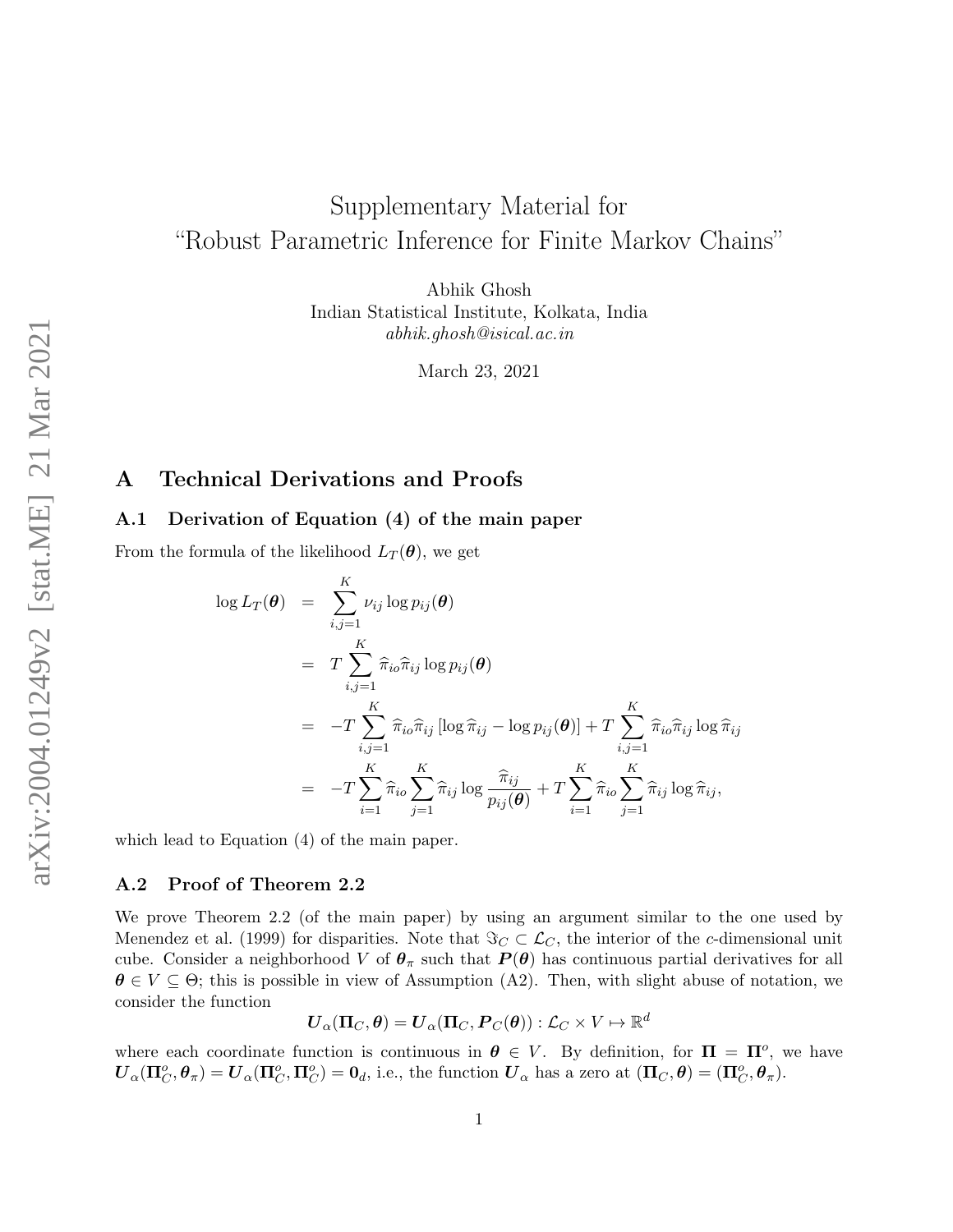Next, through standard differentiation, we get

$$
\frac{\partial}{\partial \boldsymbol{\theta}} \boldsymbol{U}_{\alpha}(\boldsymbol{\Pi}_{C}^{o}, \boldsymbol{\theta}_{\pi}) = \boldsymbol{\Psi}_{\alpha}(\boldsymbol{\Pi}^{o}, \boldsymbol{\theta}_{\pi}) \quad \text{and} \quad \frac{\partial}{\partial \boldsymbol{\Pi}_{C}} \boldsymbol{U}_{\alpha}(\boldsymbol{\Pi}_{C}^{o}, \boldsymbol{\theta}_{\pi}) = \boldsymbol{J}(\boldsymbol{\theta}_{\pi})^{\mathrm{t}} \boldsymbol{B}_{\alpha}(\boldsymbol{\Pi}^{o}, \boldsymbol{\theta}_{\pi})^{-1} \tag{1}
$$

Since  $\Psi_\alpha(\Pi^o, \theta_\pi)$  is non-singular by Assumption (A3), we can now apply implicit function theorem on the function  $\bm{U}_{\alpha}(\Pi_C, \bm{\theta})$  at the point  $(\Pi_C, \bm{\theta}) = (\Pi_C^o, \bm{\theta}_{\pi})$  to get a neighborhood W of  $\Pi_C^o$  in  $\mathcal{L}_C$  and a unique continuously differentiable function  $\widetilde{\boldsymbol{\theta}} : W \mapsto \mathbb{R}^d$  such that  $\widetilde{\boldsymbol{\theta}}(\Pi_C^o) = \boldsymbol{\theta}_{\pi}$ . and

$$
\mathbf{U}_{\alpha}(\mathbf{\Pi}_C, \widetilde{\boldsymbol{\theta}}(\mathbf{\Pi}_C)) = \mathbf{0}_d, \quad \text{ for all} \quad \mathbf{\Pi}_C \in W.
$$

Differentiating this last equation with respect to  $\Pi_C$ , via Chain rule, we get

$$
\frac{\partial \mathbf{U}_{\alpha}(\Pi_{C}, \widetilde{\boldsymbol{\theta}}(\Pi_{C}))}{\partial \Pi_{C}} + \frac{\partial \mathbf{U}_{\alpha}(\Pi_{C}, \widetilde{\boldsymbol{\theta}}(\Pi_{C}))}{\partial \widetilde{\boldsymbol{\theta}}(\Pi_{C})} \frac{\partial \widetilde{\boldsymbol{\theta}}(\Pi_{C})}{\partial \Pi_{C}} = \mathbf{0}_{d}, \quad \text{ for all} \quad \Pi_{C} \in W.
$$

Evaluating it at  $\Pi_C = \Pi_C^o$  and simplifying using (1), we get

$$
\left.\frac{\partial\widetilde{\boldsymbol\theta}(\mathbf{\Pi}_C)}{\partial\mathbf{\Pi}_C}\right|_{\mathbf{\Pi}_C=\mathbf{\Pi}_C^o}=\Psi_\alpha(\mathbf{\Pi}^o,{\boldsymbol\theta}_\pi)^{-1}\boldsymbol J({\boldsymbol\theta}_\pi)^t{\boldsymbol B}_\alpha(\mathbf{\Pi}^o,{\boldsymbol\theta}_\pi)^{-1}.
$$

But, a Taylor series expansion of  $\widetilde{\boldsymbol{\theta}}(\Pi_C)$  around  $\Pi_C^o$  yields

$$
\widetilde{\boldsymbol{\theta}}(\boldsymbol{\Pi}_C) = \widetilde{\boldsymbol{\theta}}(\boldsymbol{\Pi}_C^o) + \left. \frac{\partial \widetilde{\boldsymbol{\theta}}(\boldsymbol{\Pi}_C)}{\partial \boldsymbol{\Pi}_C} \right|_{\boldsymbol{\Pi}_C = \boldsymbol{\Pi}_C^o} (\boldsymbol{\Pi}_C - \boldsymbol{\Pi}_C^o) + o\left(\left\|\boldsymbol{\Pi}_C - \boldsymbol{\Pi}_C^o\right\|\right).
$$

Therefor, upon simplification, for any  $\Pi_C \in W$ , we get

$$
\widetilde{\boldsymbol{\theta}}(\Pi_C) - \boldsymbol{\theta}_{\pi} = \boldsymbol{\Psi}_{\alpha}(\Pi^{\circ}, \boldsymbol{\theta}_{\pi})^{-1} \boldsymbol{J}(\boldsymbol{\theta}_{\pi})^{\dagger} \boldsymbol{B}_{\alpha}(\Pi^{\circ}, \boldsymbol{\theta}_{\pi})^{-1} (\Pi_C - \Pi^{\circ}_C) + o(||\Pi_C - \Pi^{\circ}_C||). \tag{2}
$$

Finally, in view of the result (8) of the main paper, we have  $\widehat{\Pi}_C \to \Pi_C^o$  almost surely and  $\sqrt{T}\left(\widehat{\boldsymbol{\Pi}}_C - \boldsymbol{\Pi}_C^o\right)$  $= O_P(1)$  as  $T \to \infty$ . Thus  $\widehat{\mathbf{\Pi}}_C \in W$  almost surely for sufficiently large T and hence  $\hat{\theta}(\hat{\Pi}_{C})$  is the unique solution of the equations

$$
U_{\alpha}(\widehat{\Pi}_C, P_C(\theta)) = 0_d
$$
, or equivalently,  $U_{\alpha}(\widehat{\Pi}, P(\theta)) = U_{T,\alpha}(\theta) = 0_d$ ,

which is the MDPDE estimating equation. Therefore,  $\tilde{\theta}(\hat{\Pi}_C)$  is indeed our target MDPDE  $\hat{\theta}_\alpha$ and also almost surely unique. We can verify that it satisfies the required relation in Eq. (12) of the main paper by substituting  $\Pi_C = \Pi_C$  in Equation (2) completing the proof of Part (i) of the theorem.

Part (ii) of the theorem follows directly from the relation (12) and the result (8) of the main paper.  $\Box$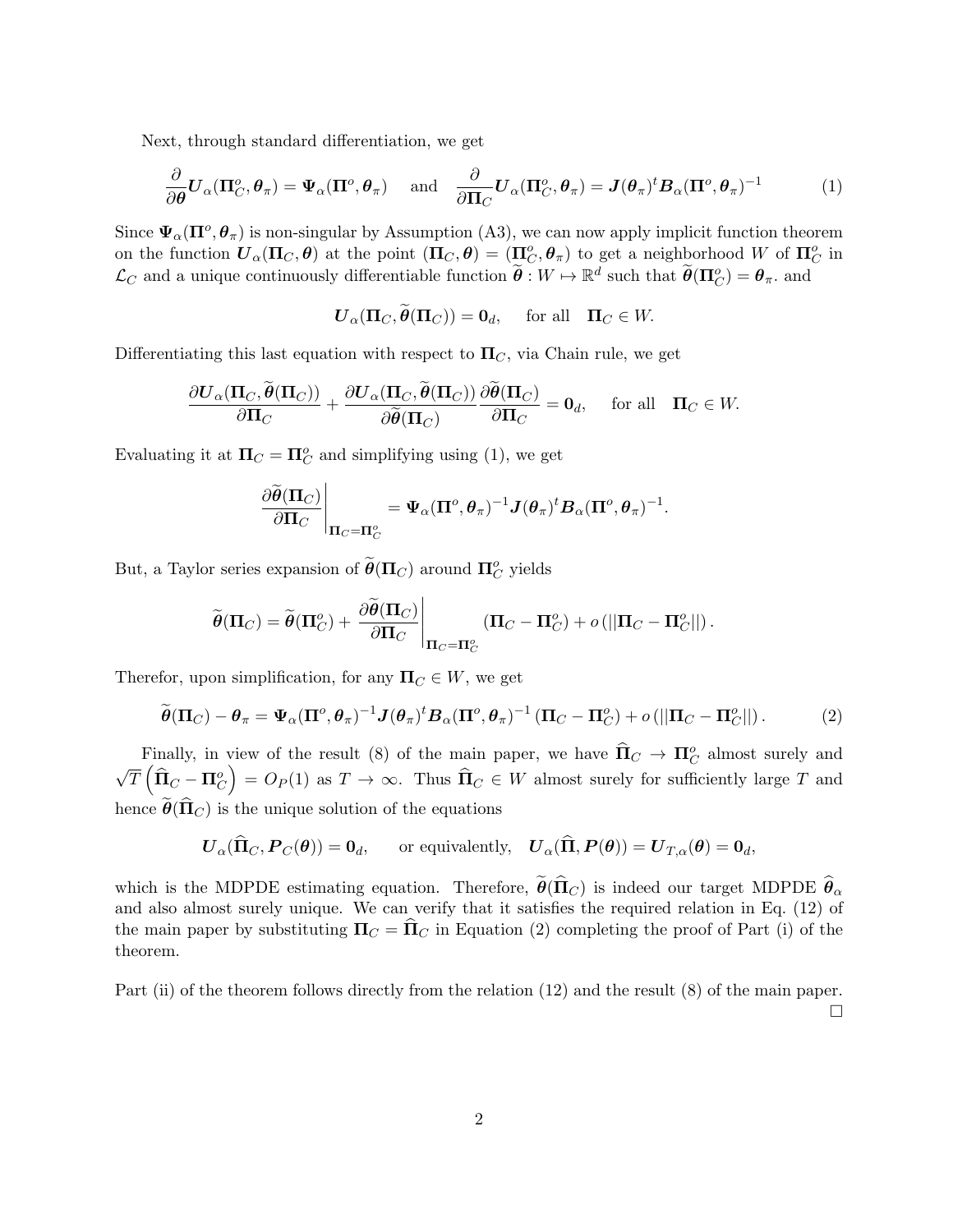## A.3 Proof of Theorem 2.3

We start with the equation  $U_{\alpha}(\Pi_{\epsilon}, P(F_{\alpha}(\Pi_{\epsilon}))) = 0_d$ , and differentiate it with respect to  $\epsilon$  to get (using Chain rule of differentiation)

$$
\left.\frac{\partial \boldsymbol U_{\alpha}(\boldsymbol \Pi, \boldsymbol P(\boldsymbol F_{\alpha}(\boldsymbol \Pi_{\epsilon})))}{\partial \boldsymbol \Pi}\right|_{\boldsymbol \Pi = \boldsymbol \Pi_{\epsilon}}\left.\frac{\partial \boldsymbol \Pi_{\epsilon}}{\partial \epsilon} + \left.\frac{\partial \boldsymbol U_{\alpha}(\boldsymbol \Pi_{\epsilon}, \boldsymbol P(\boldsymbol \theta))}{\partial \boldsymbol \theta}\right|_{\boldsymbol \theta = \boldsymbol F_{\alpha}(\boldsymbol \Pi_{\epsilon})}\frac{\partial \boldsymbol F_{\alpha}(\boldsymbol \Pi_{\epsilon})}{\partial \epsilon} = \mathbf{0}_{d}.
$$

Now, substituting  $\epsilon = 0$  in the above equation, and using the definition of the influence function and the matrix  $\Psi_{\alpha}(\Pi,\theta)$ , we get

$$
\sum_{i=1}^K \pi_{io} \left[ - \sum_{j=1}^K \boldsymbol{\psi}_{ij}(\boldsymbol{\theta}_\pi) p_{ij}(\boldsymbol{\theta}_\pi)^\alpha \pi_{ij}^o + \boldsymbol{\psi}_{it_i}(\boldsymbol{\theta}_\pi) p_{it_i}(\boldsymbol{\theta}_\pi)^\alpha \right] + \boldsymbol{\Psi}_\alpha(\boldsymbol{\Pi}^o, \boldsymbol{\theta}_\pi) IF(\boldsymbol{t}; \boldsymbol{F}_\alpha, \boldsymbol{\Pi}^o) = \boldsymbol{0}_d.
$$

After simplification, it leads to the form of the influence function as given in Eq. (13) of the main paper, completing the proof of the theorem.

## B Another Interesting Example

Here we present an interesting example, where the MDPDE equals to the MLE for each  $\alpha \geq 0$ . Consider the simple random walk with reflecting barriers having state-space  $S = \{1, 2, \ldots, K\}$  and a parametric transition matrix as given by

$$
\boldsymbol{P}(\theta) = \begin{bmatrix} 0 & 1 & 0 & 0 & \cdots & 0 & 0 \\ 1 - \theta & 0 & \theta & 0 & \cdots & 0 & 0 \\ 0 & 1 - \theta & 0 & \theta & \cdots & 0 & 0 \\ \vdots & \vdots & \vdots & \vdots & \ddots & \vdots & \vdots \\ 0 & 0 & 0 & 0 & \cdots & 1 & 0 \end{bmatrix} .
$$
 (3)

Here our target parameter  $\theta$  is a scalar and the associated parameter space is  $\Theta = [0, 1]$ . It is easy to verify that this Markov chain is stationary and ergodic with initial (stationary) probabilities being

$$
\pi_{io} = p_{io}(\theta) = \pi_{1o}\theta^{i-2}(1-\theta)^{1-i}, \quad i = 2,\ldots, K-1; \quad \pi_{Ko} = p_{Ko}(\theta) = \pi_{1o}\theta^{K-2}(1-\theta)^{2-K},
$$

where  $\pi_{1o} = p_{1o}(\theta)$  is defined from the relation  $\sum_{i=1}^{K} \pi_{io} = 1$ . Further, Assumptions (A1)–(A3) hold for  $P(\theta)$  in (3) with  $C = \{(1, 2); (i, i + 1), (i, i - 1) \text{ for } i = 2, 3, ..., K - 1; (K, K - 1)\}\$ and, hence,  $c = 2(K - 1)$  and  $\mathbf{J}(\theta) = (0, 1, -1, 1, -1, \dots, 1, -1, 0)^t$ .

Let us now consider the problem of estimating  $\theta$  from an observed sequence  $\mathcal{X}_T = \{X_0, X_1, \ldots, X_T\}$ form this Markov chain model. Firstly, the MLE of  $\theta$  is given by

$$
\widehat{\theta}_0 = \frac{\sum_{i=2}^{K-1} \nu_{i(i+1)}}{\sum_{i=2}^{K-1} [\nu_{i(i-1)} + \nu_{i(i+1)}]} = \frac{\sum_{i=2}^{K-1} \nu_{i(i+1)}}{\sum_{i=2}^{K-1} \nu_{i+}} = \frac{\sum_{i=2}^{K-1} \widehat{\pi}_{io} \widehat{\pi}_{i(i+1)}}{\sum_{i=2}^{K-1} \widehat{\pi}_{io}}.
$$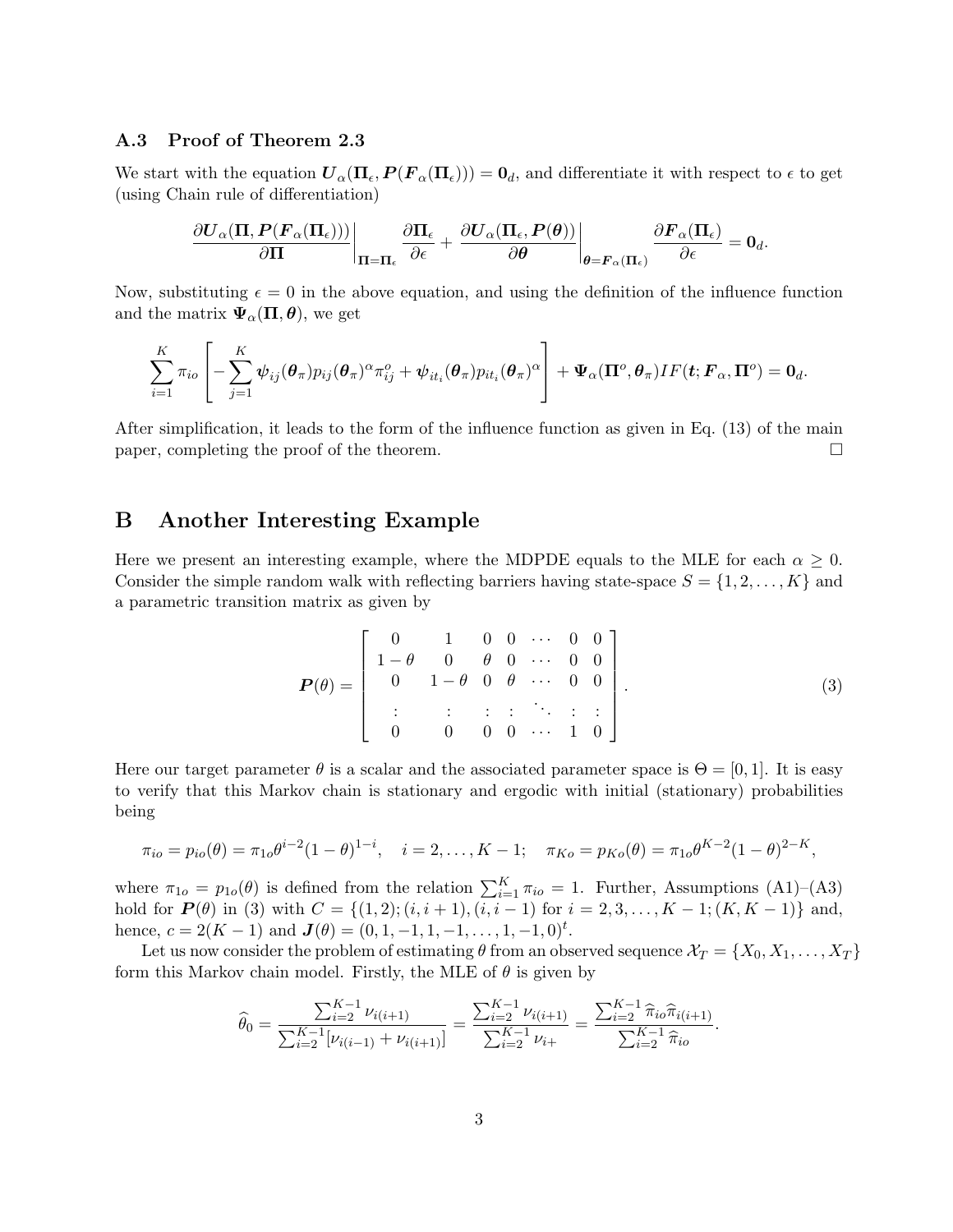Next, to find the MDPDE of  $\theta$  with tuning parameter  $\alpha \geq 0$ , we simplify the corresponding estimating equation [Eq. (6) of the main paper] as

$$
\sum_{i=2}^{K-1} \left\{ \nu_{i+} \left[ \theta^{\alpha} - (1 - \theta)^{\alpha} \right] - \left[ \nu_{i(i+1)} \theta^{\alpha - 1} - \nu_{i(i-1)} (1 - \theta)^{\alpha - 1} \right] \right\} = 0.
$$
 (4)

Although the above estimating equation (4) is not directly solvable analytically, one can easily verify that the MLE  $\hat{\theta}_0$  is indeed a solution of (4) for any  $\alpha \geq 0$ . Therefore, the MDPDEs for all  $\alpha \geq 0$  are the same, given by  $\theta_0$ , for this example. Additionally, since (A1)–(A3) hold, one can obtain its asymptotic properties at the model from Theorem 2.1 of the main paper. In particular, with some algebra, we have

$$
\begin{array}{rcl}\n\boldsymbol{\Psi}_{\alpha}(\boldsymbol{P}(\theta),\theta) & = & \left[1 - p_{1o}(\theta) - p_{Ko}(\theta)\right) \left[\left(1 - \theta\right)^{\alpha - 1} + \theta^{\alpha - 1}\right], \\
\boldsymbol{\Omega}_{\alpha}(\boldsymbol{P}(\theta),\theta) & = & \left[1 - p_{1o}(\theta) - p_{Ko}(\theta)\right] \left[\theta(1 - \theta)\left[(1 - \theta)^{\alpha - 1} + \theta^{\alpha - 1}\right]\right]^2.\n\end{array}
$$

Thus, although these two quantities depend on  $\alpha$ , the asymptotic variance of the MDPDE becomes independent of  $\alpha$  and is given by  $\theta(1-\theta)/[1-p_{1o}(\theta)-p_{Ko}(\theta)]$ . This is consistent with the fact that the MDPDEs themselves do not depend on  $\alpha$ . Further, the above asymptotic variance formula is exactly the same as derived in Hjort and Varin (2008) for the MLE and thus our Theorem 2.1 generalizes their results for the larger class of MDPDEs.

We conjecture that the MDPDEs will be independent of  $\alpha$  and hence coincide with the MLE having no robustness benefit, as in the present example, whenever the transition matrix  $P(\theta)$  has elements as a linear function of parameters only. This is certainly an interesting phenomenon which was never observed so prominently in the literature of DPD and its wide range of applications.

## C Additional Table and Figures for the Real Data Application

Table 1: Combined (average) one year corporate transition rates (in %) for downgrade, upgrade and remaining steady, starting from any rating state at the beginning of the year, for the 2018 Credit rating migration data of three international markets

| Rating at  | USA   |       |        | Europe |       |        | <b>Emerging Markets</b> |       |        |
|------------|-------|-------|--------|--------|-------|--------|-------------------------|-------|--------|
| the Start  | Down  | Up    | Steady | Down   | Up    | Steady | Down                    | Up    | Steady |
| <b>AAA</b> | 9.79  |       | 90.21  | 12.73  |       | 87.27  | 9.63                    |       | 90.37  |
| AA         | 8.61  | 0.53  | 90.86  | 11.00  | 0.28  | 88.72  | 8.61                    | 1.16  | 90.24  |
| A          | 6.22  | 1.84  | 91.94  | 6.33   | 1.94  | 91.73  | 5.44                    | 1.75  | 92.81  |
| <b>BBB</b> | 4.82  | 3.83  | 91.34  | 4.32   | 4.73  | 90.95  | 5.64                    | 2.56  | 91.80  |
| <b>BB</b>  | 9.66  | 5.58  | 84.76  | 8.76   | 6.25  | 84.99  | 6.69                    | 4.81  | 88.50  |
| B          | 9.28  | 5.48  | 85.24  | 7.47   | 7.30  | 85.23  | 7.81                    | 7.15  | 85.04  |
| CCC/C      | 33.71 | 15.11 | 51.18  | 31.42  | 17.63 | 50.95  | 22.41                   | 23.16 | 54.43  |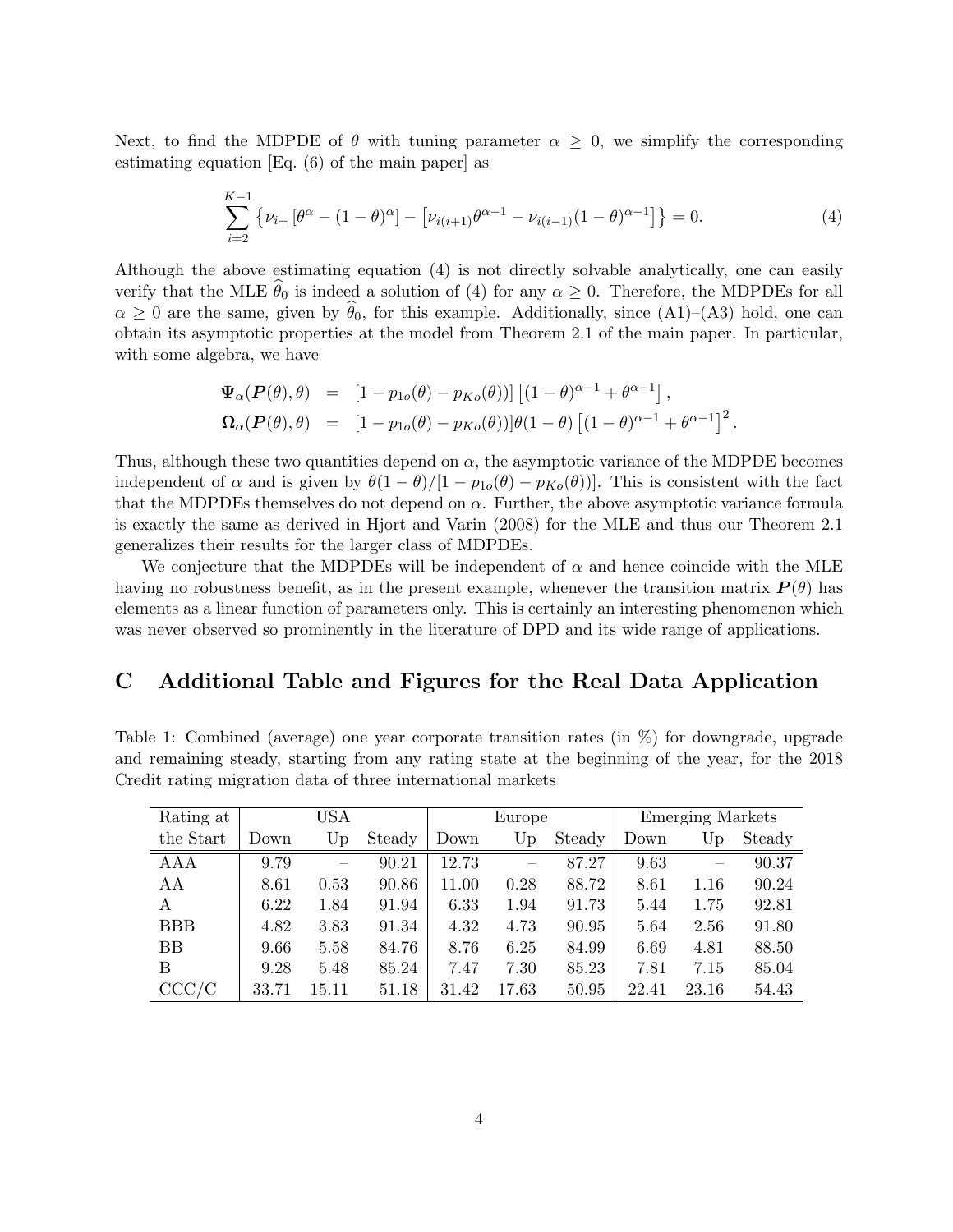

Figure 1: Estimated downgrade and upgrade probabilities (in %), obtained via the MLE and the MDPDE at  $\alpha = 0.5$ , for the Credit rating migration data of three international markets